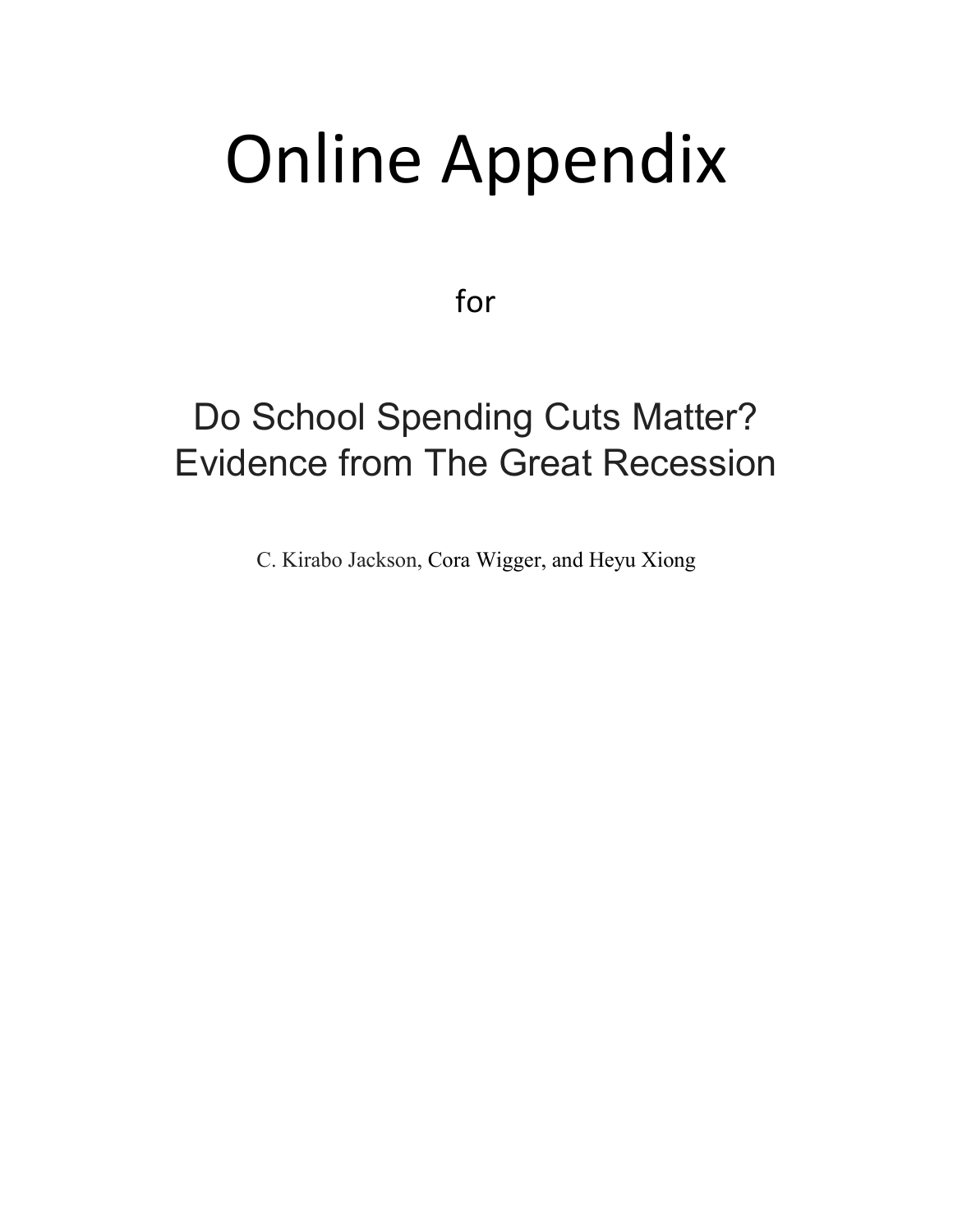## Appendix

## A Data Appendix

#### A.1 Data on School Spending and Resources

The data on district level school finances is collected from the Census website.<sup>[30](#page--1-0)</sup> The underlying data come from the Common Core of Data (CCD) School District Finance Survey (F-33). It consists of data submitted annually to the National Center for Education Statistics (NCES) by state education agencies (SEAs) in the 50 states and the District of Columbia. The purpose of the survey is to provide finance data for all local education agencies (LEAs) that provide free public elementary and secondary education in the United States. Both NCES and the Governments Division of the U.S. Census Bureau collect public school system finance data, and they collaborate in their efforts to gather these data. The F-33 data provides information on revenues, expenditures, and the number of students enrolled. Expenditures are reported in a number of categories including instructional spending, capital outlays, and administrative spending. Revenues are reported in several fine categories and aggregated to local, state, and federal sources. We CPI-adjust all spending variables to be in 2015 dollars and divide by district enrollment in the given year to obtain per-pupil spending variables.

The surveys are administered annually from 1992 onward. The last year for which data is available is the 2016-2017 academic year. We link together multiple years of data to create a balanced state-year panel (summarizing first across school districts). In constructing the data set, we found that the financial data contained some extremely large and small values. These values could be valid, but it is more likely that some districts incorrectly reported enrollments or expenditures. We therefore censored the data by winsorizing extreme values. First, we calculated the (unweighted) 99th and 1st percentile district in total per-pupil current expenditures for each state and year. We then capped values of districts with per-pupil expenditures at greater than 200 percent of the 99th percentile of per-pupil revenues or less than 50 percent of the 1st percentile.

For school spending categories (such as capital or instructional salaries), we replace values with missing where the CPI-adjusted per-student categorical spending value is more than twice the 99th percentile. We follow a similar strategy for reported staffing categories, which come from the NCES Common Core of Data LEA Universe surveys [\(CCD\)](https://nces.ed.gov/ccd/pubagency.asp), replacing staffing values with missing if the total staffing variable or the staffing per student (or students per staff) is more than twice the 99th percentile. Note that not all states report staffing data in every year, and so our state-by-year

 $30$ For instance, data for the school year 2014-2015 is available at [https://www.census.gov/data/tables/](https://www.census.gov/data/tables/2015/econ/school-finances/secondary-education-finance.html) [2015/econ/school-finances/secondary-education-finance.html](https://www.census.gov/data/tables/2015/econ/school-finances/secondary-education-finance.html) and data for the other years can be retrieved by modifying the appropriate part of the url.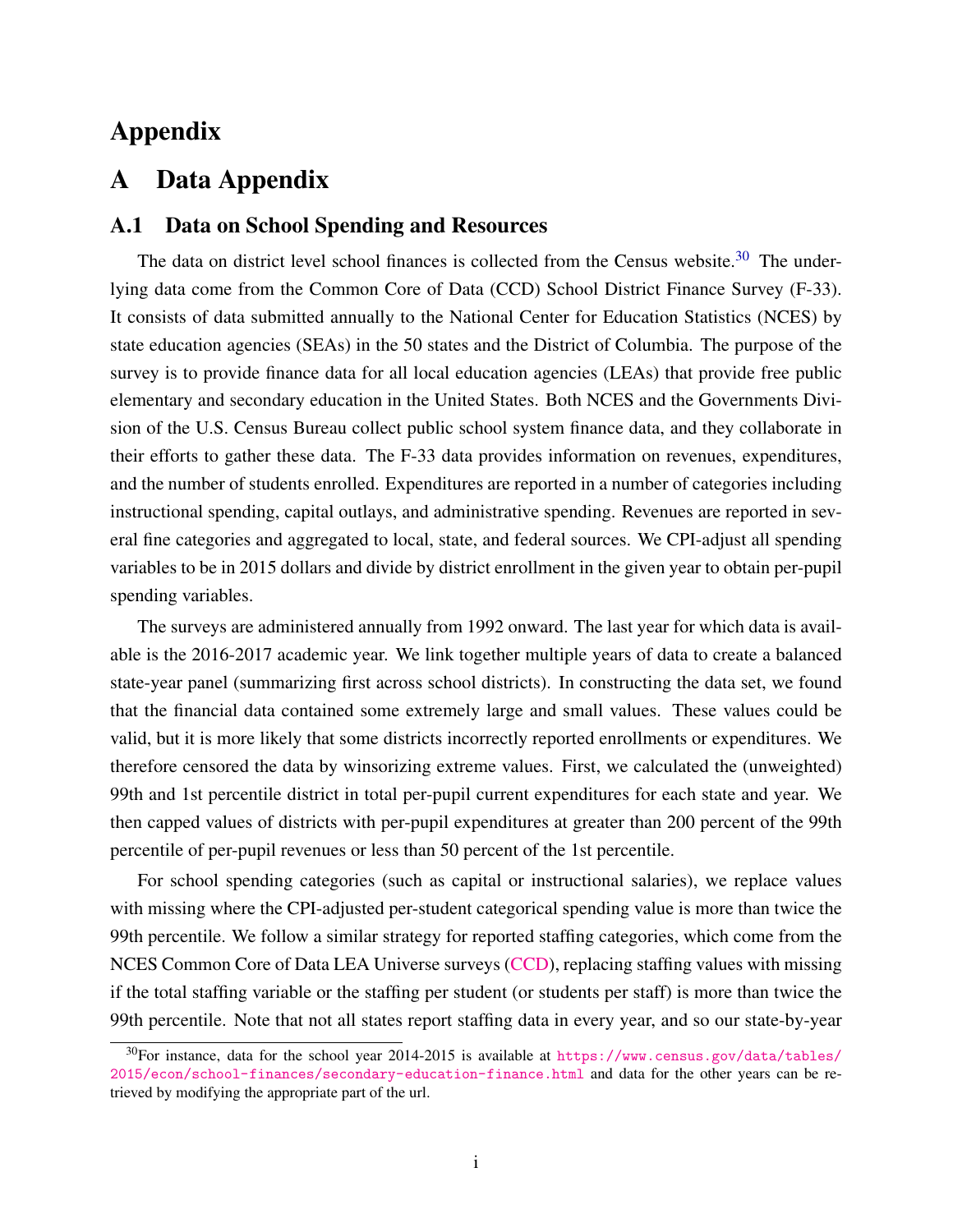analytic sample for staffing estimates is not balanced.

#### A.2 Recession Intensity & Employment Data

Important to our identification strategy is controlling for the direct effect of broader recessionary economic conditions. For this purpose, we construct an index of recession severity and exposure. We exploit the fact that the impact of the recession varied on the basis of local industrial compositions and create two separate shift-share instruments, along the lines of Bartik (1991), which capture changes in economic conditions, namely, the unemployment rate and average annual wage attributable to the onset of the recession.

To do so, we follow the steps broadly outlined in [Yagan](#page--1-1) [\(2017\)](#page--1-1). We retrieve average annual county-level employment data from the Quarterly Census of Employment and Wages (QCEW).<sup>[31](#page--1-0)</sup>. Each state's time-varying shift-share shock is computed as the projected unemployment and average wages in each year, based on the interaction between the 2007 (pre-recession) employment composition by two-digit NAICS industry categories and the nationwide unemployment and wages by the same groupings in that year. Average annual wages by industry are collected from <https://www.bls.gov/oes/tables.htm>. Formally, in state *s* during year *t* the instrument equals:

*Unemp Bartik<sub>st</sub>* = 
$$
\sum_{j} \left( \frac{E_{js2007}}{\sum_{j'} E_{j's2007}} \times National Unemplogment_{jt} \right)
$$
 (4)

*Income Bartik<sub>st</sub>* = 
$$
\sum_{j} \left( \frac{E_{js2007}}{\sum_{j'} E_{j's2007}} \times \text{National Wage}_{jt} \right)
$$
 (5)

where j denotes a two-digit industry,  $E_{is2007}$  denotes total employment in industry j in state s in 2007, *National Unemploymentjt* and *National Wage jt* are the nationwide unemployment rate and average wages in industry *j* in year *t* respectively.

From the same dataset (QCEW) above, we also compile the annual total employment number in each county as an additional measure of economic status. As an additional economic indicator, we obtain state-level estimates of housing values from Zillow and use the January index for each year as an annual indicator of home prices.

#### A.3 NAEP Data

For our main analyses, we use publicly available state-level NAEP test score data from the National Center for Education Statistics. The NAEP is administered (generally) every other year

<sup>&</sup>lt;sup>31</sup>The QCEW program publishes an annual count of employment and wages reported by employers covering 98 percent of U.S. jobs, available at the county, MSA, state and national levels by industry. Average annual data were downloaded from the Bureau of Labor Statistics for each county and year from [https://www.bls.gov/cew/datatoc.](https://www.bls.gov/cew/datatoc.htm) [htm](https://www.bls.gov/cew/datatoc.htm)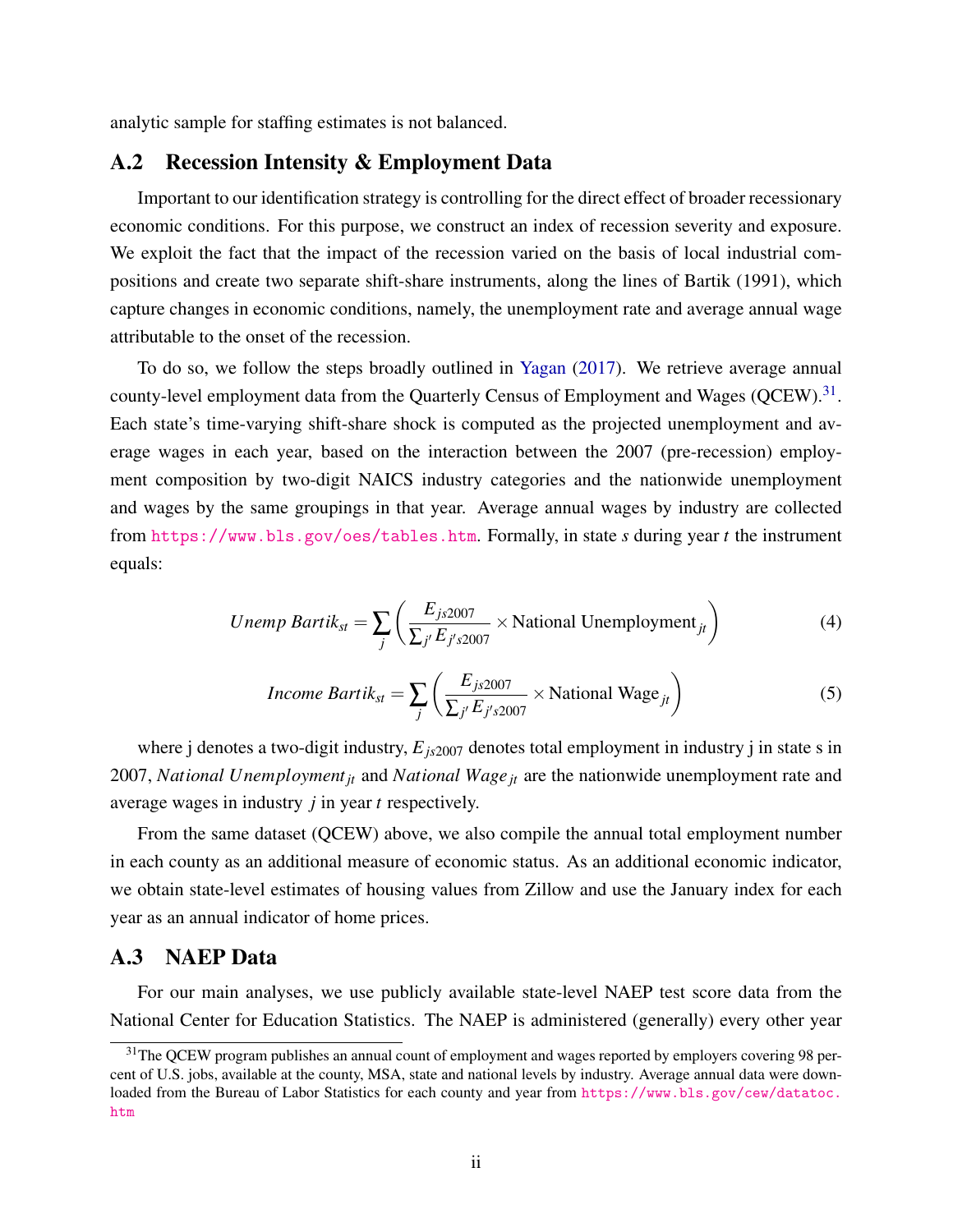to a population-weighted sample of schools and students. Schools are selected from 94 geographic areas, 22 of which are always the same major metropolitan areas. Students are selected randomly within the selected schools to complete the assessments. Note that our main results are invariant to the use of sampling weights.

We use restricted-use individual-level for three purposes: 1) to compute average private school scores, 2) to compute the relationship between district poverty rates and NAEP scores, and 3) to compute the mean and standard deviation of all scores in 2003 for standardization. We infix the raw files to Stata, including all plausible score values per student, and restricting the sample to the NAEP reporting sample and public private school students (for 2 and 3) or private school students (for 1). The restriction to the reporting sample and public school students corresponds directly to the sample used to calculate state averages as reported publicly by NCES.

Our dependent variable in all public school NAEP estimations is the average of all publicly available scores per state, year, grade, and subject, standardized to the base year of 2003 (determined from the restricted-use individual-level scores). We also use publicly available scores by race in the same way. We restrict our analyses to the years 2002 and later, as NAEP sampling increased dramatically after 2001 and testing years became more consistent at this time.

#### A.4 College Enrollment Data

Our college-going data are obtained from the the Integrated Postsecondary Education Data System [\(IPEDS\)](https://nces.ed.gov/ipeds/). These data report surveys submitted by postsecondary institutions. These data do not have student-level information. Institutions report on the number of first-time college freshmen from each state in each year who graduated high school in the past 12 months. By aggregating these data to the state of origin level, we obtain counts for the number of first-time freshmen from each state in each year. We drop years where the survey was optional, and match each year of college enrollment to spending data from the year prior (when enrolling students would have graduated high school). Note that the resulting years in our analysis correspond to the NAEP results, with one exception. We use data corresponding to 2001 for the college-going models, while the NAEP sample includes 2002. This discrepancy corresponds to required submission years and data availability. To compute college-going rates for these years, we obtain population estimates by age in each state in each year from the Census population estimates from 2001 to 2017. Data from 2000-2010 come from [State Intercensal Estimates,](https://www.census.gov/data/datasets/time-series/demo/popest/intercensal-2000-2010-state.html) while data after 2010 come from [Vintage 2019](https://www.census.gov/data/tables/time-series/demo/popest/2010s-state-detail.html) [Estimates](https://www.census.gov/data/tables/time-series/demo/popest/2010s-state-detail.html) (a precursor to Intercensal Estimates). Our college-going measure is the number of firsttime college enrollees divided by the average number of 17- and 18-year-olds in the state the year prior to the year of enrollment.

Using information on postsecondary institutions from IPEDS and the Carnegie Foundation, we are able to compute enrollments by college type (2-year vs 4-year), selectivity level, and other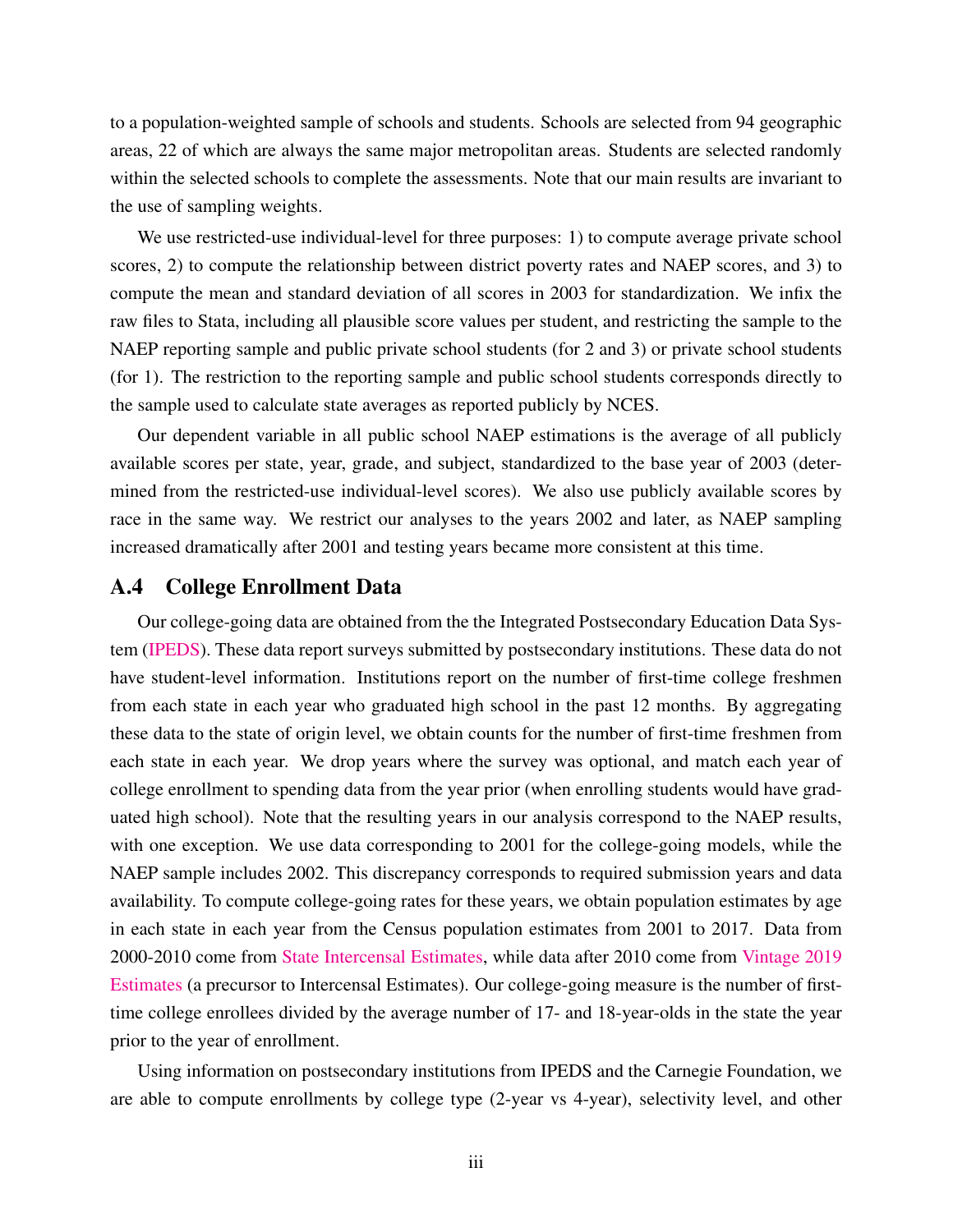characteristics about populations served. We use information on institution characteristics from [Carnegie](http://carnegieclassifications.iu.edu/downloads.php) in 2005. Given that some institutional classifications are based on the populations served, which may be endogenously affected by the recession and K12 spending cuts, we classify institutions based on their 2005 categories for every year in our data. The Carnegie data provides information from IPEDS on the level served (2 or 4 year) and control (public or private), as well as its own selectivity and part-time enrollment categories. Per their [definitions,](http://carnegieclassifications.iu.edu/) Inclusive 4-year institutions are those for whom test score data was not available or otherwise indicated that admissions were offered inclusively. Selective 4-year institutions were those with test scores that placed them between the 40th and 80th percentiles in selectivity, and More/Most Selective 4-year institutions were those with test scores that placed them between the 80th and 100th percentiles in selectivity.

The Carnegie data also includes IPEDS categories to note Historically Black Colleges and Universities (HBCU's) and Tribal Colleges. However, we use 2005 IPEDS fall enrollment data by race to define categories for Minority Serving Institutions, Hispanic Serving Institutions, and Black Serving Institutions using IES definitions (page V of this [document\)](http://carnegieclassifications.iu.edu/). We define these categories ourselves because exact definitions for 2005 were not available and the data reported by Carnegie did not seem to match any known definitions precisely (for example, not all HBCU's were designated as MSI's).

#### A.5 Higher Education Finance, Tuition, and Aid

Given that our results on college-going are primarily driven by lower enrollments at public institutions, we explore whether our instrument predicts higher education tuition, revenue, and financial aid. We collect data from several sources for this analysis. First, we gather data on higher education revenues from the Census's Annual Survey of State and Local Finances, using the Tax Policy Center's [Data Query System.](https://slfdqs.taxpolicycenter.org/pages.cfm) This data includes information on higher education revenues, including from all charges and charges for tuition and fees (variable definitions are available [here\)](https://www2.census.gov/govs/pubs/classification/2006_classification_manual.pdf). We collect public in-state, public out-of-state, and private tuition rates from IPEDS for all years of our analysis and take an average across all institutions in the state in each year to create a panel of public and private tuition rates. We also collect data from IPEDS on the amount of financial aid awarded at public colleges and universities (from federal, state, and institutional sources) as well as data from the [U.S. Department of Education](https://www2.ed.gov/finaid/prof/resources/data/pell-institution.html) on the amount of Federal Pell grant aid awarded to students at public institutions. Note that while our college enrollment data reflect the state that students are from, our tuition, aid, and Pell grant data are only available at the institutional level and therefore reflect the state of attendance. For all institutional-level data, we determine whether the college or university was public or private based off of 2005 IPEDS classifications.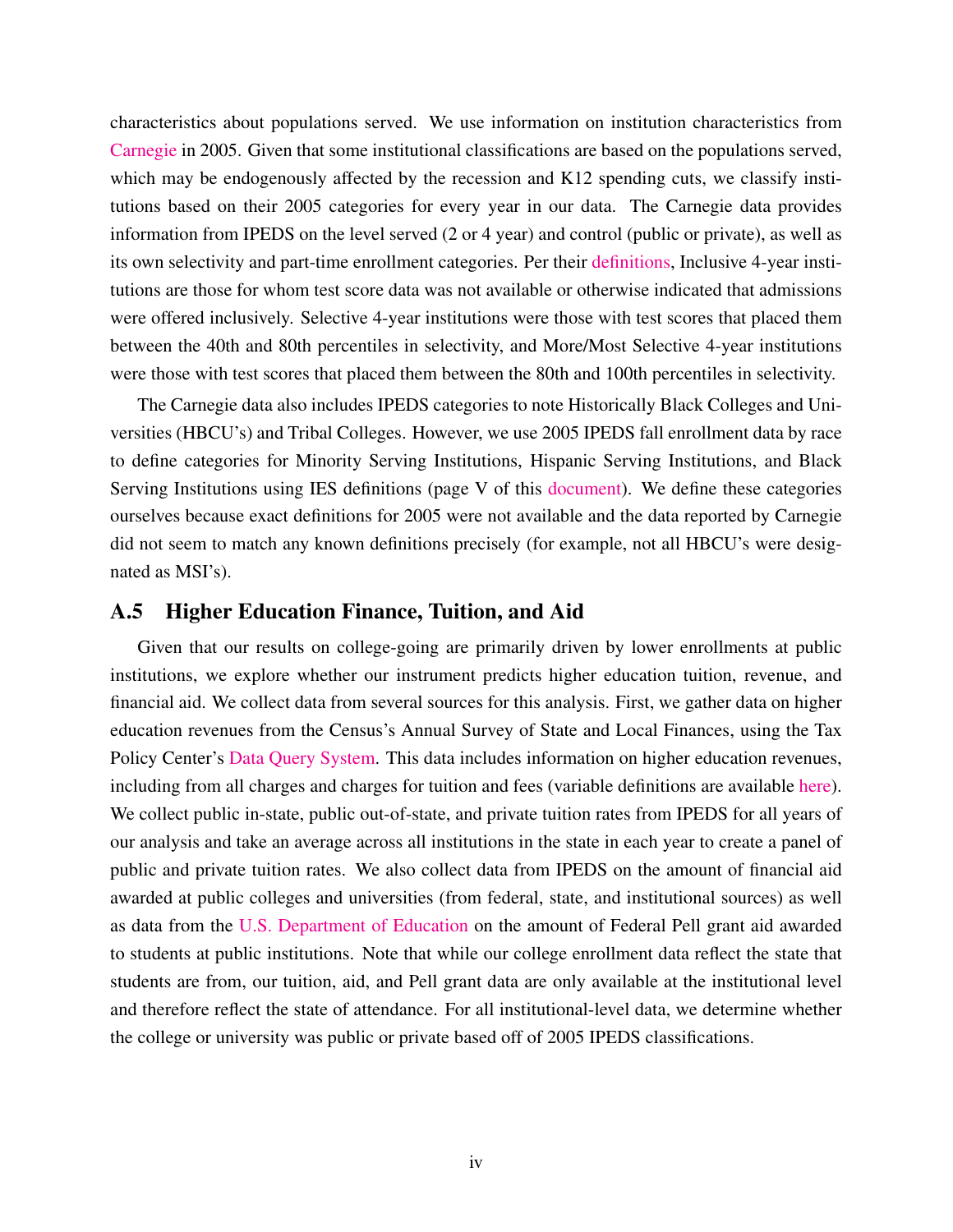# B Appendix Tables and Figures

<span id="page-5-0"></span>

|      | 4th Grade | 8th Grade | 4th Grade | 8th Grade | Tested          |
|------|-----------|-----------|-----------|-----------|-----------------|
| Year | Math      | Math      | Reading   | Reading   | <b>Students</b> |
| 2015 | X         | X         | X         | X         | 430438          |
| 2014 |           |           |           |           |                 |
| 2013 | X         | X         | X         | X         | 575298          |
| 2012 |           |           |           |           |                 |
| 2011 | X         | X         | X         | X         | 619789          |
| 2010 |           |           |           |           |                 |
| 2009 | X         | X         | X         | X         | 571308          |
| 2008 |           |           |           |           |                 |
| 2007 | X         | X         | X         | X         | 620220          |
| 2006 |           |           |           |           |                 |
| 2005 | X         | X         | X         | X         | 589458          |
| 2004 |           |           |           |           |                 |
| 2003 | X         | X         | X         | X         | 642244          |
| 2002 |           |           | X         | X         | 240228          |
| 2001 |           |           |           |           |                 |
| 2000 | X         | X         | X         |           | 22246           |
| 1999 |           |           |           |           |                 |
| 1998 |           |           | X         | X         | 15391           |
| 1997 |           |           |           |           |                 |
| 1996 | X         | X         |           |           | 10805           |
| 1995 |           |           |           |           |                 |
| 1994 |           |           | X         |           | 6030            |
| 1993 |           |           |           |           |                 |
| 1992 | X         | X         | X         |           | 16719           |

Table A1: NAEP Availability

*Notes:* This table reports the availability of NAEP scores by year, grade, and subject using restricted-use individual NAEP data.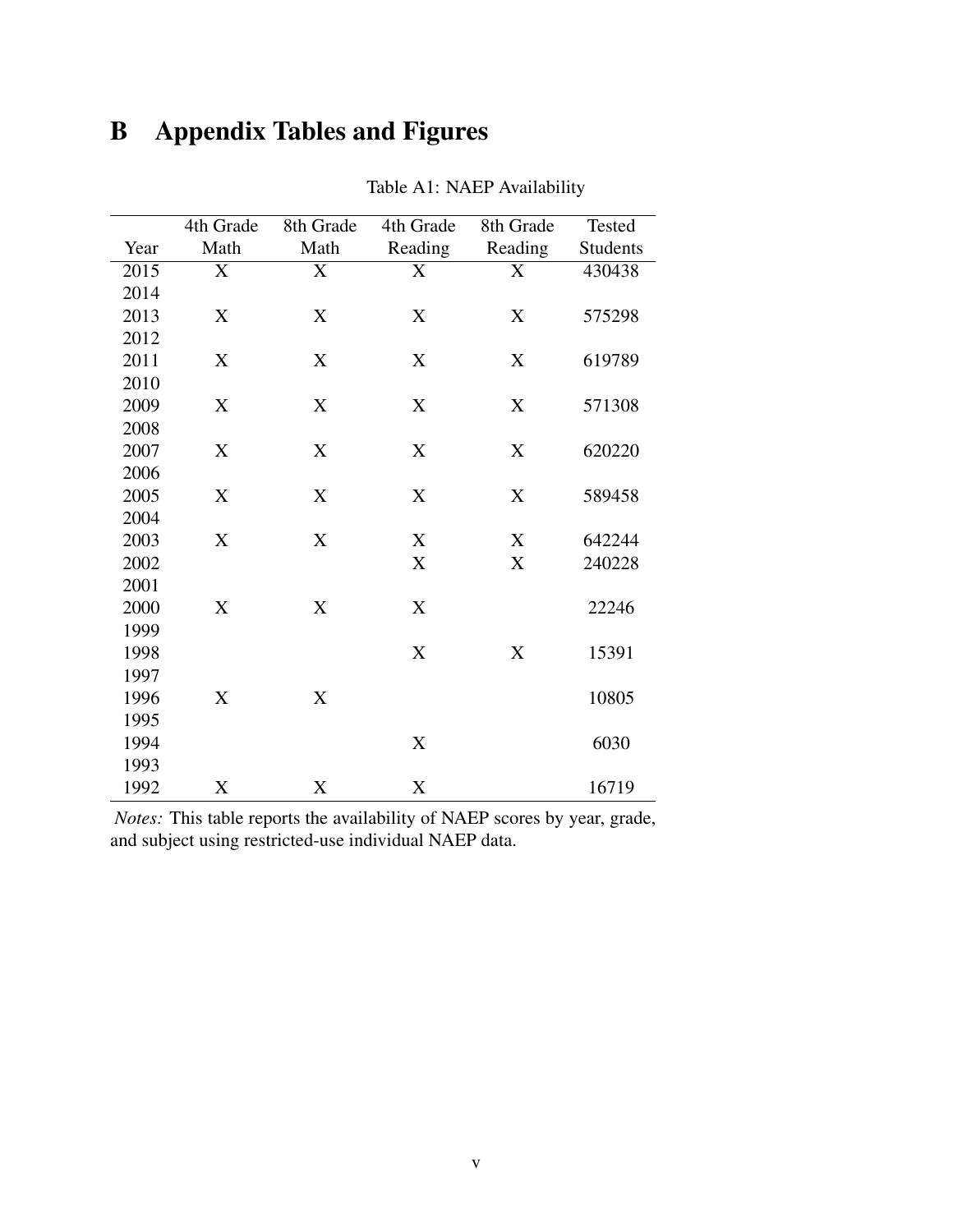| <b>State Name</b>    | <b>Share of Revenue</b> | <b>State Name</b>     | <b>Share of Revenue</b> |
|----------------------|-------------------------|-----------------------|-------------------------|
|                      | from State Sources      |                       | from State Sources      |
| D.C.                 | $\boldsymbol{0}$        | <b>MONTANA</b>        | 0.4903511               |
| <b>NEBRASKA</b>      | 0.3225271               | <b>WISCONSIN</b>      | 0.4917012               |
| <b>ILLINOIS</b>      | 0.3286418               | <b>SOUTH CAROLINA</b> | 0.5057849               |
| <b>SOUTH DAKOTA</b>  | 0.3314429               | <b>OKLAHOMA</b>       | 0.5115958               |
| <b>PENNSYLVANIA</b>  | 0.3426996               | <b>OREGON</b>         | 0.5239304               |
| NORTH DAKOTA         | 0.346946                | <b>WYOMING</b>        | 0.5280697               |
| <b>NEW HAMPSHIRE</b> | 0.37133                 | <b>MISSISSIPPI</b>    | 0.5370823               |
| <b>CONNECTICUT</b>   | 0.3776729               | <b>MICHIGAN</b>       | 0.5464625               |
| RHODE ISLAND         | 0.3847986               | <b>UTAH</b>           | 0.5630575               |
| <b>FLORIDA</b>       | 0.3943167               | <b>NEVADA</b>         | 0.5747569               |
| <b>NEW JERSEY</b>    | 0.3997393               | <b>CALIFORNIA</b>     | 0.5787138               |
| <b>VIRGINIA</b>      | 0.4034221               | <b>KENTUCKY</b>       | 0.5787908               |
| <b>MISSOURI</b>      | 0.4079654               | <b>WEST VIRGINIA</b>  | 0.5809737               |
| <b>MASSACHUSETTS</b> | 0.4178207               | <b>KANSAS</b>         | 0.5836266               |
| <b>MARYLAND</b>      | 0.4198564               | <b>NORTH CAROLINA</b> | 0.588497                |
| <b>COLORADO</b>      | 0.4210965               | <b>ALABAMA</b>        | 0.6017246               |
| <b>OHIO</b>          | 0.4298248               | <b>DELAWARE</b>       | 0.6121683               |
| <b>TEXAS</b>         | 0.4308234               | <b>WASHINGTON</b>     | 0.6192372               |
| <b>MAINE</b>         | 0.4324811               | <b>MINNESOTA</b>      | 0.6437633               |
| LOUISIANA            | 0.4355786               | ALASKA                | 0.6485088               |
| <b>IOWA</b>          | 0.4484535               | <b>IDAHO</b>          | 0.6549695               |
| <b>GEORGIA</b>       | 0.4513427               | <b>VERMONT</b>        | 0.6830685               |
| <b>NEW YORK</b>      | 0.4522685               | <b>NEW MEXICO</b>     | 0.7123612               |
| <b>TENNESSEE</b>     | 0.4590126               | <b>ARKANSAS</b>       | 0.7566826               |
| <b>INDIANA</b>       | 0.4733                  | <b>HAWAII</b>         | 0.8475864               |
| <b>ARIZONA</b>       | 0.4808847               |                       |                         |

Table A2: Values of State Reliance on State Revenues in 2008

*Notes:* This table reports the share of the state's 2007-2008 public K12 education revenues that came from state sources, Ω*<sup>s</sup>* .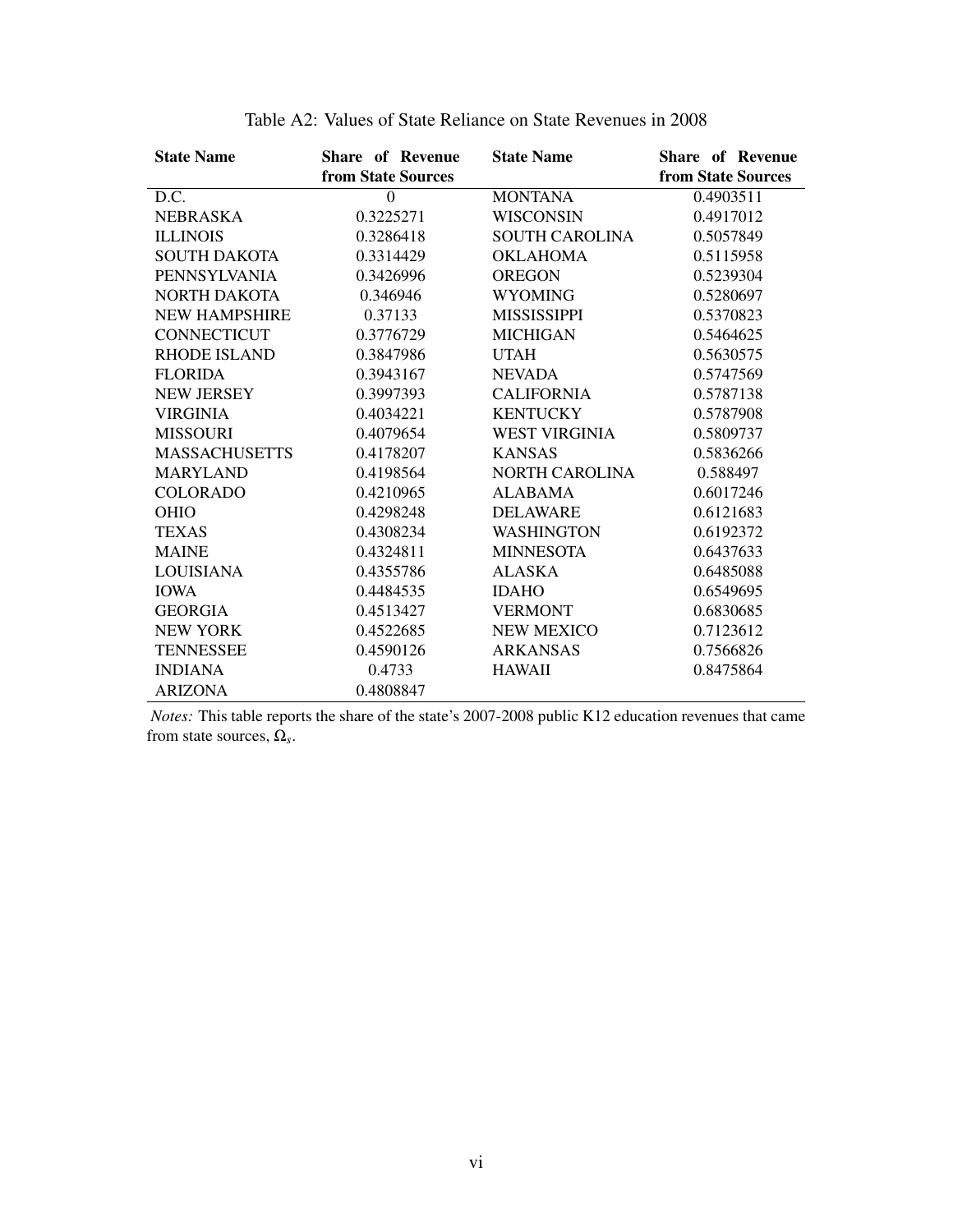<span id="page-7-0"></span>

|                                                            | (1)      | (2)                       | (3)                 | (4)          | (5)        | (6)                     |  |
|------------------------------------------------------------|----------|---------------------------|---------------------|--------------|------------|-------------------------|--|
|                                                            |          | <b>First Stage</b>        | <b>Reduced Form</b> |              |            |                         |  |
| <i><u><b>Outcome</b></u></i>                               | sands)   | Per-Pupil Spending (thou- |                     | Average NAEP |            | College Enrollment Rate |  |
| $I_{post}$                                                 | 1.193    | 1.861                     | 0.0727              | 0.0375       | $-0.0166$  | 0.0668                  |  |
|                                                            | [0.265]  | [1.695]                   | [0.0387]            | [0.0562]     | [0.0156]   | [0.0262]                |  |
| $I_{post} \times (.33 < \Omega_s < .66)$                   | $-1.248$ | $-1.101$                  | $-0.0508$           | $-0.0497$    | 0.00322    | 0.00747                 |  |
|                                                            | [0.304]  | [0.317]                   | [0.0400]            | [0.0405]     | [0.0167]   | [0.0206]                |  |
| $I_{post} \times (\Omega_s > .66)$                         | $-2.598$ | $-2.438$                  | $-0.024$            | $-0.0207$    | 0.0182     | 0.02                    |  |
|                                                            | [1.030]  | [1.022]                   | [0.0425]            | [0.0425]     | [0.0165]   | [0.0206]                |  |
| $I_{post} \times (T - 2008) \times (\Omega_s < .33)$       | 0.448    | 0.284                     | 0.0123              | 0.00887      | $-0.00163$ | $-0.00565$              |  |
|                                                            | [0.194]  | [0.298]                   | [0.00806]           | [0.00824]    | [0.00336]  | [0.00379]               |  |
| $I_{post} \times (T - 2008) \times (.33 < \Omega_s < .66)$ | $-0.256$ | $-0.432$                  | $-0.0146$           | $-0.0183$    | $-0.00797$ | $-0.0124$               |  |
|                                                            | [0.0405] | [0.119]                   | [0.00318]           | [0.00392]    | [0.00114]  | [0.00226]               |  |
| $I_{post} \times (T - 2008) \times (\Omega_s > .66)$       | $-0.511$ | $-0.672$                  | $-0.0218$           | $-0.0247$    | $-0.0127$  | $-0.0175$               |  |
|                                                            | [0.0631] | [0.124]                   | [0.00482]           | [0.00636]    | [0.00197]  | [0.00272]               |  |
| <b>Observations</b>                                        | 459      | 459                       | 459                 | 459          | 459        | 459                     |  |
| Kleibergen-Paap Wald F-Stat (slope only)                   | 37.02    | 31.19                     | 14.62               | 9.457        | 30.33      | 16.55                   |  |
| <b>State Trends</b>                                        | X        | X                         | X                   | X            | X          | X                       |  |
| <b>State Fixed Effects</b>                                 | X        | X                         | X                   | X            | X          | X                       |  |
| <b>Bartiks</b>                                             |          | X                         |                     | X            |            | X                       |  |

#### Table A3: First Stage and Reduced Form, Preliminary Models

*Notes:* Robust standard errors in brackets cluster by state. This table reports the first stage and reduced form models corresponding to specifications without year fixed effects as an extension of [Table 2.](#page--1-2) Column (1) is a direct replication of Column (1) of [Table 2.](#page--1-2) Columns (1), (3), and (5) report the first stage and reduced form models corresponding to the specification used in models (1) and (5) of [Table 3,](#page--1-3) which includes no year fixed effects and no bartik instruments. Columns (2), (4), and (6), correspond to models (2) and (6) of [Table 3,](#page--1-3) which includes bartik instruments but no year fixed effects.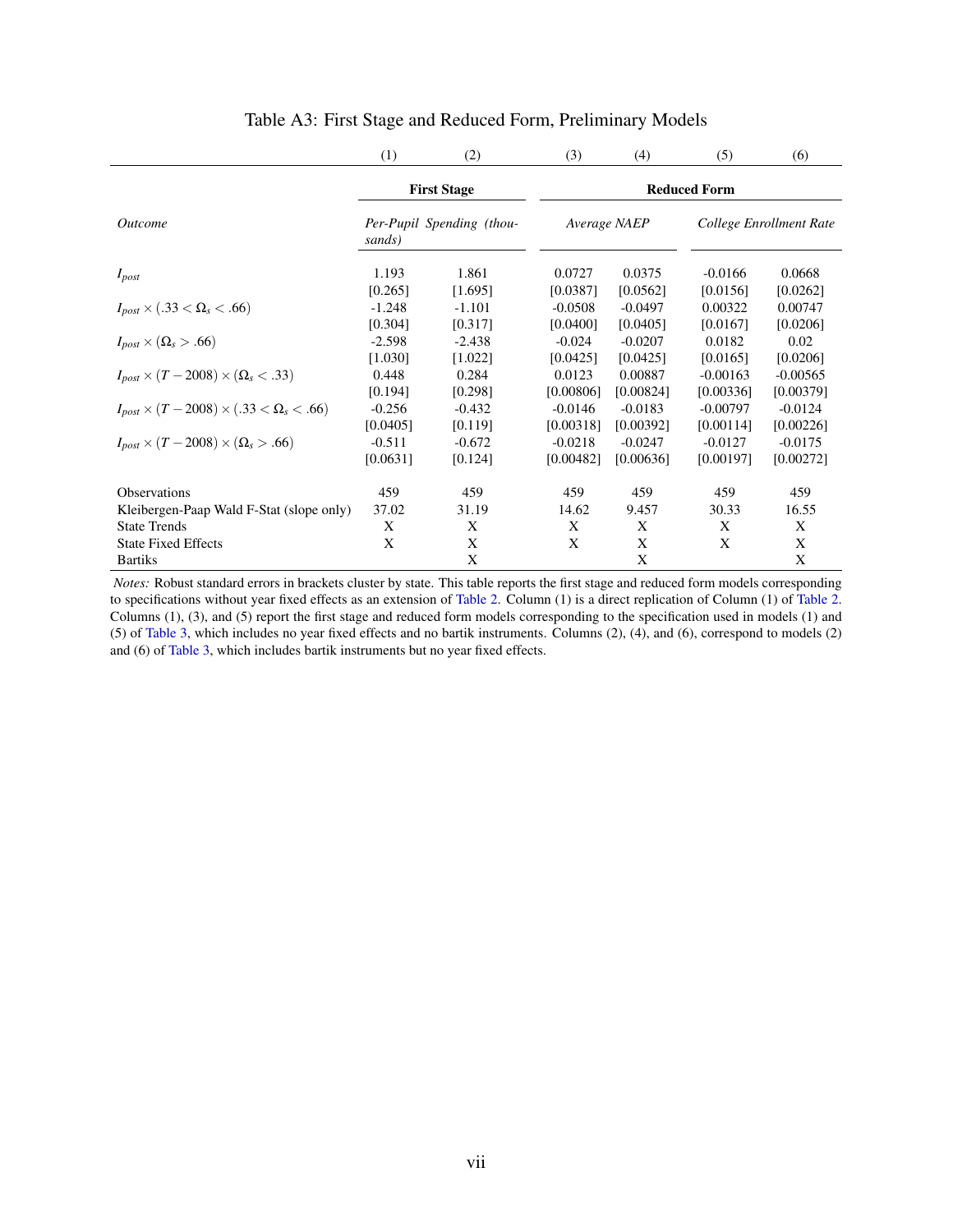|                                                            | (1)                            | (2)      | (3)      | (4)      |  |  |  |  |
|------------------------------------------------------------|--------------------------------|----------|----------|----------|--|--|--|--|
|                                                            | Per-Pupil Spending (thousands) |          |          |          |  |  |  |  |
|                                                            |                                |          |          |          |  |  |  |  |
| $I_{post}$                                                 | 0.703                          | $-0.162$ |          |          |  |  |  |  |
|                                                            | [0.251]                        | [0.839]  |          |          |  |  |  |  |
| $I_{post} \times (.33 < \Omega_s < .66)$                   | $-0.837$                       | $-0.836$ | $-0.837$ | $-1.418$ |  |  |  |  |
|                                                            | [0.287]                        | [0.305]  | [0.290]  | [0.909]  |  |  |  |  |
| $I_{post} \times (\Omega_s > .66)$                         | $-2.143$                       | $-2.103$ | $-2.143$ | $-2.641$ |  |  |  |  |
|                                                            | [1.016]                        | [1.013]  | [1.025]  | [1.261]  |  |  |  |  |
| $I_{post} \times (T - 2008) \times (\Omega_s < .33)$       | 0.295                          | 0.253    |          |          |  |  |  |  |
|                                                            | [0.159]                        | [0.206]  |          |          |  |  |  |  |
| $I_{post} \times (T - 2008) \times (.33 < \Omega_s < .66)$ | $-0.282$                       | $-0.324$ | $-0.577$ | $-0.528$ |  |  |  |  |
|                                                            | [0.0360]                       | [0.0739] | [0.164]  | [0.109]  |  |  |  |  |
| $I_{post} \times (T - 2008) \times (\Omega_s > .66)$       | $-0.523$                       | $-0.553$ | $-0.819$ | $-0.789$ |  |  |  |  |
|                                                            | [0.0322]                       | [0.0682] | [0.163]  | [0.105]  |  |  |  |  |
|                                                            |                                |          |          |          |  |  |  |  |
| Observations                                               | 459                            | 459      | 459      | 459      |  |  |  |  |
| Kleibergen-Paap Wald F-stat (slope)                        | 109.6                          | 46.27    | 21.93    | 36.97    |  |  |  |  |
| <b>State Trends</b>                                        | X                              | X        | X        | X        |  |  |  |  |
| <b>State Fixed Effects</b>                                 | X                              | X        | X        | X        |  |  |  |  |
| <b>Bartiks</b>                                             |                                | X        |          | X        |  |  |  |  |
| <b>Year Fixed Effects</b>                                  |                                |          | X        | X        |  |  |  |  |

Table A4: First Stage, College-Going Sample Years

*Notes:* Robust standard errors in brackets cluster by state. This table replicates the first stage panels of [Table 2](#page--1-2) and [Table A3](#page-7-0) with data from 2001 instead of 2002 in order to correspond to the college-going sample. These results can be interpreted as the first stage for the 2SLS models when we examine the outcome College Enrollment Rate.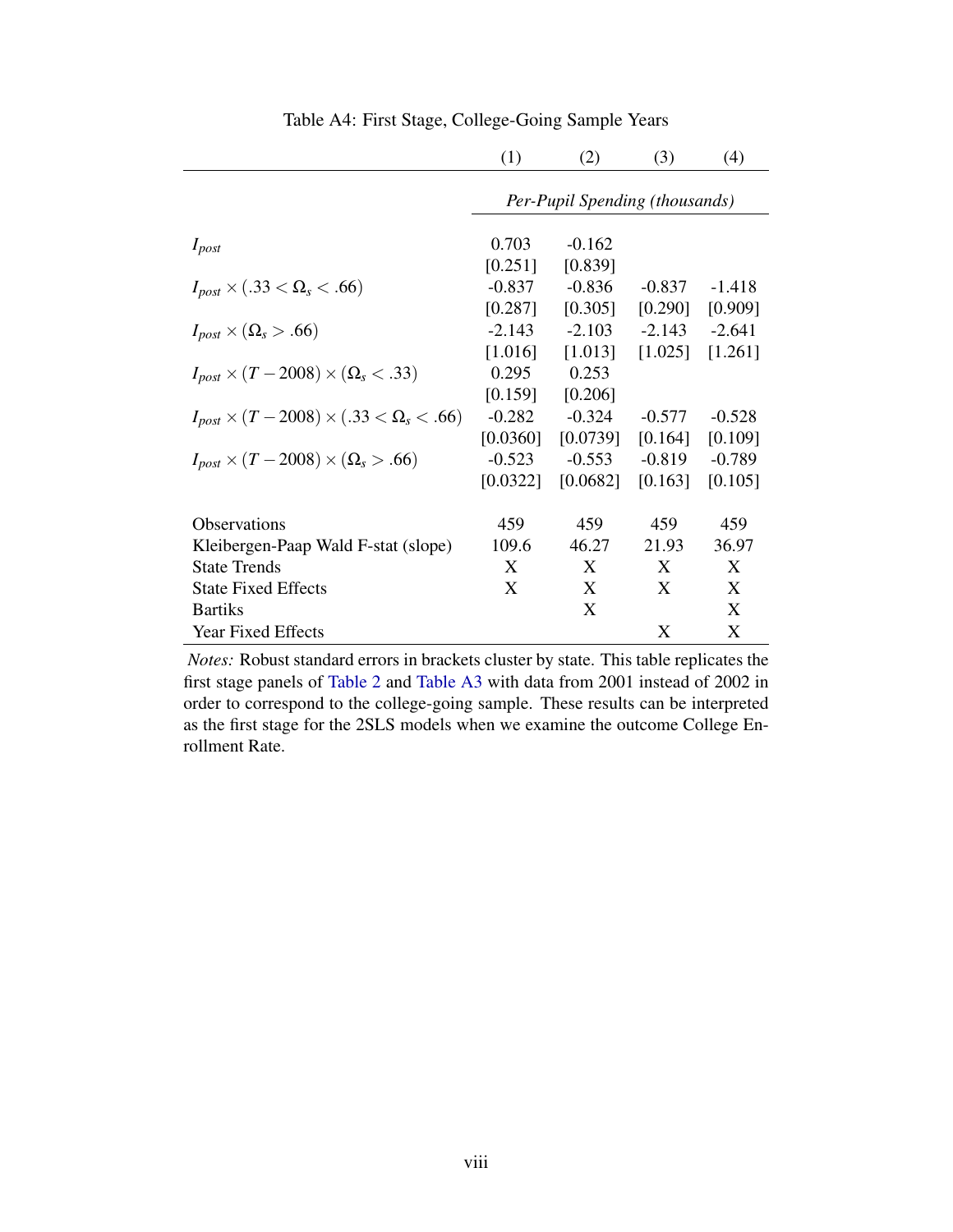|                                | (1)                  | (2)                   | (3)                  | (4)                  | (5)                     | (6)                  | (7)                  | (8)                  |  |
|--------------------------------|----------------------|-----------------------|----------------------|----------------------|-------------------------|----------------------|----------------------|----------------------|--|
|                                |                      |                       | Average NAEP Score   |                      | College Enrollment Rate |                      |                      |                      |  |
| Per-Pupil Spending (thousands) | 0.00551<br>[0.00318] | 0.000318<br>[0.00347] | 0.00458<br>[0.00324] | 0.00643<br>[0.00340] | 0.00635<br>[0.00214]    | 0.00435<br>[0.00174] | 0.00218<br>[0.00142] | 0.00139<br>[0.00177] |  |
| <b>Observations</b>            | 459                  | 459                   | 459                  | 459                  | 459                     | 459                  | 459                  | 459                  |  |
| <b>State Trends</b>            | X                    | X                     | X                    | X                    | X                       | X                    | X                    | X                    |  |
| <b>State Fixed Effects</b>     | X                    | X                     | X                    | X                    | X                       | X                    | X                    | Χ                    |  |
| $I_{post}$                     | X                    | X                     | $X^{s}$              | $X^{s}$              | X                       | X                    | $X^{s}$              | $X^s$                |  |
| <b>Bartiks</b>                 |                      | X                     |                      | X                    |                         | X                    |                      | X                    |  |
| <b>Year Fixed Effects</b>      |                      |                       | X                    | X                    |                         |                      | X                    | X                    |  |

#### Table A5: OLS Models

 *Notes:* Robust standard errors in brackets cluster by state. State-by-year observations include all states in years 2003, 2005, 2007, 2009, 2011, 2013, 2015, and 2017. Models predicting NAEP scores also include 2002 while models predicting College Enrollment include 2001. For each column, we regress the outcome (Average NAEP Score or College Enrollment Rate) on per-pupil spending, state fixed effects, state trends, and an indicator for whether the observaton occurred after <sup>2008</sup> (*Ipos<sup>t</sup>*). We add additional controls (employment and income bartik instruments, year fixed effects) to account for additional trends in timing. *X* indicates that the corresponding variable was controlled for, while *<sup>X</sup><sup>s</sup>* indicates that the corresponding variable was subsumed by other variables, effectively controlling for it as well.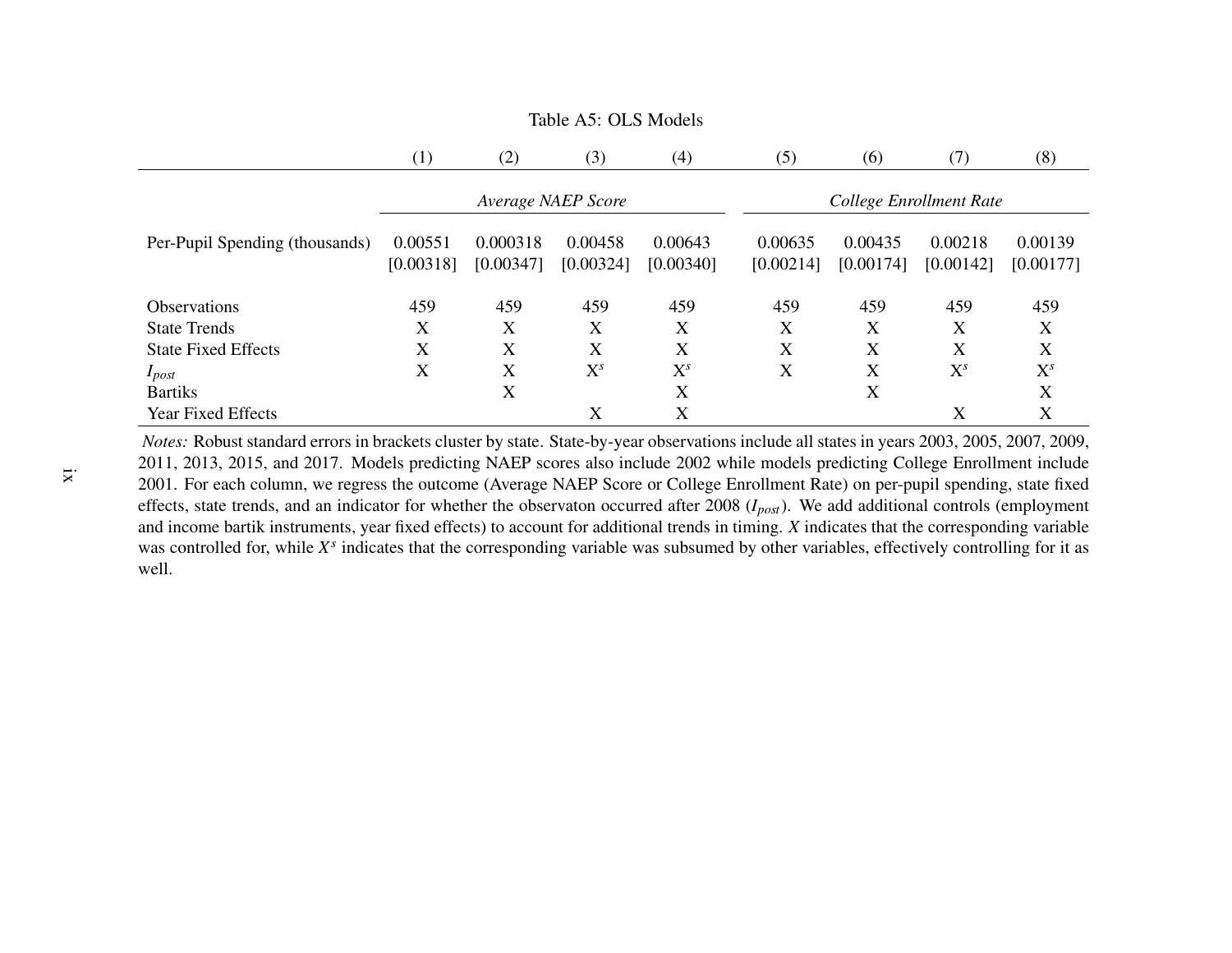|                                                   | (1)                            | (2)                         | (3)                            | (4)                    | (5)                     | (6)                                      | (7)                | (8)                        |  |
|---------------------------------------------------|--------------------------------|-----------------------------|--------------------------------|------------------------|-------------------------|------------------------------------------|--------------------|----------------------------|--|
|                                                   |                                |                             | Average NAEP Score             |                        | College Enrollment Rate |                                          |                    |                            |  |
| Log (Per-Pupil Spending)                          | 0.642<br>[0.133]               | 0.507<br>[0.138]            | 0.557<br>[0.183]               | 0.568<br>[0.221]       | 0.321<br>[0.0511]       | 0.374<br>[0.0801]                        | 0.195<br>[0.0680]  | 0.186<br>[0.0787]          |  |
| Kleibergen-Paap Wald F-stat                       | 26.31                          | 29.58                       | 18.55                          | 35.93                  | 41.01                   | 24.08                                    | 15.39              | 21.92                      |  |
|                                                   |                                | <b>Predicted NAEP Score</b> |                                |                        |                         | <b>Predicted College Enrollment Rate</b> |                    |                            |  |
| Log (Per-Pupil Spending)                          | 0.0451<br>[0.0267]             | 0.0624<br>[0.0304]          | $-0.00195$<br>[0.0441]         | $-0.00238$<br>[0.0512] | 0.063<br>[0.0163]       | 0.0618<br>[0.0278]                       | 0.0588<br>[0.0551] | 0.0447<br>[0.0622]         |  |
| <b>Observations</b>                               | 459                            | 459                         | 459                            | 459                    | 459                     | 459                                      | 459                | 459                        |  |
| <b>State Trends</b><br><b>State Fixed Effects</b> | $\boldsymbol{\mathrm{X}}$<br>X | X<br>X                      | $\boldsymbol{\mathrm{X}}$<br>X | X<br>X                 | X<br>X                  | X<br>X                                   | X<br>X             | $\mathbf X$<br>$\mathbf X$ |  |
| $I_{post}$                                        | X                              | X                           | $X^s$                          | $X^s$                  | X                       | X                                        | $X^s$              | $X^{s}$                    |  |
| $I_{post} \times I_{gs}$                          | X                              | X                           | X                              | X                      | X                       | X                                        | X                  | X                          |  |
| <b>Bartiks</b>                                    |                                | $\boldsymbol{\mathrm{X}}$   |                                | X                      |                         | X                                        |                    | $\mathbf X$                |  |
| Year Fixed Effects                                |                                |                             | $\boldsymbol{\mathrm{X}}$      | X                      |                         |                                          | X                  | X                          |  |

#### Table A6: 2SLS Main Effects, Log Specification

 *Notes:* This table replicates [Table](#page--1-4) <sup>3</sup> using the Log of Per-Pupil Spending (2015 dollars) instead of Per-Pupil Spending (2015 thousands of dollars). Robust standard errors in brackets cluster by state. Data are collected from the F33 School District Finance survey, IES NAEP results, and IPEDS. All models include state-by-year observations for 2003, 2005, 2007, 2009,2011, 2013, 2015, and 2017. NAEP models also include 2002 while College Enrollment models include 2001. In modelswith year fixed effects (columns 3-4 and 7-8), we instrument for spending using  $I_{post} \times (T - 2008) \times (0.33 < \Omega_s < 0.66)$ , and  $I_{post} \times (T - 2008) \times (0.33 < \Omega_s < 0.66)$ .  $I_{post} \times (T - 2008) \times (\Omega_s > .66)$ , where  $I_{post}$  is a dummy variable equal to 1 if the observation is after 2008,  $\Omega_s$  represents the share of the state's education funding from state sources in 2008, and  $(T - 2008)$  represents years relative to the 2008-09 school year. Models without year fixed effects (columns 1-2 and 5-6) also include  $I_{post}$   $\times$ (*T* − 2008) × ( $\Omega_s$  < .33). *X* indicates that the corresponding variable was controlled for, while *X<sup>s</sup>* indicates that the corresponding variable was controlled for, while *X<sup>s</sup>* indicates that the corresponding vari subsumed by other variables, effectively controlling for it as well. *<sup>I</sup>gs* is an indicator variable for whether the state's value of <sup>Ω</sup>*<sup>s</sup>* is in the low, middle, or high group. The top pane<sup>l</sup> presents our main results regressing Average NAEP Scores and College Enrollment Rates on instrumented log spending. The bottom panel regresses the same outcomes as predicted by economic and demographic variables (see [Table](#page-13-0) A8) on instrumented log spending to demonstrate that instrumentedspending is not endogenous to economic and demographic characteristics that are also correlated with academic outcomes.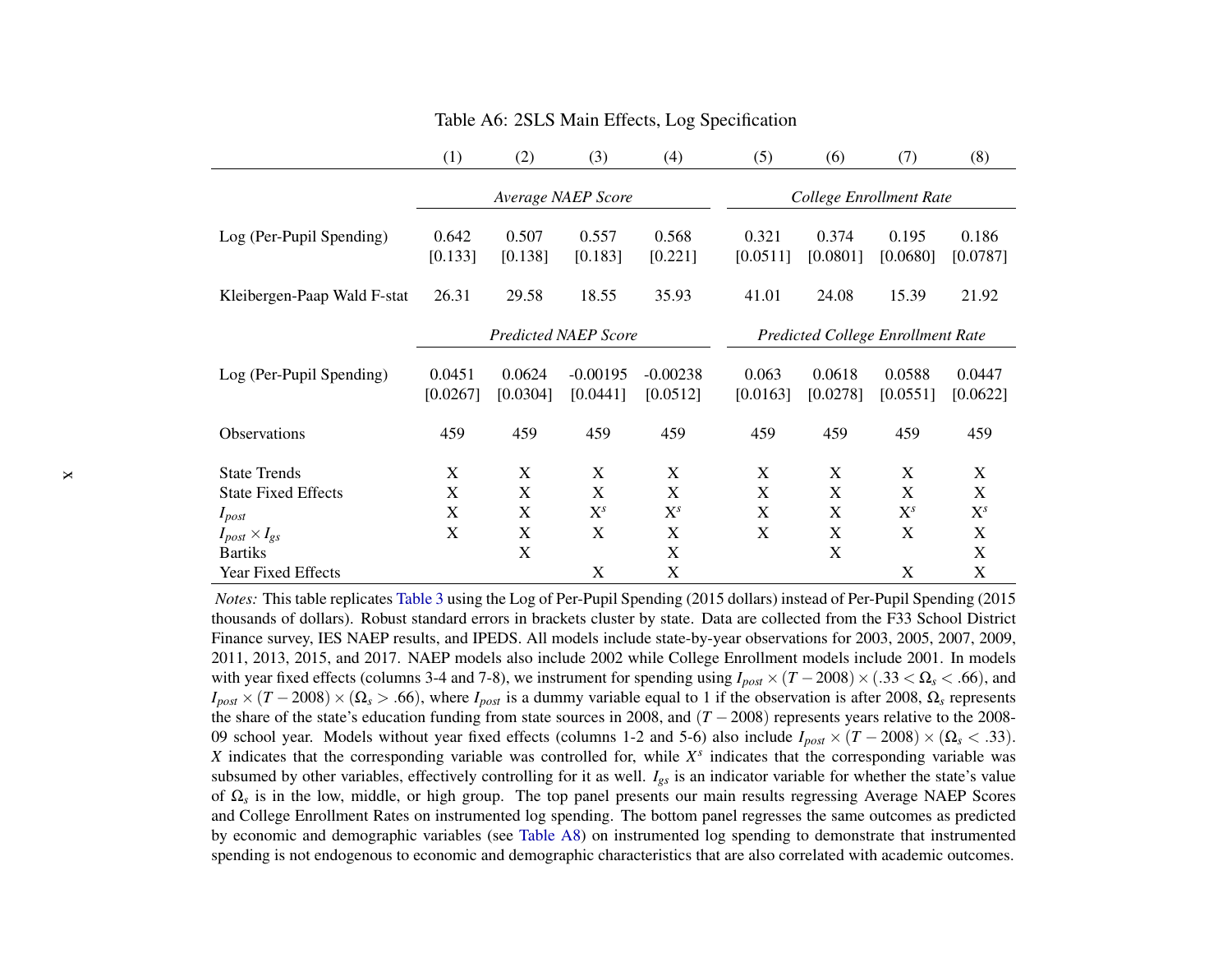|                                | (1)                       | (2)                 | (3)                | (4)                 |  |  |  |  |  |
|--------------------------------|---------------------------|---------------------|--------------------|---------------------|--|--|--|--|--|
|                                | <b>Average NAEP Score</b> |                     |                    |                     |  |  |  |  |  |
|                                | Math                      | Reading             | 4th Grade          | 8th Grade           |  |  |  |  |  |
| Per-Pupil Spending (thousands) | 0.055<br>[0.0230]         | 0.0159<br>[0.00396] | 0.0448<br>[0.0158] | 0.0326<br>[0.00939] |  |  |  |  |  |
| <b>Observations</b>            | 408                       | 454                 | 454                | 453                 |  |  |  |  |  |
| <b>State Trends</b>            | X                         | X                   | X                  | X                   |  |  |  |  |  |
| <b>State Fixed Effects</b>     | X                         | X                   | X                  | X                   |  |  |  |  |  |
| $I_{post}$                     | $X^{s}$                   | $X^{s}$             | $X^{s}$            | $X^{s}$             |  |  |  |  |  |
| $I_{post} \times I_{gs}$       | X                         | X                   | X                  | X                   |  |  |  |  |  |
| <b>Bartiks</b>                 | X                         | X                   | X                  | X                   |  |  |  |  |  |
| <b>Year Fixed Effects</b>      | X                         | X                   | X                  | X                   |  |  |  |  |  |

#### Table A7: NAEP by Grade and Subject (2SLS)

*Notes:* Robust standard errors in brackets cluster by state. Data are collected from the F33 School District Finance survey and the NCES Public NAEP Data. All models include state-by-year observations for 2002, 2003, 2005, 2007, 2009, 2011, 2013, 2015, and 2017. There was no Math NAEP test in 2002 (see [Table A1.](#page-5-0) Not all NAEP by grade/subject scores were available for every state in 2002 (AK, CO, NH, NJ, and SD do not have any grade/subject specific scores for 2002, Iowa does not report 8th grade specific scores for 2002). We instrument for spending using  $I_{post} \times (T - 2008) \times (0.33 \le \Omega_s \le .66)$ , and  $I_{post} \times (T - 2008) \times (0.33 \le .66)$ , where  $I_{post}$  is a dummy variable equal to 1 if the observation is after 2008,  $\Omega_s$  represents the share of the state's education funding from state sources in 2008, and (*T* −2008) represents years relative to the 2008-09 school year. *X* indicates that the corresponding variable was controlled for, while *X s* indicates that the corresponding variable was subsumed by other variables, effectively controlling for it as well. *Igs* is an indicator variable for whether the state's value of  $\Omega_s$  is in the low, middle, or high group.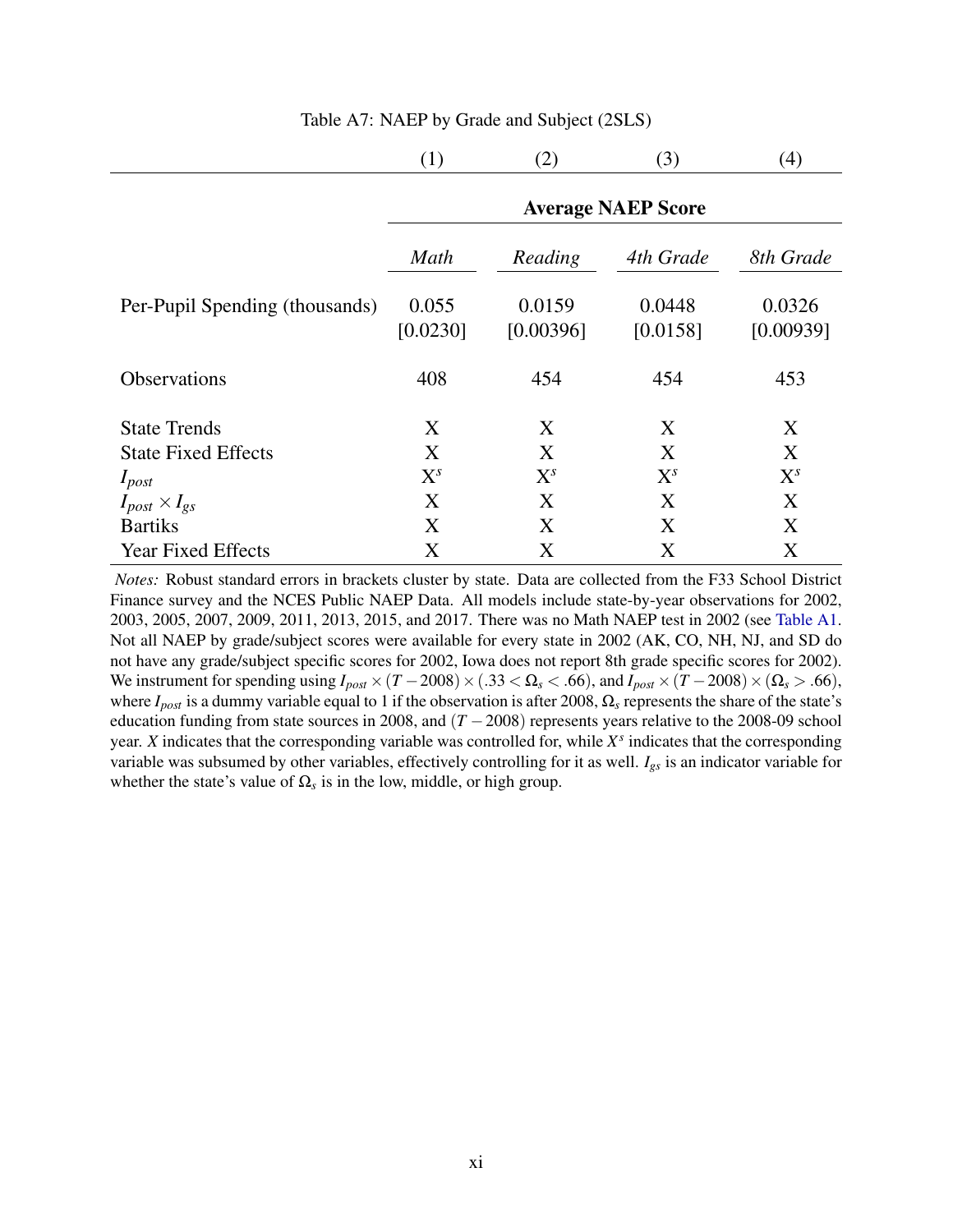|                                | (1)                       | (2)                         | (3)                                 | (4)                                 | (5)                                          | (6)                  | (7)                                  | (8)                       | (9)                        | (10)                  | (11)                  |
|--------------------------------|---------------------------|-----------------------------|-------------------------------------|-------------------------------------|----------------------------------------------|----------------------|--------------------------------------|---------------------------|----------------------------|-----------------------|-----------------------|
|                                | Unemployment<br>Rate      | Child Poverty<br>Population | Log(Child<br>Poverty<br>Population) | Annual Aver-<br>age Employ-<br>ment | $(An-$<br>Log<br>nual Average<br>Employment) | Employment<br>Ratio* | Median<br>Household<br><i>Income</i> | K12<br>Enroll-<br>ment    | $Log(K12 En-$<br>rollment) | Black Popu-<br>lation | White Popu-<br>lation |
| Per-Pupil Spending (thousands) | 0.0227<br>[0.152]         | $-4,445$<br>[5,487]         | $-0.0135$<br>[0.0309]               | 14,478<br>[16, 258]                 | 0.011<br>[0.00548]                           | 0.00384<br>[0.00897] | 499.1<br>[326.9]                     | $-4,420$<br>[8, 409]      | 0.0171<br>[0.0167]         | 3,370<br>[5,018]      | 2,181<br>[88, 353]    |
| Observations                   | 459                       | 459                         | 459                                 | 459                                 | 459                                          | 459                  | 459                                  | 459                       | 459                        | 459                   | 459                   |
| <b>State Trends</b>            | $\mathbf{v}$<br>$\Lambda$ | $\mathbf{v}$<br>$\Lambda$   | $\mathbf{v}$<br>A                   | $\mathbf{v}$<br>$\Lambda$           | $\mathbf{v}$<br>A                            | $\mathbf{v}$<br>A    | $\mathbf{v}$<br>$\Lambda$            | X                         | X                          | X                     | $\mathbf v$<br>A      |
| <b>State Fixed Effects</b>     | $\lambda$                 | $\Lambda$                   | $\Lambda$                           | $\Lambda$                           | $\Lambda$                                    | $\Lambda$            | л                                    | $\mathbf{v}$<br>$\Lambda$ | X                          | $\mathbf{v}$<br>A     | A                     |
| $I_{post}$                     | $X^s$                     | $X^{s}$                     | $X^s$                               | $X^s$                               | $X^s$                                        | $X^{s}$              | $X^{s}$                              | $X^s$                     | $X^s$                      | $X^{s}$               | $X^s$                 |
| $I_{post} \times I_{gs}$       | л                         | $\mathbf{v}$<br>$\Lambda$   | $\Lambda$                           | $\Lambda$                           | $\Lambda$                                    | $\mathbf{v}$<br>A    | л                                    | $\mathbf{v}$<br>л         | X                          | $\mathbf{v}$<br>A     | $\mathbf{v}$<br>A     |
| <b>Bartiks</b>                 | л                         | $\mathbf{v}$<br>$\Lambda$   | $x \in$<br>A                        | $\mathbf{v}$<br>$\Lambda$           | $\mathbf{v}$<br>$\Lambda$                    | $\mathbf{v}$<br>A    | $x \in \mathbb{R}$<br>л              | $\mathbf{v}$<br>л         | X                          | $\mathbf{v}$<br>A     | A                     |
| Year Fixed Effects             | л                         | $\Lambda$                   | A                                   | $\Lambda$                           | A                                            | A                    | $\mathbf{x}$<br>Δ                    | X                         | X                          | X                     | X                     |

#### Table A8: Exogeneity Test of Instrument (2SLS)

\*Employment ratio <sup>=</sup> Log(Annual Average Employment) - Log(Total Population)

Notes: Robust standard errors in brackets cluster by state. This table reports results from 2SLS analyses where each economic or demographic indicator is regressed on instrumented per-pupil spending. Spending data are coll F33 School District Finance survey. Other data sources include BLS, SAIPE, NCES CCD, Zillow, and ACS. All models include state-by-year observations for 2002, 2003, 2003, 2005, 2007, 2009, 2011, 2013, 2015, and 2017. We ins spending using  $I_{post} \times (T - 2008) \times (0.33 \le \Omega_s \le 0.66)$ , and  $I_{post} \times (T - 2008) \times (\Omega_s > 0.66)$ , where  $I_{post}$  is a dummy variable equal to 1 if the observation is after 2008,  $\Omega_s$  represents the share of the state's education fu spending using  $I_{post} \times (T - 2008) \times (0.33 < \Omega_s < 0.66)$ , and  $I_{post} \times (T - 2008) \times (\Omega_s > 0.66)$ , where  $I_{post}$  is a dummy variable equal to 1 if the observation is after 2008,  $\Omega_s$  represents the share of the state's education fund controlling for it as well. *<sup>I</sup>gs* is an indicator variable for whether the state's value of <sup>Ω</sup>*<sup>s</sup>* is in the low, middle, or high group.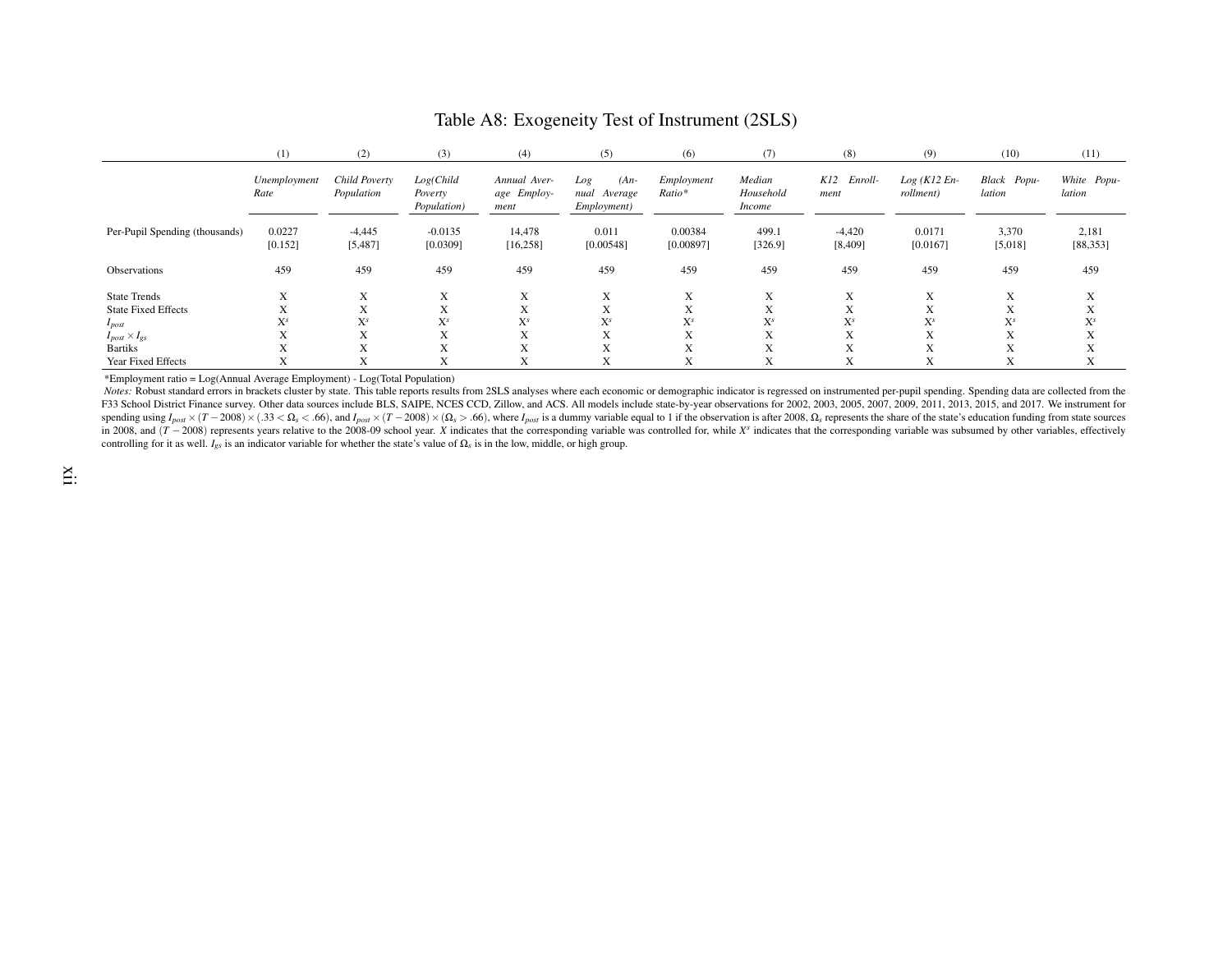|                                   | (1)                | (2)                     |
|-----------------------------------|--------------------|-------------------------|
|                                   | Average NAEP Score | College Enrollment Rate |
| <b>Unemployment Rate</b>          | 0.00399            | $-0.00186$              |
|                                   | [0.00431]          | [0.00231]               |
| % Total Population in Poverty     | $-0.0151$          | 0.00498                 |
|                                   | [0.00949]          | [0.00407]               |
| % Child Population in Poverty     | 0.00202            | $-0.00183$              |
|                                   | [0.00836]          | [0.00352]               |
| Log (Child Population)            | $-0.395$           | $-0.00788$              |
|                                   | [0.230]            | [0.101]                 |
| Log (Total Population)            | $-0.055$           | 0.279                   |
|                                   | [0.494]            | [0.136]                 |
| Log (Child Population in Poverty) | 0.0604             | 0.0459                  |
|                                   | [0.103]            | [0.0469]                |
| Annual Average Employment         | 3.52E-08           | 3.20E-09                |
|                                   | $[1.99e-08]$       | $[1.15e-08]$            |
| Log (Annual Average Employment)   | $-0.31$            | $-0.2$                  |
|                                   | [0.241]            | [0.106]                 |
| K12 Enrollment                    | 1.13E-07           | $-1.02E-07$             |
|                                   | $[1.90e-07]$       | $[6.97e-08]$            |
| Median Household Income           | 1.85E-06           | 4.45E-06                |
|                                   | $[3.85e-06]$       | $[1.64e-06]$            |
| White Population                  | 4.14E-09           | 5.98E-10                |
|                                   | $[1.28e-08]$       | $[6.85e-09]$            |
| <b>Black Population</b>           | 6.64E-08           | 2.94E-08                |
|                                   | $[1.05e-07]$       | $[4.21e-08]$            |
| Observations                      | 459                | 459                     |
| R-squared                         | 0.972              | 0.955                   |
| Within R-Squared                  | 0.0558             | 0.0789                  |
| <b>State Trends</b>               | X                  | X                       |
| <b>State Fixed Effects</b>        | X                  | X                       |
| <b>Year Fixed Effects</b>         | X                  | X                       |

<span id="page-13-0"></span>Table A9: Predicted Outcomes

*Notes:* Robust standard errors in brackets cluster by state. We regress outcomes on economic and demographic covariates, state fixed effects, state trends, and year fixed effects and create linear predictions of the outcomes based on the model. The samples here include state by year observations for 2003, 2005, 2007, 2009, 2011, 2013, 2015, and 2017. Column 1 also includes data from 2002, while Column 2 includes data from 2001. Predicted outcomes are used as placebo outcome measures in our main results reported in table [Table](#page--1-3) [3.](#page--1-3)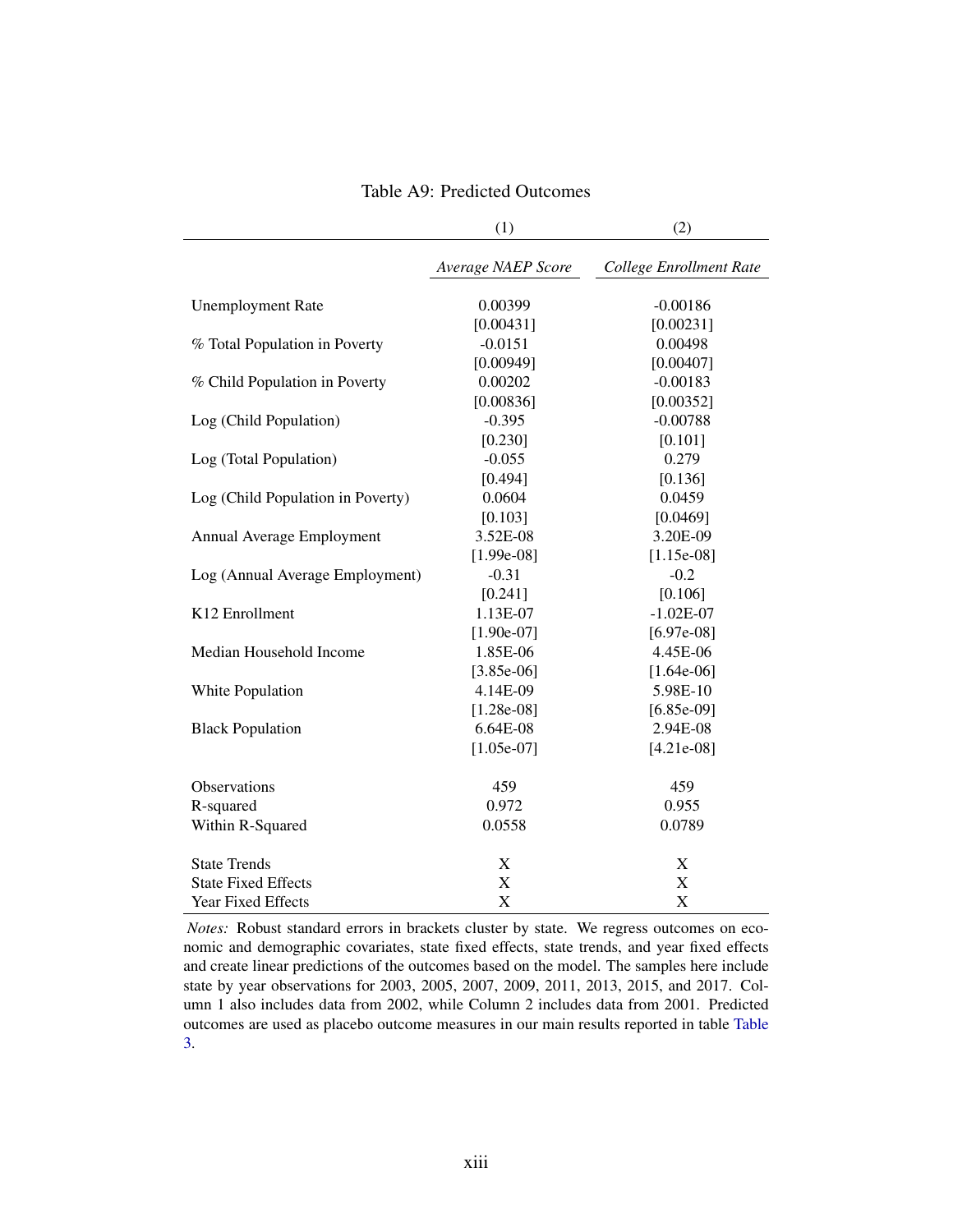|                                |                                  | $\left( 2\right)$ | (3)                             | $\left(4\right)$   |  |  |  |  |  |
|--------------------------------|----------------------------------|-------------------|---------------------------------|--------------------|--|--|--|--|--|
|                                | <i>Private School NAEP Score</i> |                   |                                 |                    |  |  |  |  |  |
| Per-Pupil Spending (thousands) | 0.00913<br>[0.0316]              | $-0.00175$        | 0.0429<br>$[0.0320]$ $[0.0343]$ | 0.0655<br>[0.0405] |  |  |  |  |  |
| <b>Observations</b>            | 388                              | 388               | 388                             | 388                |  |  |  |  |  |
| <b>State Trends</b>            | X                                | X                 | X                               | X                  |  |  |  |  |  |
| <b>State Fixed Effects</b>     | X                                | X                 | X                               | X                  |  |  |  |  |  |
| $I_{post}$                     | X                                | X                 | $X^{s}$                         | $X^{s}$            |  |  |  |  |  |
| $I_{post} \times I_{gs}$       | X                                | X                 | X                               | X                  |  |  |  |  |  |
| <b>Bartiks</b>                 |                                  | X                 |                                 | X                  |  |  |  |  |  |
| <b>Year Fixed Effects</b>      |                                  |                   | X                               | X                  |  |  |  |  |  |

Table A10: Private School NAEP Scores (2SLS)

*Notes:* Robust standard errors in brackets cluster by state. This table reports results from 2SLS analyses where average private school NAEP scores are regressed on instrumented per-pupil spending. Spending data come from the F33 School District Finance survey. We calculate private school NAEP scores using the restricted-use NAEP data. We calculate NAEP scores for private school students, standardizing to 2003 private school NAEP scores. We take the mean for each state and year, weighting by the ORIGWT sampling weight. We are not able to calculate a mean private school NAEP score for every state and year, but all states and years are represented in the sample. All models include state-by-year observations for 2002, 2003, 2005, 2007, 2009, 2011, 2013, and 2015. In models with year fixed effects (columns 3-4), we instrument for spending using  $I_{post} \times (T - 2008) \times (.33 < \Omega_s < .66)$ , and  $I_{post} \times (T - 2008) \times$  $(\Omega_s > .66)$ , where  $I_{post}$  is a dummy variable equal to 1 if the observation is after 2008,  $\Omega_s$ represents the share of the state's education funding from state sources in 2008, and (*T* −2008) represents years relative to the 2008-09 school year. Models without year fixed effects (columns 1-2) also include  $I_{post} \times (T - 2008) \times (\Omega_s < .33)$ . *X* indicates that the corresponding variable was controlled for, while  $X<sup>s</sup>$  indicates that the corresponding variable was subsumed by other variables, effectively controlling for it as well. *Igs* is an indicator variable for whether the state's value of  $\Omega_s$  is in the low, middle, or high group.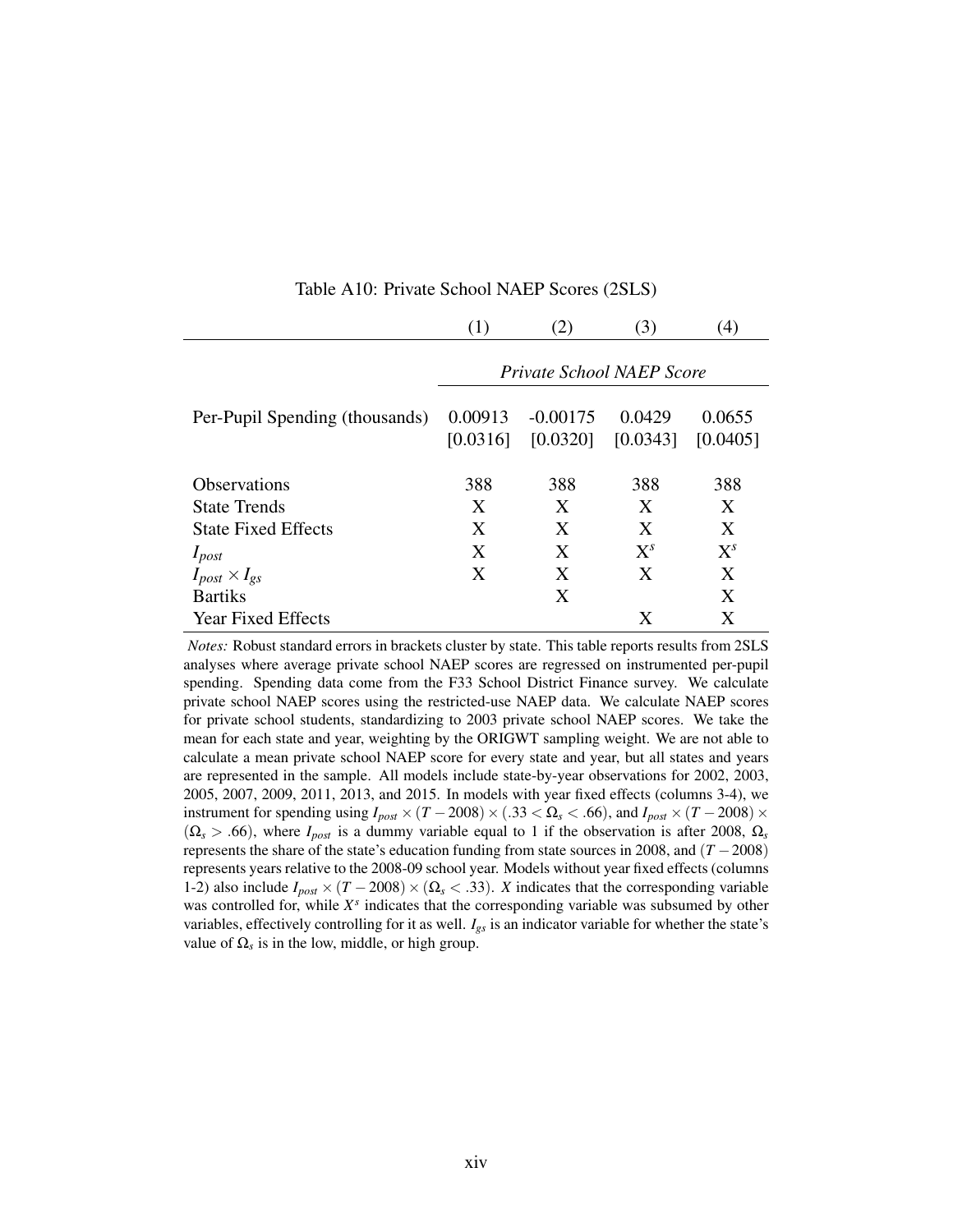|                                | (1)      | (2)      | (3)                | (4)                       | (5)                     | (6)       | (7)       | (8)       |  |
|--------------------------------|----------|----------|--------------------|---------------------------|-------------------------|-----------|-----------|-----------|--|
|                                |          |          | Average NAEP Score |                           | College Enrollment Rate |           |           |           |  |
| Per-Pupil Spending (thousands) | 0.0519   | 0.0419   | 0.0366             | 0.0385                    | 0.0211                  | 0.0207    | 0.00868   | 0.00894   |  |
|                                | [0.0108] | [0.0110] | [0.0105]           | [0.0106]                  | [0.00350]               | [0.00507] | [0.00325] | [0.00336] |  |
| Kleibergen-Paap Wald F-stat    | 38.63    | 29.36    | 15.6               | 29.43                     | 100.3                   | 53.55     | 21.7      | 37.96     |  |
| <b>Observations</b>            | 459      | 459      | 459                | 459                       | 459                     | 459       | 459       | 459       |  |
| <b>State Trends</b>            | X        | X        | X                  | X                         | X                       | X         | X         | X         |  |
| <b>State Fixed Effects</b>     | X        | X        | X                  | X                         | X                       | X         | X         | X         |  |
| $I_{post}$                     | X        | X        | $X^{s}$            | $X^{s}$                   | X                       | X         | $X^{s}$   | $X^{s}$   |  |
| $I_{post} \times I_{gs}$       | X        | X        | X                  | $\boldsymbol{\mathrm{X}}$ | X                       | X         | X         | X         |  |
| <b>Bartiks</b>                 |          | X        |                    | X                         |                         | X         |           | X         |  |
| <b>Year Fixed Effects</b>      |          |          | X                  | X                         |                         |           | X         | X         |  |
| <b>Predicted Outcome</b>       | X        | X        | X                  | X                         | X                       | X         | X         | X         |  |

Table A11: 2SLS Main Results, Controlling for Predicted Outcomes

 *Notes:* This table replicates the top pane<sup>l</sup> of table [Table](#page--1-4) 3, including additional controls for the predicted outcomes (predicted NAEP scores or predicted college enrollment) (see [Table](#page-13-0) A8. Robust standard errors in brackets cluster by state. Data are collected from the F33 School District Finance survey, IES NAEP results, and IPEDS. In models with year fixed effects (columns 3-4 and7-8), we instrument for spending using  $I_{post} \times (T - 2008) \times (0.33 < \Omega_s < 0.66)$ , and  $I_{post} \times (T - 2008) \times (\Omega_s > 0.66)$ , where  $I_{post}$  is <sup>a</sup> dummy variable equal to 1 if the observation is after 2008,Ω*s* represents the share of the state's education funding from statesources in 2008, and (*T*−2008) represents years relative to the 2008-09 school year. Models without year fixed effects (columns 1-2 and 5-6) also include  $I_{post} \times (T - 2008) \times (\Omega_s < .33)$ . *X* indicates that the corresponding variable was controlled for, while *X<sup>s</sup>*  indicates that the corresponding variable was subsumed by other variables, effectively controlling for it as well. *<sup>I</sup>gs* is an indicator variable for whether the state's value of  $\Omega_s$  is in the low, middle, or high group.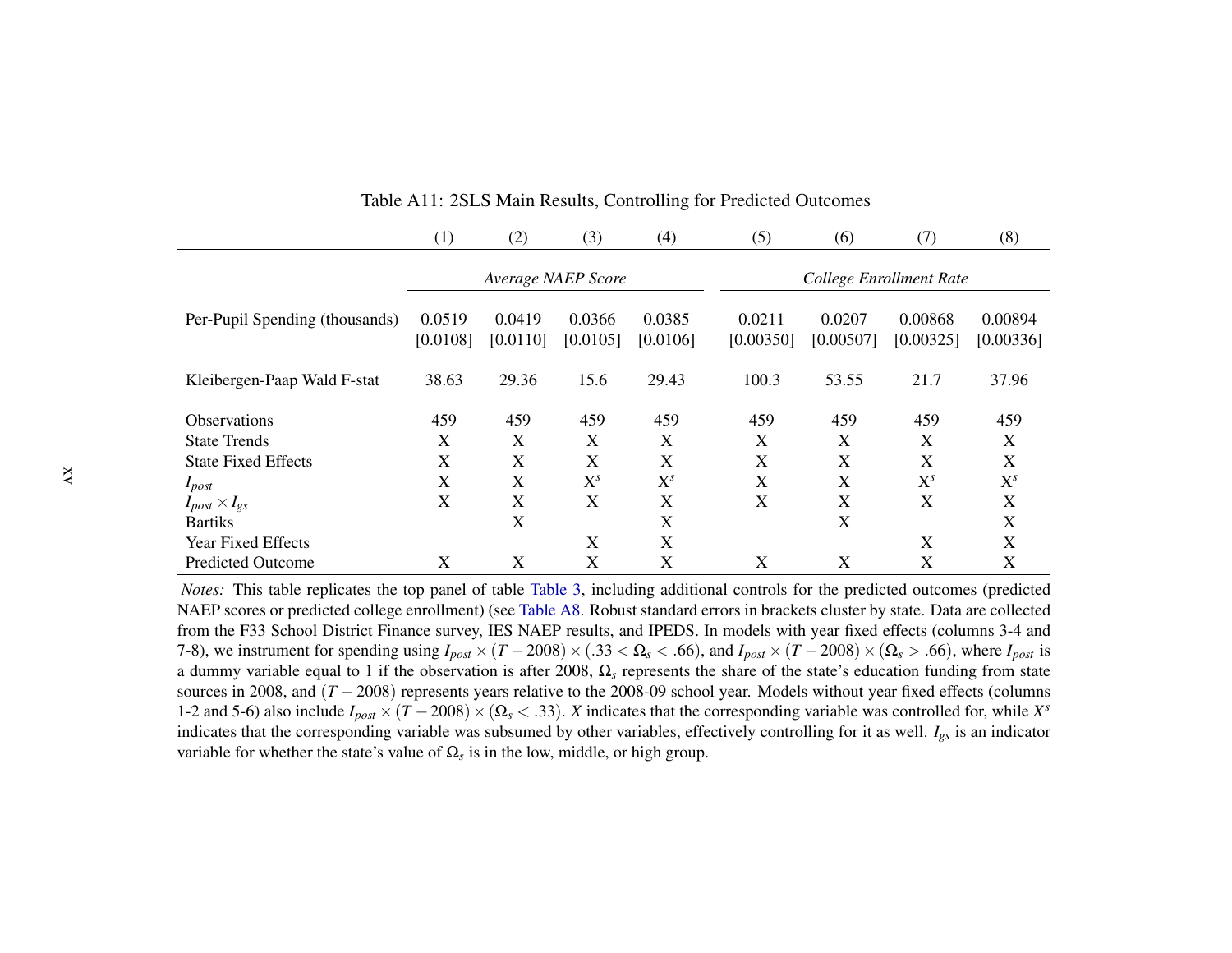|                                | (1)                | (2)                | (3)                | (4)                | (5)                     | (6)                 | (7)                 | (8)                 |
|--------------------------------|--------------------|--------------------|--------------------|--------------------|-------------------------|---------------------|---------------------|---------------------|
|                                |                    |                    | Average NAEP Score |                    | College Enrollment Rate |                     |                     |                     |
| Per-Pupil Spending (thousands) | 0.0385<br>[0.0110] | 0.0476<br>[0.0225] | 0.0537<br>[0.0200] | 0.0495<br>[0.0159] | 0.0124<br>[0.00387]     | 0.0142<br>[0.00674] | 0.0135<br>[0.00458] | 0.0143<br>[0.00427] |
| <b>Observations</b>            | 459                | 459                | 459                | 456                | 459                     | 459                 | 459                 | 456                 |
| <b>State Trends</b>            | X                  | X                  | X                  | X                  | X                       | X                   | X                   | X                   |
| <b>State Fixed Effects</b>     | X                  | X                  | X                  | X                  | X                       | X                   | X                   | X                   |
| $I_{post}$                     | $X^{s}$            | $X^{s}$            | $X^{s}$            | $X^{s}$            | $X^{s}$                 | $X^{s}$             | $X^{s}$             | $X^s$               |
| $I_{post} \times I_{gs}$       | X                  | X                  | X                  | X                  | X                       | X                   | X                   | X                   |
| <b>Bartiks</b>                 | X                  | X                  | X                  | X                  | X                       | X                   | X                   | X                   |
| <b>Year Fixed Effects</b>      | X                  | X                  | X                  | X                  | X                       | X                   | X                   | X                   |
| <b>Population Controls</b>     |                    | X                  | X                  | X                  |                         | X                   | X                   | X                   |
| <b>Economic Controls</b>       |                    |                    | X                  | X                  |                         |                     | X                   | X                   |
| <b>Housing Values</b>          |                    |                    |                    | X                  |                         |                     |                     | X                   |

Table A12: Saturated Models (2SLS)

 *Notes:* Robust standard errors in brackets cluster by state. This table presents results of models that build on results presented in [Table](#page--1-4) 3 by including additional economic and demographic covariates. All models include state-by-year observations for 2003, 2005, 2007, 2009, 2011, 2013, 2015, and 2017. NAEP models also include 2002 while College models include 2001. Weinstrument for spending using  $I_{post} \times (T - 2008) \times (0.33 \le \Omega_s \le 0.66)$ , and  $I_{post} \times (T - 2008) \times (\Omega_s > 0.66)$ , where  $I_{post}$  is a dummy variable equal to 1 if the observation is after 2008, Ω*<sup>s</sup>* represents the share of the state's education funding from state sources in 2008, and  $(T - 2008)$  represents years relative to the 2008-09 school year. Columns (1) and (5) directly replicate the results presented in columns (4) and (8) from [Table](#page--1-4) 3. Columns (2) and (6) add population controls (total population and child population), columns (3) and (7) add economic controls (unemployment rates, child poverty rate, total poverty rate, and log(employment)), and columns (4) and (8) add <sup>a</sup> control for the housing value index (not available for North Dakota in 2002, 2003, or 2005). *X* indicates that the corresponding variable was controlled for, while *<sup>X</sup><sup>s</sup>* indicates that the corresponding variable was subsumed by other variables, effectively controlling for it as well. *<sup>I</sup>gs* is an indicator variable for whether the state's value of <sup>Ω</sup>*<sup>s</sup>* is in the low, middle, or high group.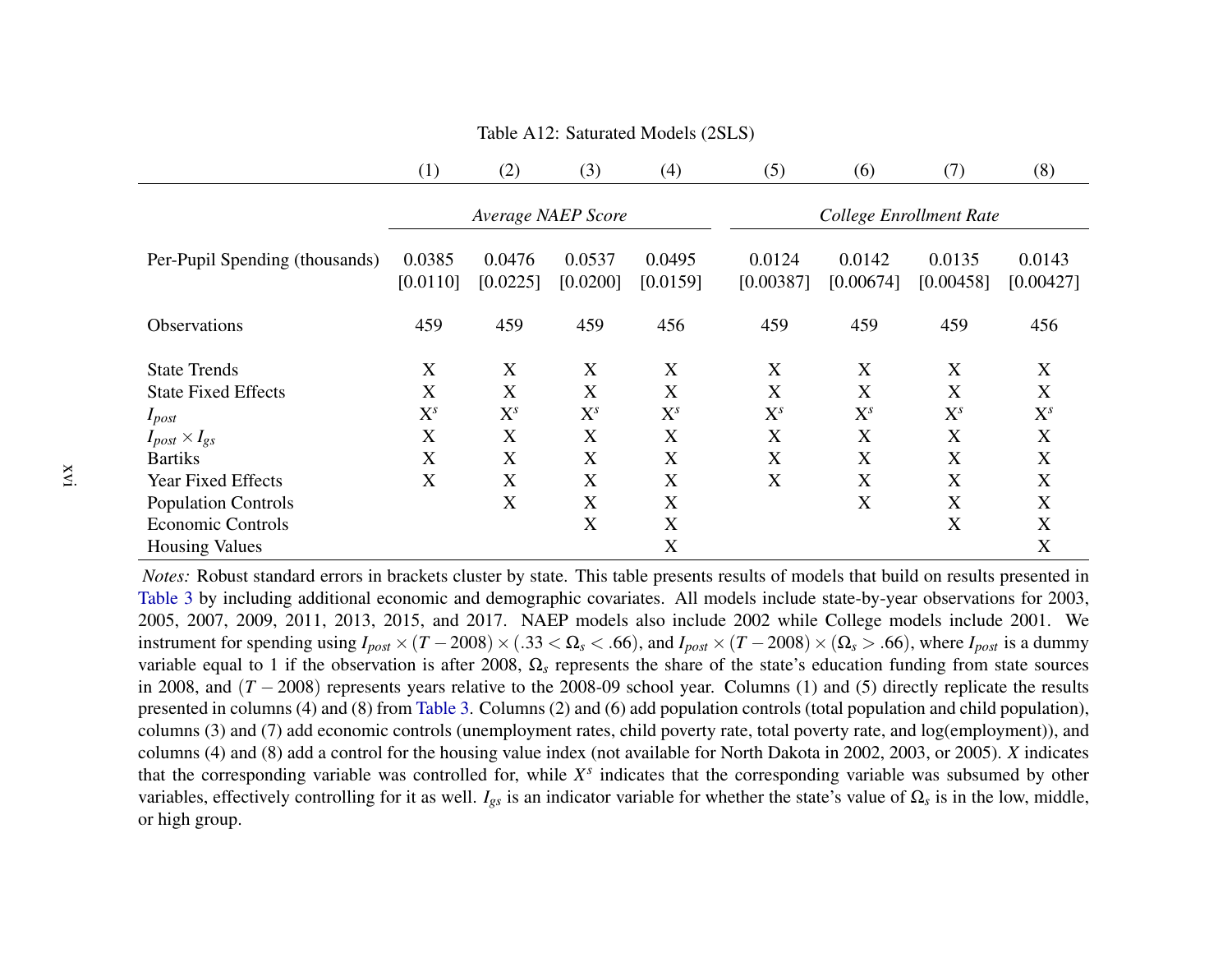|                                                                  | (1)                             | (2)                                                     | (3)                                 | (4)                                       | (5)                     | (6)                                       | (7)                       | (8)                                                               |  |  |
|------------------------------------------------------------------|---------------------------------|---------------------------------------------------------|-------------------------------------|-------------------------------------------|-------------------------|-------------------------------------------|---------------------------|-------------------------------------------------------------------|--|--|
|                                                                  |                                 | <b>Average NAEP Score</b>                               |                                     |                                           |                         | <b>College Enrollment Rate</b>            |                           |                                                                   |  |  |
|                                                                  |                                 | Dropping DC                                             |                                     |                                           |                         |                                           |                           |                                                                   |  |  |
| Per-Pupil Spending (thousands)                                   | 0.0522<br>[0.0107]              | 0.0318<br>[0.00707]                                     | 0.0354<br>[0.0172]                  | 0.0283<br>[0.0120]                        | 0.0267<br>[0.00417]     | 0.0297<br>[0.00595]                       | 0.0117<br>[0.00459]       | 0.01<br>[0.00501]                                                 |  |  |
| Kleibergen-Paap Wald F-Stat                                      | 36.56                           | 77.34                                                   | 15.68                               | 24.08                                     | 108.7                   | 81.61                                     | 20.49                     | 24.54                                                             |  |  |
| Observations                                                     | 450                             | 450                                                     | 450                                 | 450                                       | 450                     | 450                                       | 450                       | 450                                                               |  |  |
|                                                                  | Dropping Hawaii                 |                                                         |                                     |                                           |                         |                                           |                           |                                                                   |  |  |
| Per-Pupil Spending (thousands)                                   | 0.0517<br>[0.0106]              | 0.0426<br>[0.0104]                                      | 0.0389<br>[0.0111]                  | 0.0428<br>[0.0110]                        | 0.0258<br>[0.00429]     | 0.0276<br>[0.00611]                       | 0.0127<br>[0.00328]       | 0.0125<br>[0.00427]                                               |  |  |
| Kleibergen-Paap Wald F-Stat                                      | 28.21                           | 25.94                                                   | 10.53                               | 17.45                                     | 71.87                   | 34.74                                     | 17.46                     | 32.31                                                             |  |  |
| Observations                                                     | 450                             | 450                                                     | 450                                 | 450                                       | 450                     | 450                                       | 450                       | 450                                                               |  |  |
|                                                                  |                                 |                                                         |                                     |                                           | Dropping DC, CA, and HI |                                           |                           |                                                                   |  |  |
| Per-Pupil Spending (thousands)                                   | 0.0549<br>[0.0117]              | 0.0364<br>[0.00694]                                     | 0.0404<br>[0.0197]                  | 0.0346<br>[0.0122]                        | 0.0267<br>[0.00445]     | 0.029<br>[0.00627]                        | 0.0115<br>[0.00516]       | 0.00975<br>[0.00555]                                              |  |  |
| Kleibergen-Paap Wald F-Stat                                      | 27.54                           | 62.38                                                   | 12.4                                | 20.84                                     | 70.56                   | 54.82                                     | 15.7                      | 21.15                                                             |  |  |
| Observations                                                     | 432                             | 432                                                     | 432                                 | 432                                       | 432                     | 432                                       | 432                       | 432                                                               |  |  |
| <b>State Trends</b><br><b>State Fixed Effects</b><br>$I_{post}$  | X<br>$\mathbf X$<br>$\mathbf X$ | $\mathbf X$<br>$\boldsymbol{\mathrm{X}}$<br>$\mathbf X$ | $\mathbf X$<br>$\mathbf X$<br>$X^s$ | X<br>$\mathbf X$<br>$X^{s}$               | $\mathbf X$<br>X<br>X   | $\mathbf X$<br>$\mathbf X$<br>$\mathbf X$ | $\mathbf X$<br>X<br>$X^s$ | $\boldsymbol{\mathrm{X}}$<br>$\boldsymbol{\mathrm{X}}$<br>$X^{s}$ |  |  |
| $I_{post} \times I_{gs}$<br><b>Bartiks</b><br>Year Fixed Effects | $\mathbf X$                     | $\mathbf X$<br>$\boldsymbol{\mathrm{X}}$                | $\mathbf X$<br>$\mathbf X$          | $\mathbf X$<br>$\mathbf X$<br>$\mathbf X$ | X                       | $\mathbf X$<br>X                          | $\mathbf X$<br>X          | $\mathbf X$<br>$\mathbf X$<br>$\mathbf X$                         |  |  |

#### Table A13: 2SLS Main Results: Dropping States

*Notes:* This table replicates the top panel of [Table 3](#page--1-3) dropping states from the analysis. DC and Hawaii represent the two extremes of the share of public K12 spending that comes from state sources. All of DC's funding comes from local (DC) and federal sources, while Hawaii operates one single district and therefore receives no local funding. The top two panels demonstrate the robustness of our main results when dropping these states, while the bottom panel simultaneously drops DC, HI, and CA (see table [Table A14](#page-18-0) for results dropping California alone). Robust standard errors in brackets cluster by state.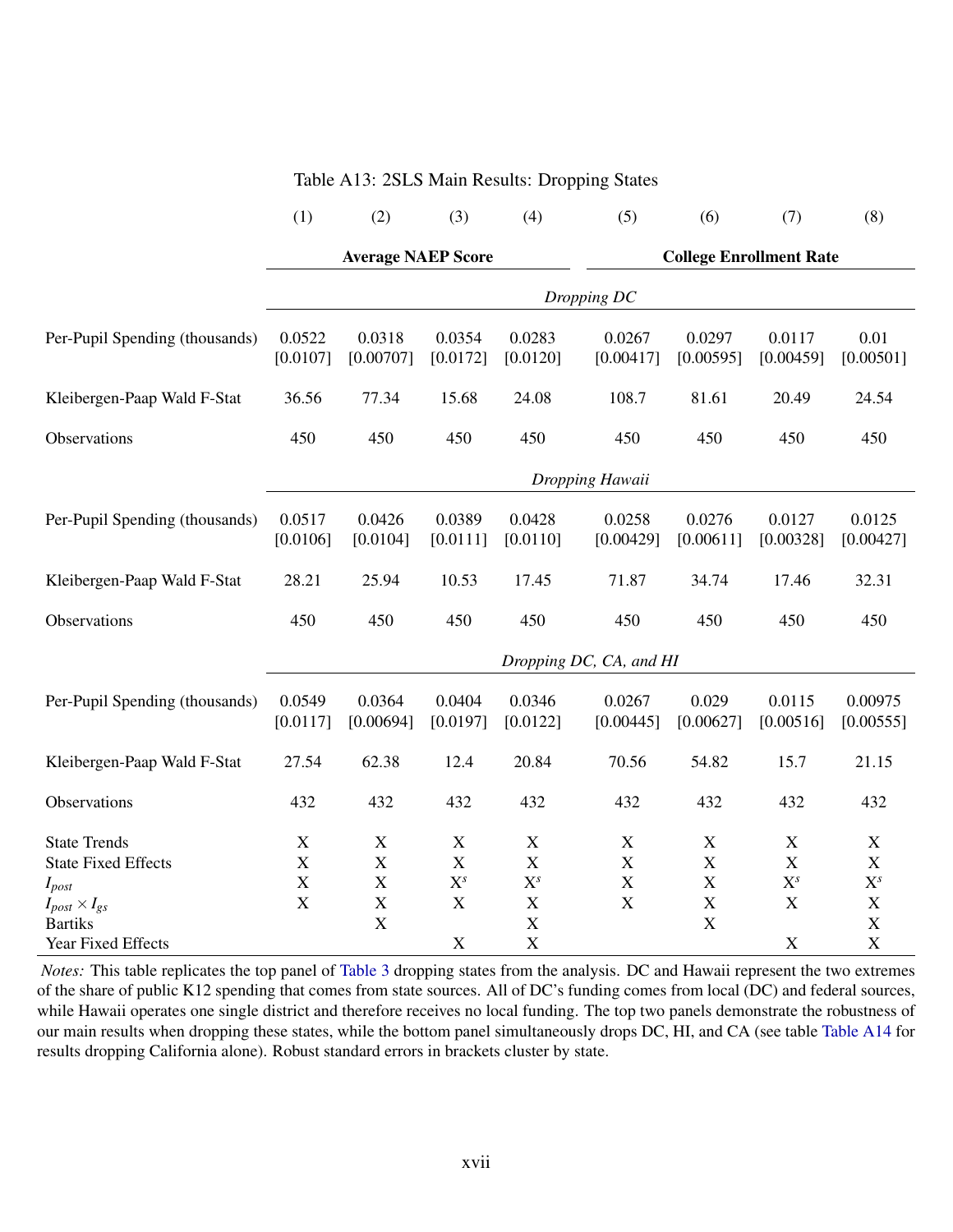<span id="page-18-0"></span>

|                                | (1)                 | (2)                                                                           | (3)                       | (4)                       | (5)                 | (6)                            | (7)                       | (8)                 |  |  |
|--------------------------------|---------------------|-------------------------------------------------------------------------------|---------------------------|---------------------------|---------------------|--------------------------------|---------------------------|---------------------|--|--|
|                                |                     | <b>Average NAEP Score</b>                                                     |                           |                           |                     | <b>College Enrollment Rate</b> |                           |                     |  |  |
|                                |                     | Alternative IV: Counting Property Tax Revenue as State Revenue for California |                           |                           |                     |                                |                           |                     |  |  |
| Per-Pupil Spending (thousands) | 0.05<br>[0.0102]    | 0.0394<br>[0.0105]                                                            | 0.0364<br>[0.0108]        | 0.0385<br>[0.0114]        | 0.0258<br>[0.00415] | 0.0279<br>[0.00604]            | 0.0131<br>[0.00303]       | 0.013<br>[0.00395]  |  |  |
| Kleibergen-Paap Wald F-stat    | 22.58               | 22.23                                                                         | 8.356                     | 13.94                     | 34.26               | 19.98                          | 9.195                     | 17.13               |  |  |
| Observations                   | 459                 | 459                                                                           | 459                       | 459                       | 459                 | 459                            | 459                       | 459                 |  |  |
|                                | Dropping California |                                                                               |                           |                           |                     |                                |                           |                     |  |  |
| Per-Pupil Spending (thousands) | 0.0499<br>[0.0100]  | 0.0406<br>[0.0103]                                                            | 0.0366<br>[0.0104]        | 0.0387<br>[0.0110]        | 0.0251<br>[0.00402] | 0.026<br>[0.00543]             | 0.0127<br>[0.00306]       | 0.0124<br>[0.00390] |  |  |
| Kleibergen-Paap Wald F-stat    | 36.79               | 30.63                                                                         | 13.24                     | 21.35                     | 109                 | 45.43                          | 21.48                     | 36.22               |  |  |
| Observations                   | 450                 | 450                                                                           | 450                       | 450                       | 450                 | 450                            | 450                       | 450                 |  |  |
| <b>State Trends</b>            | X                   | X                                                                             | X                         | $\mathbf X$               | X                   | X                              | X                         | X                   |  |  |
| <b>State Fixed Effects</b>     | $\mathbf X$         | $\mathbf X$                                                                   | $\mathbf X$               | $\boldsymbol{\mathrm{X}}$ | $\mathbf X$         | $\mathbf X$                    | $\boldsymbol{\mathrm{X}}$ | $\mathbf X$         |  |  |
| $I_{post}$                     | $\mathbf X$         | $\mathbf X$                                                                   | $X^{s}$                   | $X^s$                     | $\mathbf X$         | $\boldsymbol{\mathrm{X}}$      | $X^{s}$                   | $X^{s}$             |  |  |
| $I_{post} \times I_{gs}$       | X                   | $\mathbf X$                                                                   | X                         | $\mathbf X$               | $\mathbf X$         | X                              | X                         | X                   |  |  |
| <b>Bartiks</b>                 |                     | X                                                                             |                           | $\mathbf X$               |                     | $\mathbf X$                    |                           | X                   |  |  |
| Year Fixed Effects             |                     |                                                                               | $\boldsymbol{\mathrm{X}}$ | $\mathbf X$               |                     |                                | $\mathbf X$               | $\mathbf X$         |  |  |

#### Table A14: 2SLS Main Results: Alternative IV for California and Dropping California

*Notes:* The top panel of this table replicates the top panel of table [Table 3](#page--1-3) using an alternative specification of our instrument for California. The majority of school district property tax revenue in California is collected and redistributed by the State. In our main models, we classify this revenue as "local." In results presented here, we re-classify property tax revenue reported by independent school districts as "state" revenue instead. This causes our instrument for California (share of 2008 education revenues from state sources) to increase from .58 to .78. The bottom panel of this table replicates the top panel of [Table 3](#page--1-3) dropping California from the sample entirely. Robust standard errors cluster by state.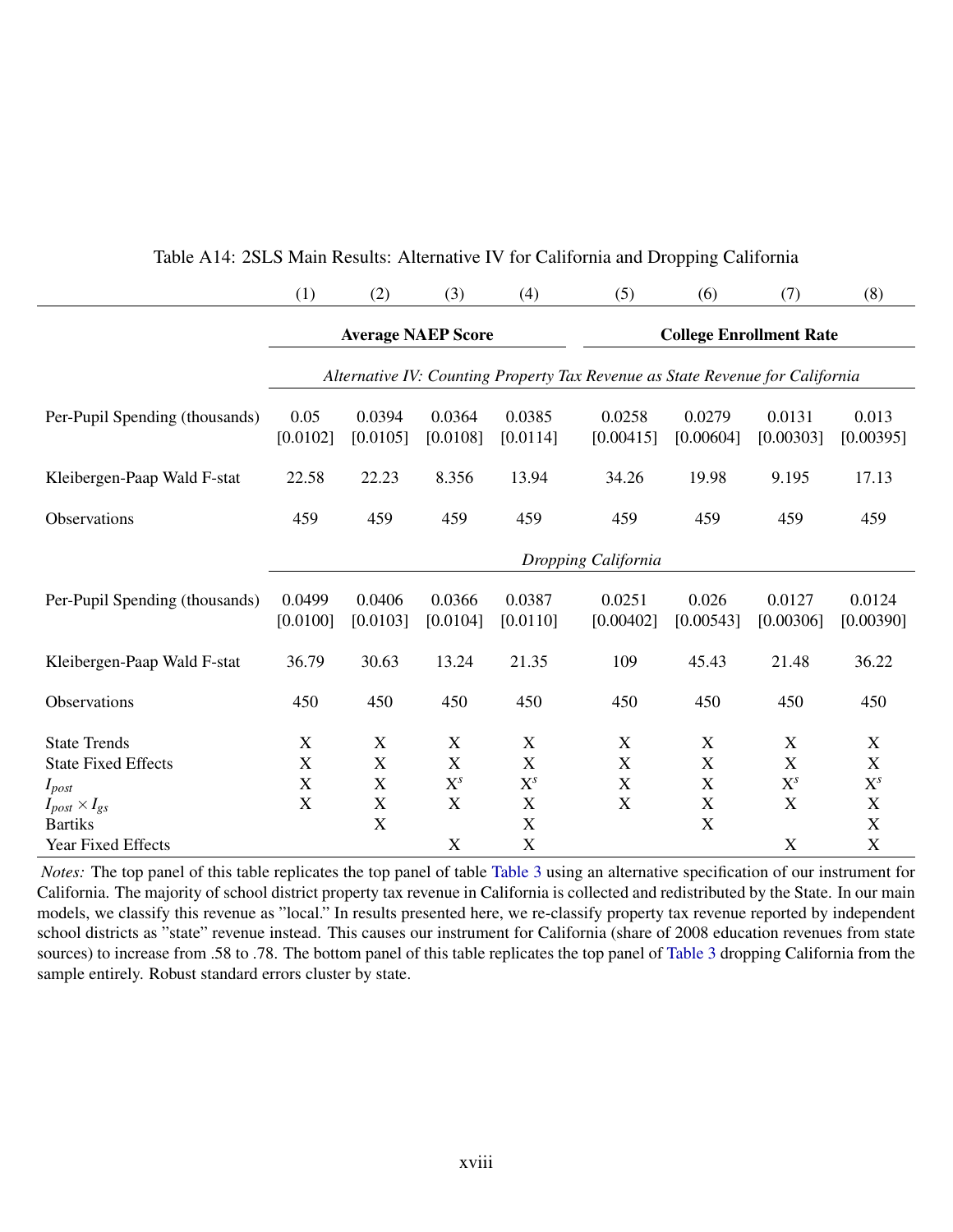|                                | $\left(1\right)$           | (2)                       | (3)                 | (4)                        | (5)                            | (6)                  |
|--------------------------------|----------------------------|---------------------------|---------------------|----------------------------|--------------------------------|----------------------|
|                                |                            | <b>Average NAEP Score</b> |                     |                            | <b>College Enrollment Rate</b> |                      |
| Per-Pupil Spending (thousands) | 0.0237<br>[0.00696]        | 0.0241<br>[0.00694]       | 0.0238<br>[0.00689] | 0.00935<br>[0.00222]       | 0.00942<br>[0.00213]           | 0.00933<br>[0.00215] |
| Kleibergen-Paap Wald F-Stat    | 73.5                       | 74.2                      | 74.59               | 75.02                      | 80.76                          | 78.38                |
| <b>Observations</b>            | 459                        | 459                       | 459                 | 459                        | 459                            | 459                  |
| <b>State Trends</b>            | X                          | X                         | X                   | X                          | X                              | X                    |
| <b>State Fixed Effects</b>     | X                          | X                         | X                   | X                          | X                              | X                    |
| $I_{post}$                     | $X^{s}$                    | $X^{s}$                   | $X^{s}$             | $X^{s}$                    | $X^{s}$                        | $X^{s}$              |
| $I_{post} \times I_{gs}$       | X                          | X                         | X                   | X                          | X                              | $\mathbf X$          |
| <b>Bartiks</b>                 | X                          | X                         | X                   | X                          | X                              | X                    |
| Year Fixed Effects             | X                          | X                         | X                   | X                          | X                              | X                    |
| Weight                         | Enroll-<br>K <sub>12</sub> | Total Popula-             | Child-Age           | Enroll-<br>K <sub>12</sub> | Total Popula-                  | Child-Age            |
|                                | ment                       | tion                      | Population          | ment                       | tion                           | Population           |

#### Table A15: Main Results (Weighted)

*Notes:* This table replicates our preferred group models (columns (4) and (8) from [Table](#page--1-4) 3), weighting the regressions by population measures. Behavior standard expressions in brackets eluster by state. Columns (1) and (4 measures. Robust standard errors in brackets cluster by state. Columns (1) and (4) weight by public school K12 enrollment, columns (2) and (5) weight by total state population, and columns (3) and (6) weight by the state's school-aged child population. K12 enrollment data are obtained from the F33 School District Finance Survey, while Total and Child-Aged population estimates are obtained throughthe Small Area Income and Poverty Estimates (SAIPE).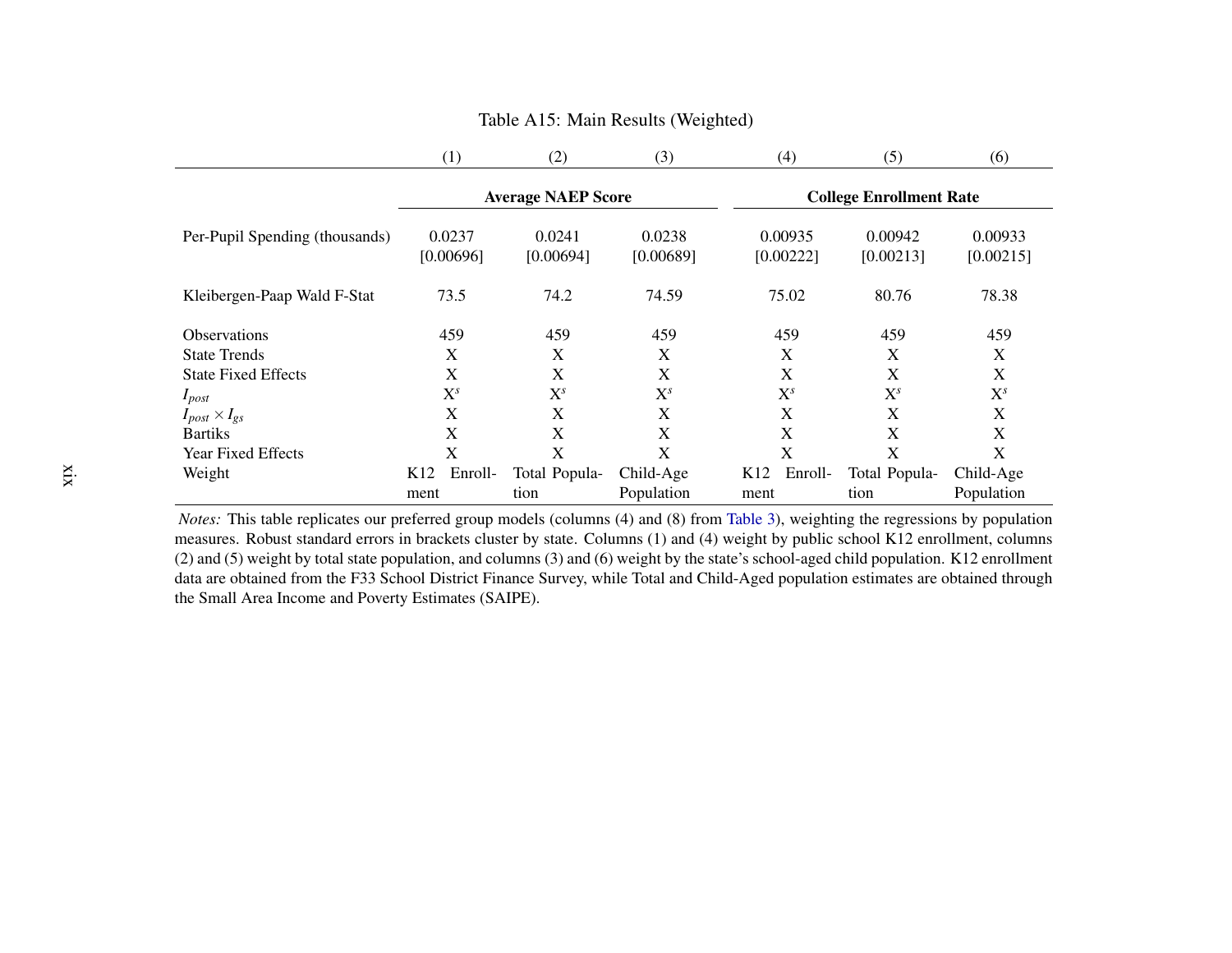|                                   | (1)                          | (2)                                     | (3)                                        | (4)                                     | (5)                                        |  |  |  |  |
|-----------------------------------|------------------------------|-----------------------------------------|--------------------------------------------|-----------------------------------------|--------------------------------------------|--|--|--|--|
| <b>Overall Spending Category:</b> | Elem/Sec<br><b>Operating</b> | <b>Salaries &amp; Benefits</b>          |                                            |                                         |                                            |  |  |  |  |
| <b>Sub Spending Category:</b>     | Support Ser-<br>vices        | <i>Instructional</i><br><b>Salaries</b> | $Non-$<br>Instructional<br><b>Salaries</b> | <i>Instructional</i><br><b>Benefits</b> | $Non-$<br>Instructional<br><b>Benefits</b> |  |  |  |  |
| Per-Pupil Spending (thousands)    | 47.45<br>[105.9]             | 231.9<br>[55.35]                        | 35.01<br>[35.23]                           | 210.9<br>[75.87]                        | $-41.51$<br>[84.72]                        |  |  |  |  |
| Mean(Dependent Var.)              | 4019                         | 4549                                    | 2212                                       | 1411                                    | 733.8                                      |  |  |  |  |
| <b>Average Share</b>              | 0.3                          | 0.343                                   | 0.168                                      | 0.105                                   | 0.055                                      |  |  |  |  |
| P(Average=Marginal)               | 0.0207                       | 0.0492                                  | 0.000433                                   | 0.169                                   | 0.26                                       |  |  |  |  |
| <b>Observations</b>               | 459                          | 459                                     | 459                                        | 459                                     | 459                                        |  |  |  |  |
| <b>State Trends</b>               | X                            | X                                       | X                                          | X                                       | X                                          |  |  |  |  |
| <b>State Fixed Effects</b>        | X                            | X                                       | X                                          | X                                       | X                                          |  |  |  |  |
| $I_{post}$                        | $X^s$                        | $\mathbf{X}^s$                          | $X^s$                                      | $X^{s}$                                 | $X^s$                                      |  |  |  |  |
| $I_{post} \times I_{gs}$          | X                            | X                                       | X                                          | X                                       | X                                          |  |  |  |  |
| <b>Bartiks</b>                    | X                            | X                                       | X                                          | X                                       | X                                          |  |  |  |  |
| <b>Year Fixed Effects</b>         | X                            | X                                       | X                                          | X                                       | X                                          |  |  |  |  |

#### Table A16: Additional Spending Categories (2SLS)

*Notes:* Robust standard errors in brackets cluster by state. Data are collected from the F33 School District Finance survey. All models include state-by-year observations for 2002, 2003, 2005, 2007, 2009, 2011, 2013, 2015, and 2017. We instrument for spending using  $I_{post} \times (T - 2008) \times (0.33 \le \Omega_s \le 0.66)$ , and  $I_{post} \times (T - 2008) \times (\Omega_s > 0.66)$ , where  $I_{post}$  is a dummy variable equal to 1 if the observation is after 2008, Ω*<sup>s</sup>* represents the share of the state's education funding from state sources in 2008, and (*T* − 2008) represents years relative to the 2008-09 school year. *X* indicates that the corresponding variable was controlled for, while X<sup>s</sup> indicates that the corresponding variable was subsumed by other variables, effectively controlling for it as well.  $I_{gs}$  is an indicator variable for whether the state's value of  $\Omega_s$  is in the low, middle, or high group. Coefficients on per-pupil spending can be interpreted as the amount of additional funds cut from each category for every one thousand dollars in exogenous educational spending cuts. More spending categories are reported in [Table 5.](#page--1-5)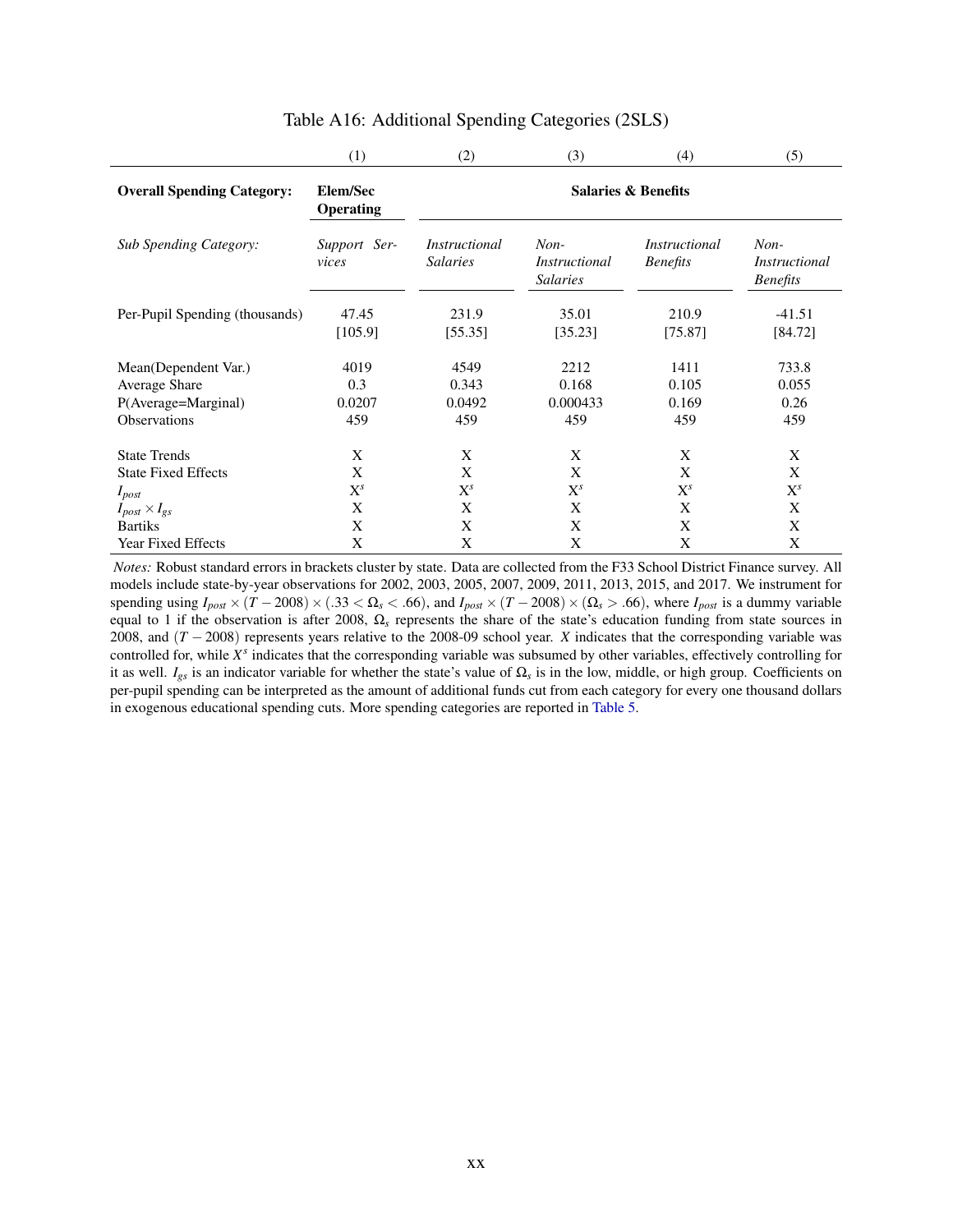|                                | (1)                                       | (2)                    | (3)                    | (4)                                |
|--------------------------------|-------------------------------------------|------------------------|------------------------|------------------------------------|
|                                | <b>Black-Sering</b><br><i>Institution</i> | Inclusive (4-<br>year) | Selective (4-<br>year) | Selec-<br>Most<br>tive $(4$ -year) |
| Per-Pupil Spending (thousands) | 0.000971                                  | 0.000933               | 0.000608               | 0.00126                            |
|                                | [0.00141]                                 | [0.000699]             | [0.00296]              | [0.00182]                          |
| Average Rate                   | 0.0417                                    | 0.0344                 | 0.168                  | 0.0988                             |
| Effective % Change             | 0.0233                                    | 0.0271                 | 0.00362                | 0.0128                             |
| <b>Observations</b>            | 459                                       | 459                    | 459                    | 459                                |
| <b>State Trends</b>            | X                                         | X                      | X                      | X                                  |
| <b>State Fixed Effects</b>     | X                                         | X                      | X                      | X                                  |
| $I_{post}$                     | $X^{s}$                                   | $X^{s}$                | $X^{s}$                | $\mathrm{X}^s$                     |
| $I_{post} \times I_{gs}$       | X                                         | X                      | X                      | X                                  |
| <b>Bartiks</b>                 | X                                         | X                      | X                      | X                                  |
| <b>Year Fixed Effects</b>      | X                                         | X                      | X                      | X                                  |

Table A17: 2SLS: College-Going by Institution Type, Continued

*Notes:* This table is a continuation of [Table 7.](#page--1-6) Robust standard errors in brackets cluster by state. Data are collected from the F33 School District Finance survey, IPEDS, IPUMS, and the Carnegie Foundation. All models include state-by-year observations for 2001, 2003, 2005, 2007, 2009, 2011, 2013, 2015, and 2017. Enrollment rates are calculated from the number of first time enrollees at institutions meeting the stated criteria (e.g. inclusive) that graduated from high school in the past year, by which state the students lived at the time of application (IPEDS), divided by the average number of 17 and 18 year-olds the year prior to the enrollment year (IPUMS). We report the average enrollment rate at each type of institution over all states and years to scale the effects to be respective to each institution type's representation in overall enrollment rates. We instrument for spending using  $I_{post} \times (T - 2008) \times (0.33 < \Omega_s < 0.66)$ , and  $I_{post} \times (T - 2008) \times (\Omega_s > 0.66)$ , where  $I_{post}$  is a dummy variable equal to 1 if the observation is after 2008,  $\Omega_s$  represents the share of the state's education funding from state sources in 2008, and  $(T - 2008)$  represents years relative to the 2008-09 school year. *X* indicates that the corresponding variable was controlled for, while  $X<sup>s</sup>$  indicates that the corresponding variable was subsumed by other variables, effectively controlling for it as well. *Igs* is an indicator variable for whether the state's value of  $\Omega_s$  is in the low, middle, or high group. Black-Serving Institutions are defined according to [IES definitions](https://nces.ed.gov/pubs2008/2008156.pdf) (page V) using 2005 undergraduate enrollment data from IPEDS. BSI's include Historically Black Colleges and Universities or institutions where undergraduate enrollment is at least 25% black, and no other minority group makes up more than 25% of the undergraduate student body. Inclusive, Selective, and Most Selective schools are defined by [Carnegie Classifications](http://carnegieclassifications.iu.edu/classification_descriptions/undergraduate_profile.php) from 2005 for all institutions. Inclusive institutions are those for whom test scores are not available or suggests that admission is offered broadly. Selective institutions are those whose incoming test scores classify the institutions between the 40th and 80th percentile of selectivity. Most Selective institutions fall between the 80th and 100th percentile in selectivity. Minority Serving Institutions and Hispanic-Serving Institutions are defined according to [IES definitions](https://nces.ed.gov/pubs2008/2008156.pdf) (page V) using 2005 undergraduate enrollment data from IPEDS.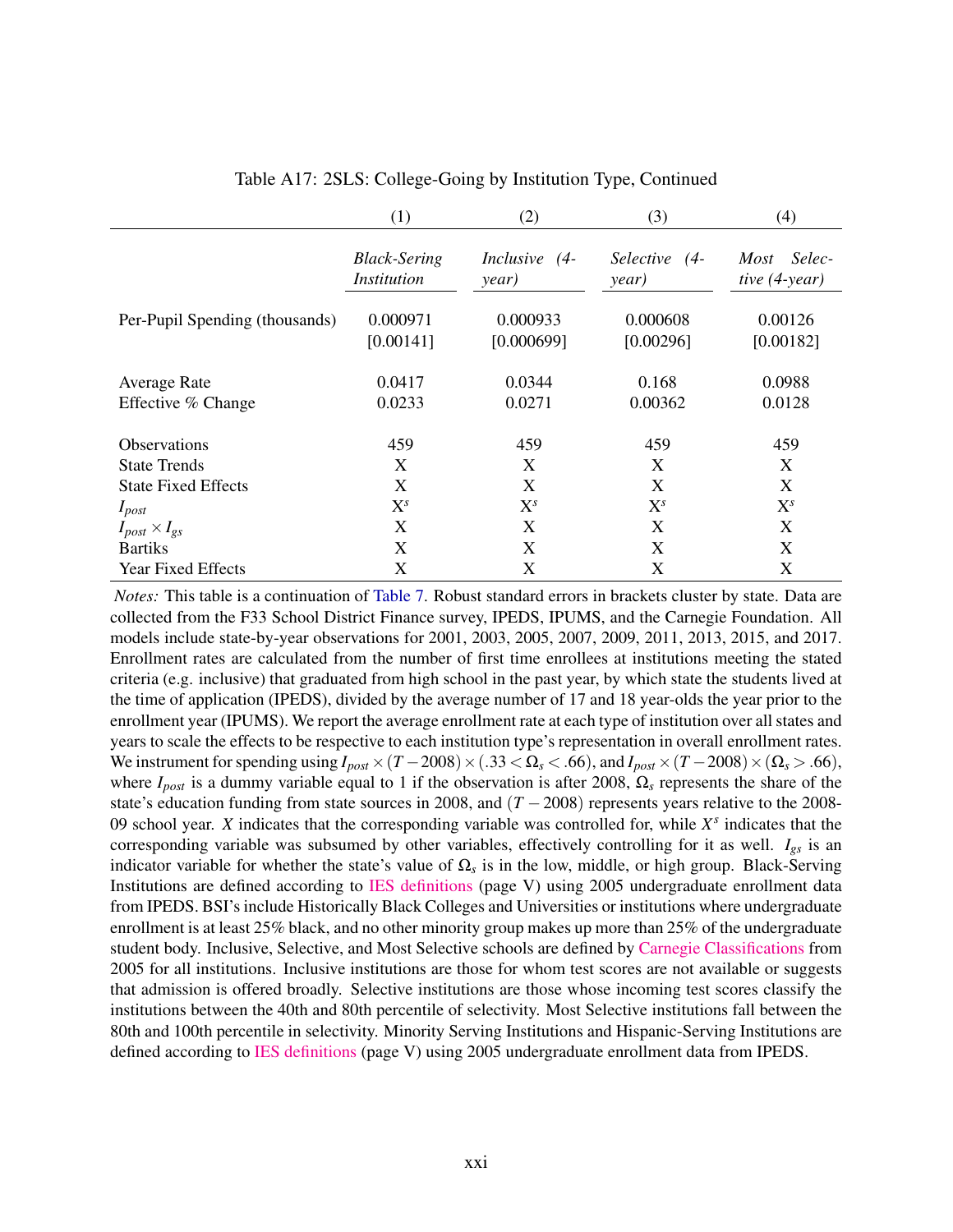|                                                    | (1)                 | (2)                                  | (3)                             | (4)                          | (5)              | (6)                 | (7)                                                       | (8)                 |  |  |  |
|----------------------------------------------------|---------------------|--------------------------------------|---------------------------------|------------------------------|------------------|---------------------|-----------------------------------------------------------|---------------------|--|--|--|
|                                                    | (millions)          | State Higher Ed Revenue              | <b>Tuition</b>                  |                              |                  |                     | <b>Financial Aid at Public Institutions</b><br>(millions) |                     |  |  |  |
|                                                    | Total<br>Charges    | <b>Tuition</b><br>and<br>Fee Charges | Public<br>$In-$<br><i>State</i> | Public<br>$Out-$<br>of-State | Private          | Total               | State Aid                                                 | Pell Grants         |  |  |  |
| Per-Pupil Spending (thousands)                     | $-41.36$<br>[70.12] | $-29.86$<br>[61.57]                  | $-137.7$<br>[114.5]             | $-241.4$<br>[110.3]          | 220.4<br>[388.8] | $-0.462$<br>[1.928] | $-0.521$<br>[1.122]                                       | $-6.012$<br>[9.271] |  |  |  |
| Kleibergen-Paap Wald F-stat<br>Observations        | 36.97<br>459        | 36.97<br>459                         | 36.97<br>459                    | 36.97<br>459                 | 30.82<br>454     | 36.97<br>459        | 36.97<br>459                                              | 36.97<br>459        |  |  |  |
|                                                    | Dropping DC         |                                      |                                 |                              |                  |                     |                                                           |                     |  |  |  |
| Per-Pupil Spending (thousands)                     | $-90.65$<br>[76.67] | $-69.02$<br>[72.52]                  | 22.91<br>[50.91]                | $-131.9$<br>[123.0]          | 534.4<br>[640.0] | $-0.279$<br>[3.106] | $-0.321$<br>[1.907]                                       | $-13.81$<br>[9.181] |  |  |  |
| Kleibergen-Paap Wald F-stat<br><b>Observations</b> | 24.54<br>450        | 24.54<br>450                         | 24.54<br>450                    | 24.54                        | 20.96<br>445     | 24.54<br>450        | 24.54<br>450                                              | 24.54               |  |  |  |
|                                                    |                     |                                      |                                 | 450                          |                  |                     |                                                           | 450                 |  |  |  |
| <b>State Trends</b>                                | X                   | X                                    | X                               | X                            | X                | X                   | X                                                         | X                   |  |  |  |
| <b>State Fixed Effects</b>                         | X                   | X                                    | X                               | X                            | X                | $\mathbf X$         | X                                                         | X                   |  |  |  |
| $I_{post} \times I_{gs}$                           | $X^s$               | $X^{s}$                              | $X^s$                           | $X^s$                        | $\mathbf{X}^s$   | $X^s$               | $X^s$                                                     | $X^s$               |  |  |  |
| $I_{post} \times I_{gs}$                           | X                   | X                                    | X                               | X                            | X                | X                   | X                                                         | X                   |  |  |  |
| <b>Bartiks</b>                                     | X                   | X                                    | X                               | X                            | X                | X                   | X                                                         | X                   |  |  |  |
| Year Fixed Effects                                 | X                   | X                                    | X                               | X                            | X                | X                   | X                                                         | X                   |  |  |  |

#### Table A18: Higher Education Finances

 *Notes:* Robust standard errors in brackets cluster by state. Data are collected from the F33 School District Finance survey, IPEDS, the Census Survey of State and Local Finances, and the U.S. Department of Education. All models include state-by-year observations for 2001, 2003, 2005, 2007, 2009, 2011, 2013, 2015, and 2017. We instrument for spending using $I_{post} \times (T - 2008) \times (0.33 < \Omega_s < 0.66)$ , and  $I_{post} \times (T - 2008) \times (\Omega_s > 0.66)$ , where  $I_{post}$  is a dummy variable equal to 1 if the observation is after 2008,  $\Omega_s$  represents the share of the state's education funding from state state's education funding from state sources in 2008, and  $(T - 2008)$  represents years relative to the 2008-09 school year. *X* indicates that the corresponding variable was controlled<br>for while *X*<sup>8</sup> indicates that the c for, while *<sup>X</sup><sup>s</sup>* indicates that the corresponding variable was subsumed by other variables, effectively controlling for it as well. *<sup>I</sup>gs* is an indicator variable for whether the state's value of  $\Omega_s$  is in the low, middle, or high group. The top panel presents results from our preferred specification regressing higher education finance variables on instrumented school spending for all states and years in our sample, while the bottom panel drops DC from this analysis.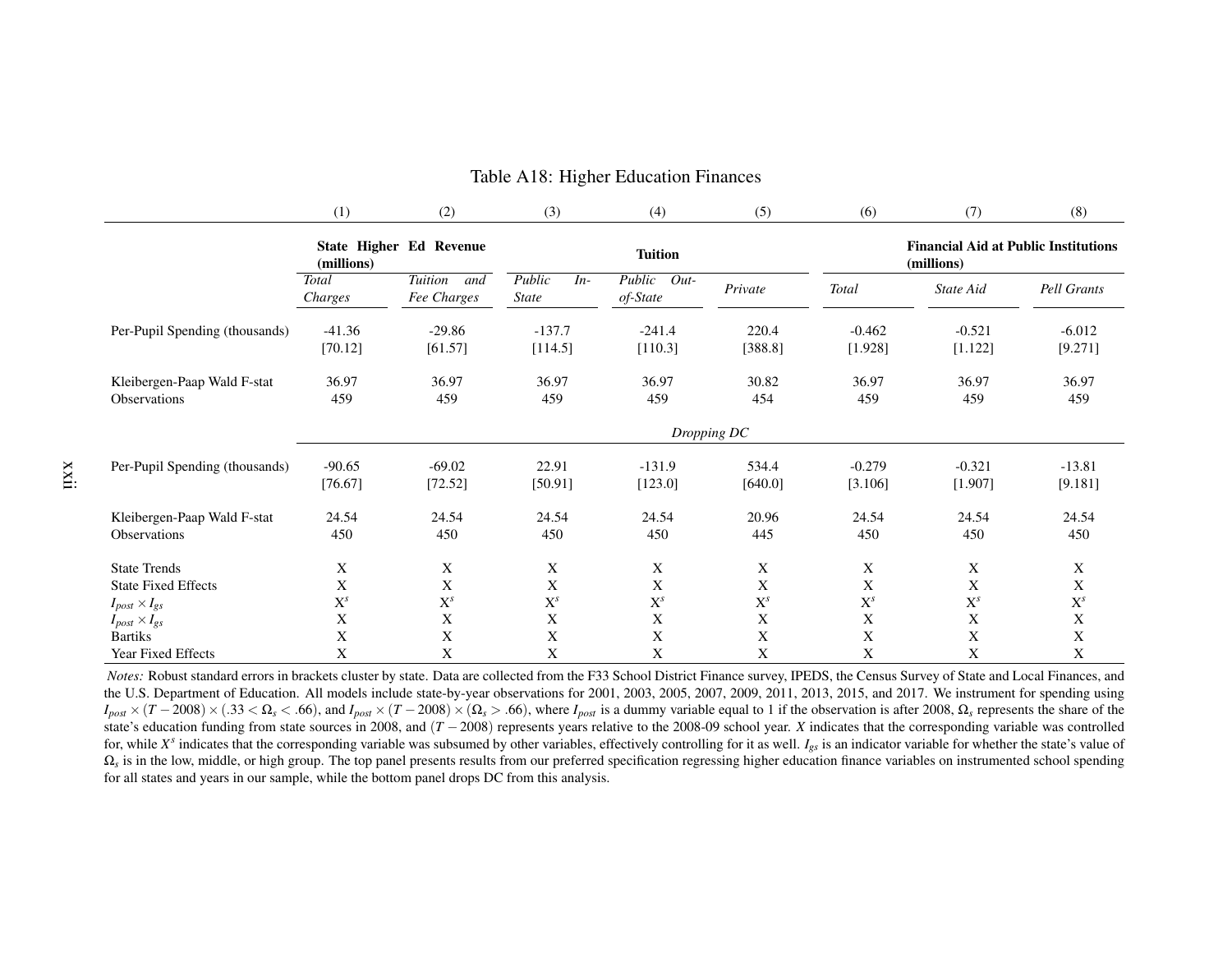|                                                   | (1)                 | (2)                  | (3)                         | (4)                     | (5)                                      | (6)                            | (7)                  | (8)                  |
|---------------------------------------------------|---------------------|----------------------|-----------------------------|-------------------------|------------------------------------------|--------------------------------|----------------------|----------------------|
|                                                   |                     |                      | Average NAEP Score          |                         | College Enrollment Rate                  |                                |                      |                      |
| 4-Year Avg Per-Pupil Spending (thousands)         | 0.05<br>[0.00881]   | 0.0651<br>[0.0194]   | 0.0493<br>[0.0166]          | 0.0529<br>[0.0208]      | 0.0264<br>[0.00334]                      | 0.0431<br>[0.00956]            | 0.0197<br>[0.00622]  | 0.0201<br>[0.00706]  |
| Kleibergen-Paap Wald F-stat                       | 42.71               | 11.76                | 15.24                       | 10.97                   | 47.95                                    | 9.637                          | 11.54                | 6.452                |
|                                                   |                     |                      | <b>Predicted NAEP Score</b> |                         | <b>Predicted College Enrollment Rate</b> |                                |                      |                      |
| Log (Per-Pupil Spending)                          | 0.0037<br>[0.00208] | 0.00457<br>[0.00457] | $-0.00021$<br>[0.00422]     | $-0.00031$<br>[0.00486] | 0.00499<br>[0.00110]                     | 0.00674<br>[0.00390]           | 0.00477<br>[0.00535] | 0.00426<br>[0.00641] |
| Observations                                      | 459                 | 459                  | 459                         | 459                     | 459                                      | 459                            | 459                  | 459                  |
| <b>State Trends</b><br><b>State Fixed Effects</b> | X<br>X              | X<br>X               | X<br>$\mathbf X$            | $\mathbf X$<br>X        | X<br>$\boldsymbol{\mathrm{X}}$           | X<br>$\boldsymbol{\mathrm{X}}$ | X<br>X               | $\mathbf X$<br>X     |
| $I_{post}$                                        | X                   | X                    | $X^s$                       | $X^s$                   | X                                        | X                              | $X^s$                | $X^{s}$              |
| $I_{post} \times I_{gs}$                          | X                   | $\mathbf X$          | X                           | X                       | $\boldsymbol{\mathrm{X}}$                | X                              | X                    | $\mathbf X$          |
| <b>Bartiks</b>                                    |                     | X                    |                             | $\mathbf X$             |                                          | X                              |                      | X                    |
| Year Fixed Effects                                |                     |                      | X                           | X                       |                                          |                                | X                    | X                    |

#### Table A19: 2SLS Main Effects, 4-Year Spending

*Notes:* This table replicates [Table](#page--1-4) 3 using a 4-year moving average of Per-Pupil Spending (2015 dollars) instead of contemporaneous Per-Pupil Spending (2015 thousands of dollars). Robust standard errors in brackets cluster by state. Data are collected from the F33 School District Finance survey, IES NAEP results, and IPEDS. All models include state-by-year observations for 2003, 2005, 2007, 2009, 2011, 2013, 2015, and 2017. NAEP models also include 2002 while College Enrollment models include 2001. In models with year fixed effects (columns 3-4 and 7-8), weinstrument for spending using  $I_{post} \times (T - 2008) \times (0.33 < \Omega_s < 0.66)$ , and  $I_{post} \times (T - 2008) \times (\Omega_s > 0.66)$ , where  $I_{post}$  is a dummy variable equal to 1 if the observation is often 2008. O represents the observation of the state to 1 if the observation is after 2008,  $\Omega_s$  represents the share of the state's education funding from state sources in 2008, and ( $T = 2008$ ) represents years relative to the 2008-09 school year. Models without year fixed effects (columns 1-2 and 5-6) also include  $I_{post} \times (T - 2008) \times (\Omega_s < .33)$ . *X*  indicates that the corresponding variable was controlled for, while *<sup>X</sup><sup>s</sup>* indicates that the corresponding variable was subsumed by other variables, effectively controlling for it as well. *<sup>I</sup>gs* is an indicator variable for whether the state's value of <sup>Ω</sup>*<sup>s</sup>* is in the low, middle, or high group. The top panel presents our main results regressing Average NAEP Scores and College Enrollment Rates on instrumented 4-year spending. The bottom panelregresses the same outcomes as predicted by economic and demographic variables (see [Table](#page-13-0) A8) on instrumented 4-year spending to demonstrate that instrumented spending is not endogenous to economic and demographic characteristics that are also correlated with academic outcomes.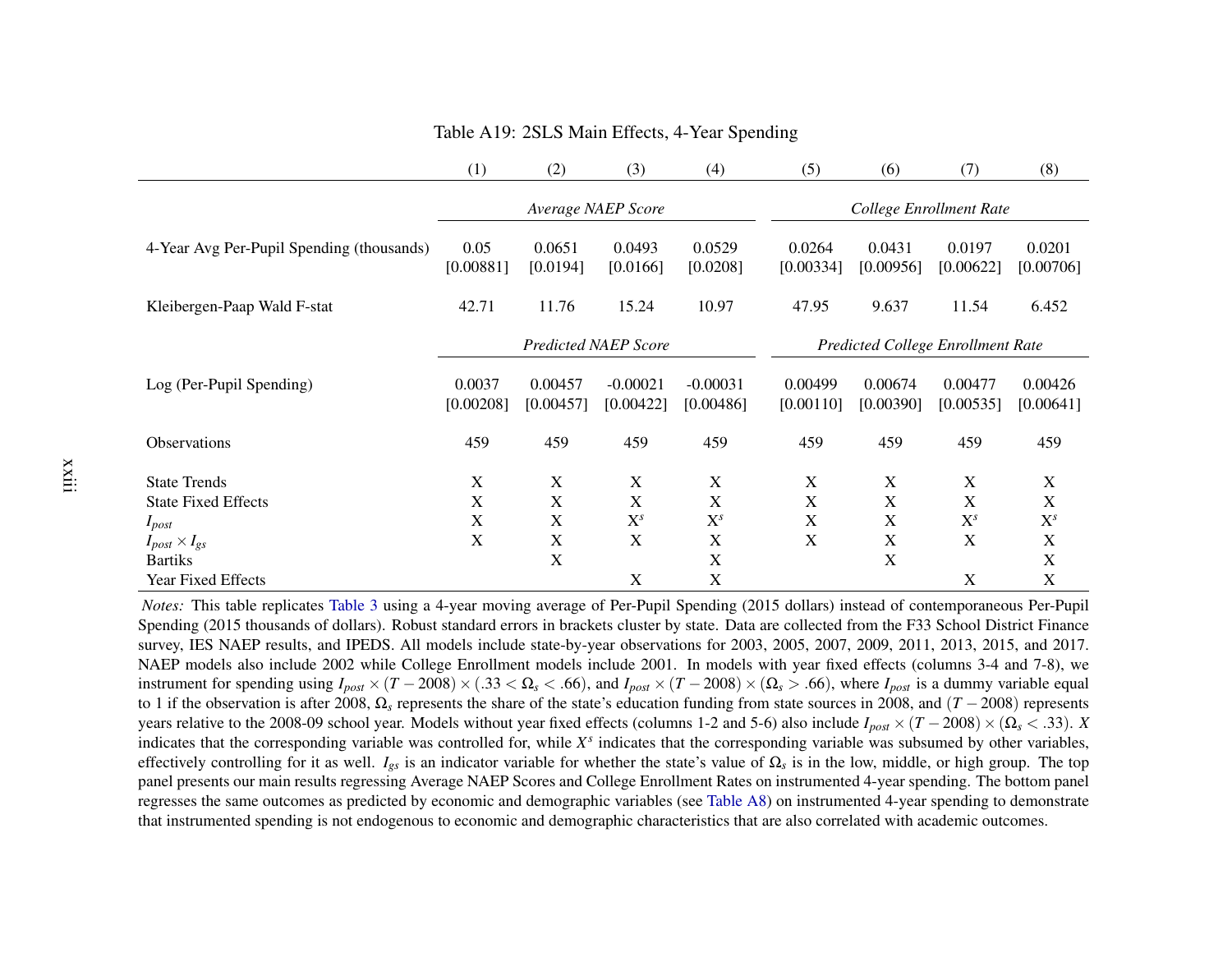

Figure A1. Percentage of Education Revenue from State Sources

*Notes*: This map shows the extent of variation in (%)*State<sup>s</sup>* across the United States.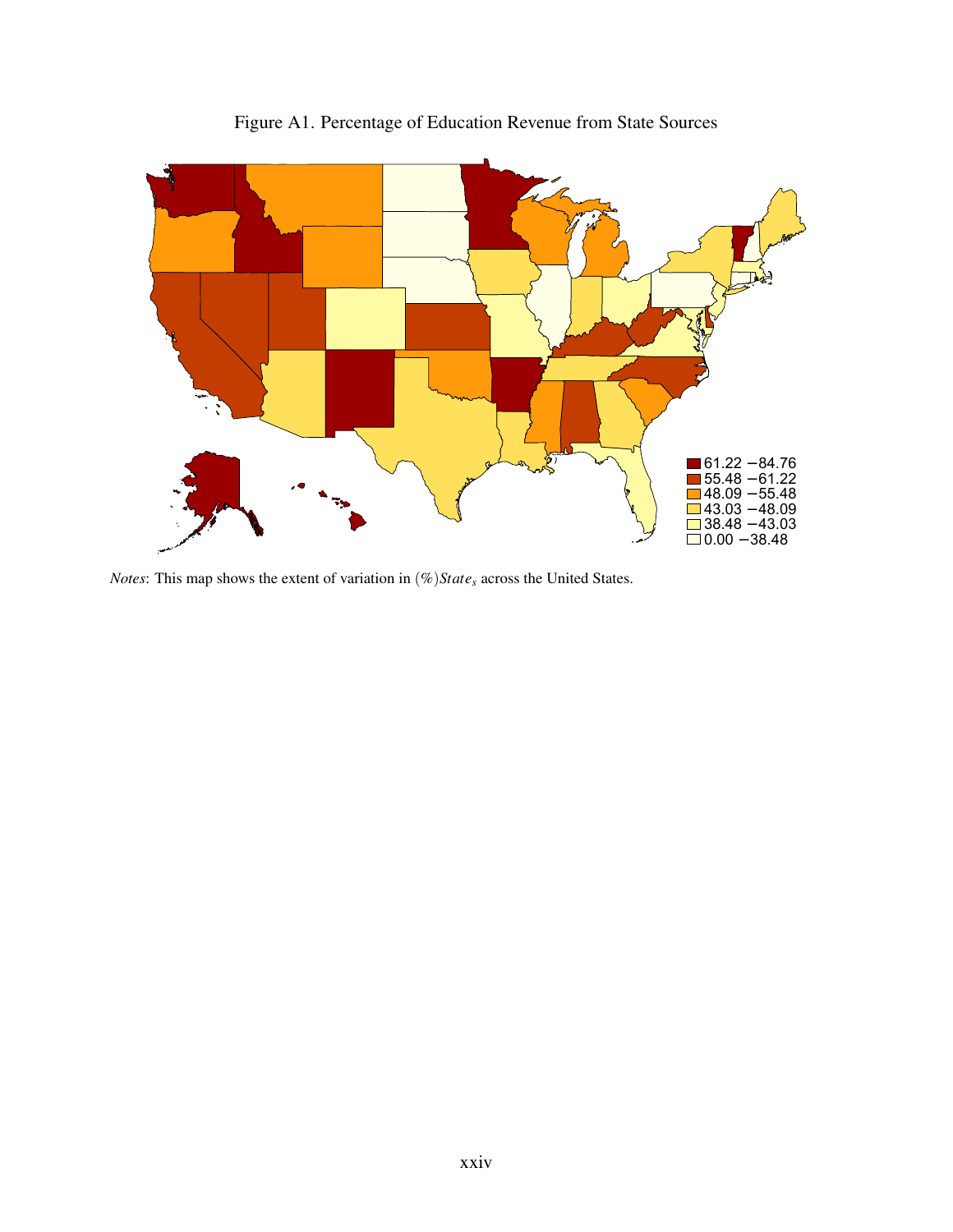

Figure A2. *Predicted Scores Versus Actual Scores.*

*Notes*: The two figures are binned scatter plots of the actual annual standardized NAEP test scores and actual college enrollment rates on the predicted annual NAEPscores and college enrollment rates respectively. To construct these binned scatter plots, we first predict the x-axis variable using measures of state-level population, poverty, and (un)employment. To ensure that our predictions are valid in our preferred Linear IV model, we next residualize all variables with respec<sup>t</sup> to state trends,state fixed effects, and the year-group indicators. We then divide the predicted outcomes into fifty equal-sized groups and plot the means of the y-variable residualswithin each bin against the mean value of the predicted outcome within each bin. The coefficient of predicted outcomes on actual outcomes is 1 (by construction). The t-statistic on the predicted outcome is 6.78 for NAEP scores and 6.97 for college-going.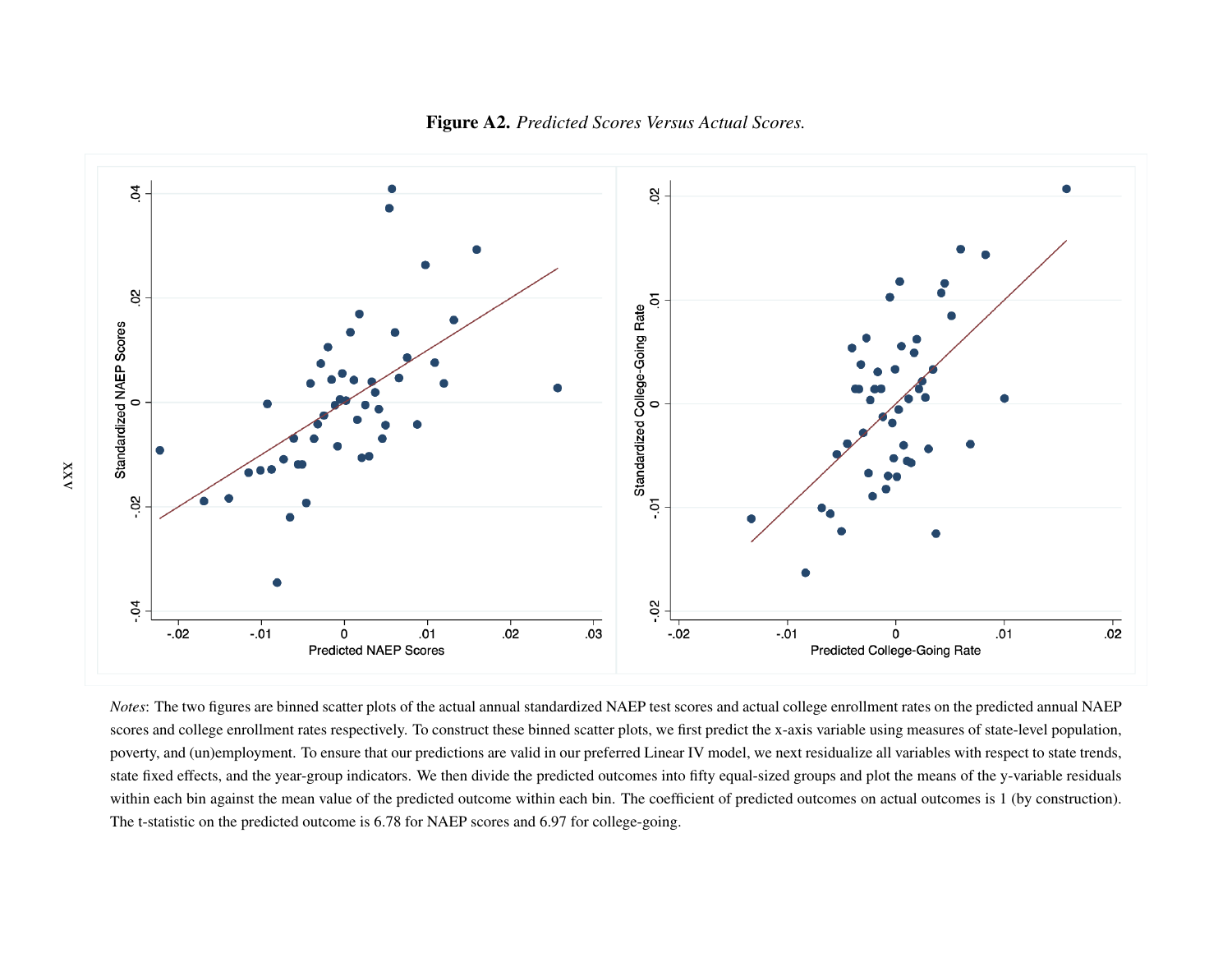

Figure A3. *Outcome Impacts under Permutation Test.*

*Notes*: This density plot depict the distribution of estimated impacts while dropping states. The dashed black line depicts the distribution of estimated coefficient oflog spending on NAEP scores if one drops any single state in the main model. The dashed gray line depicts the distribution of estimated coefficient of log spendingon NAEP scores if one drops any two states in the main model. The solid black line depicts the distribution of estimated coefficient of log spending on NAEP scoresif one drops any three states in the main model. Finally, the solid gray line depicts the distribution of estimated coefficients of log spending on NAEP scores if onedrops any three states in the conservative model.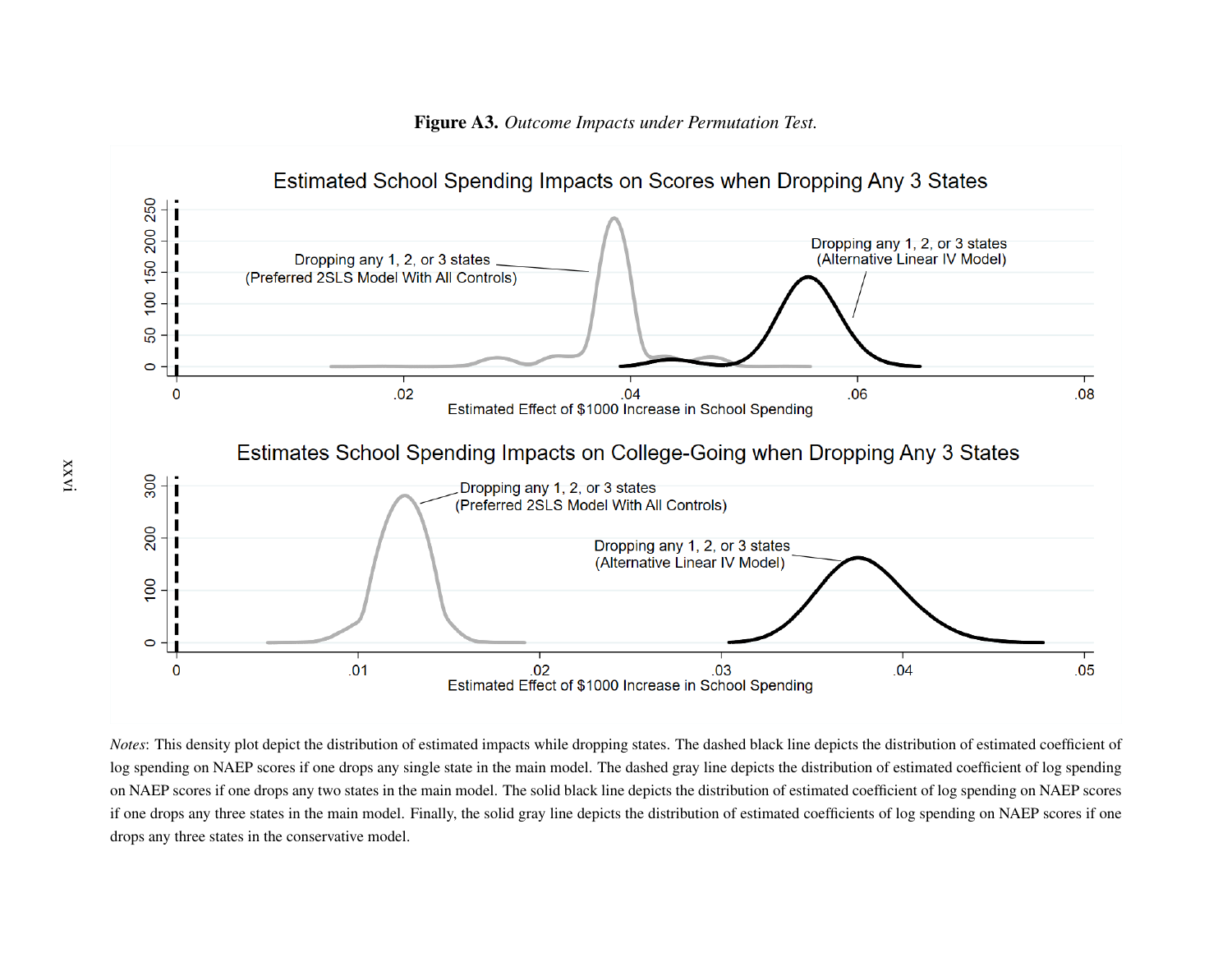

*Notes*: The dashed connected lines depicts the coefficients on the individual calendar year indicators interacted with an indicator for high reliance on state revenue in 2008, Ω*<sup>s</sup>* > 0.33. The dashed lines represent the linear fit during the pre–recession period/cohorts (negative values of exposure) and post-recession periods/cohorts (non-negative values of exposure). All models include year fixed effects. The pattern for per-pupil spending is presented in top-left panel; the pattern for test scores is presented in top-right panel; the pattern for college-going is in the bottom-left; and the slope between the poverty rate and NAEP scores is shown in the bottom-right.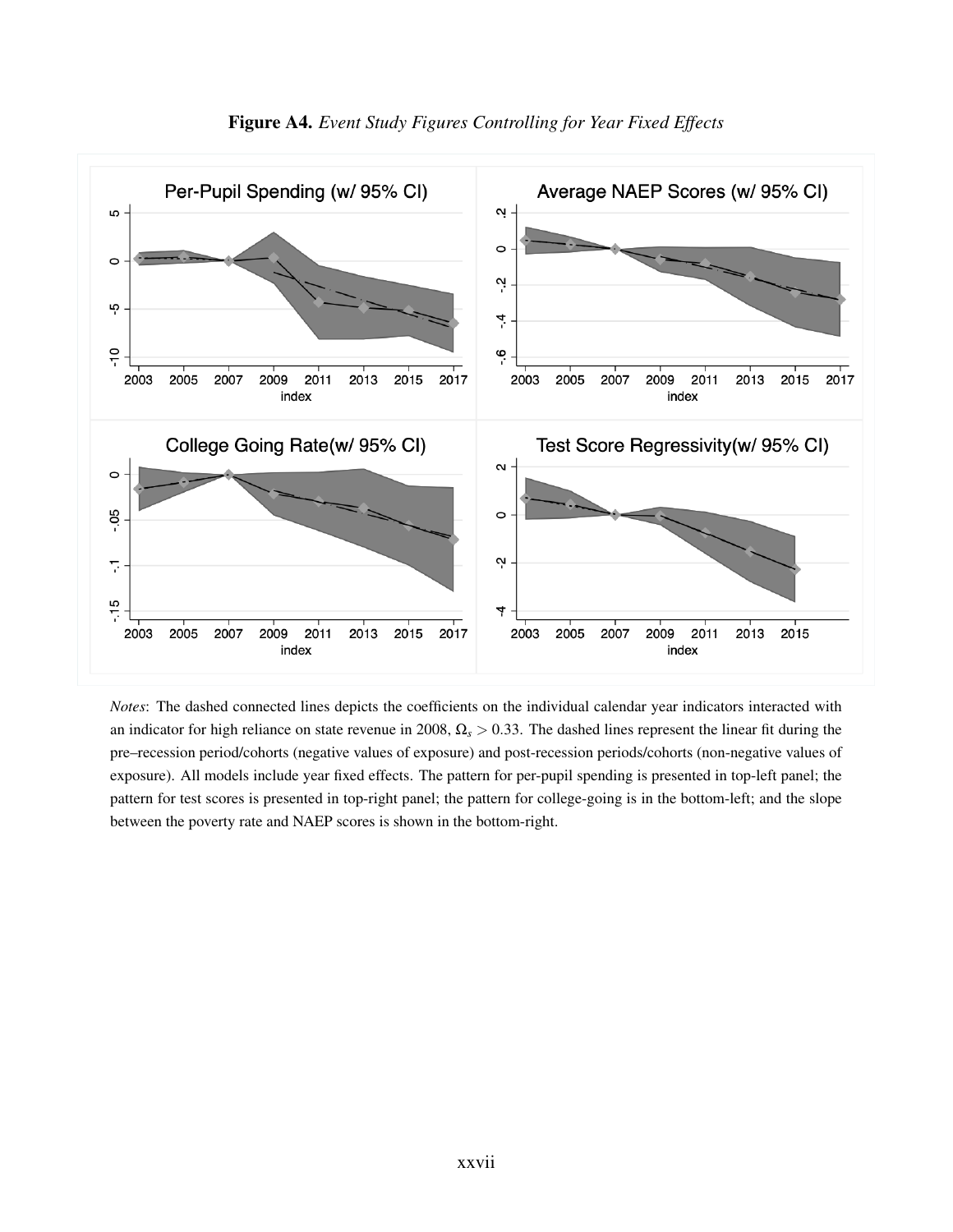### C Using a Linear Specification

In our preferred instrumental variables model, we put states into groups and compare the differences in the change in trend for states with low, medium, or high level of reliance on state-appropriated funds. We will refer to this model as the Group IV model. The benefit of the chosen Group IV model is that it mimics the nature of the relationship between Ω*<sup>s</sup>* and the change in slope – yielding a strong first stage and precise 2SLS point estimates. In fact, using the interaction between Ω*<sup>s</sup>* itself (as opposed to groups) and recession timing yields weak first stages and very imprecise point estimates. We will refer to this model as the Linear IV model. However, the point estimates using this linear IV model are positive and cannot be distinguished from the preferred specification. First we show these models (which have a weak first stage). Next, we present an alternate linear IV model that relies on slightly different (but reasonable) identifying assumptions as our preferred Group IV model but yields very similar results.

#### Consistency Between Linear Instrument Model and the Preferred Model

Formally, using the state-by-year level panel, we estimate systems of equations of the following form by 2SLS.

$$
PPE_{st} = \pi_1 \cdot (\Omega_s \times I_{post} \times (T - 2008)) + \phi_1 \cdot (\Omega_s \times I_{post})
$$
  
+  $\delta_1 C_{st} + \theta_{1t} + \alpha_{1s} + (\tau_{1s} \times T) + \epsilon_{1st}$  (6)

$$
Y_{st} = \beta \cdot (PPE_{st}) + \phi_{2g} \cdot (\Omega_s \times I_{post}) + \delta_2 C_{st} + \theta_{2t} + \alpha_{2s} + (\tau_{2s} \times T) + \varepsilon_{2st}
$$
(7)

All variables are defined as in equations [2](#page--1-7) and [3.](#page--1-8) Now the excluded instrument is simply  $\Omega_s \times I_{post} \times (T - 2008)$ . As in our preferred model, the identifying variation comes from comparing the change in trend at recession onset for states with higher levels of reliance on state-appropriated revenues (modelled linearly).

Column 1 of [Table A20](#page-31-0) shows the first stage for this model. The coefficient on the excluded instrument is negative (as expected), but the F-statistic on the excluded instrument is 7.37. To show the relative improvement in explanatory power from using the groups, we also present the first stage using the linear instrument interacted with the recession timing and also the group instrument used in our main model. In this model, the F-statistic on all the instruments (the linear and the state groups) is 15.97 - considerably larger than that using the linear model alone. To test whether the linear model yields a different answer from our preferred specification, we do two things. First we show the 2SLS estimates in a model that includes both the linear instrument and the group instruments and then test whether this model is overidentified. If the two sets of instruments are not consistent with each-other (i.e. the model is overidentified), the *p*-value on Hansen's J-statistic will be small, and conversely if one cannot reject that all the instruments identify the same parameter, then the *p*-value on Hansen's J-statistic will be large [\(Parente and Santos Silva,](#page--1-9) [2012\)](#page--1-9).

Columns 5-8 of [Table A21](#page-32-0) show these results. As one can see, the 2SLS estimates using all the instrument are very similar to our preferred estimates in [Table 3](#page--1-3) and [Table 6.](#page--1-10) Consistent with this, the *p*-value of the *J*-statistic for NAEP scores is 0.211, that for college going is 0.51, that for the regressivity slope is 0.17 and that for the black-white test score gap is 0.319. That is, the formal statistical tests indicate that a linear instrument and the preferred group specification yields largely similar results. To see this *informally*, we also present the 2SLS estimates using only the linear instruments in Columns 1-4. The point estimate for college-going is similar to the preferred estimate 0.0094, but is very imprecisely estimated. The estimate for NEAP scores is positive but smaller than the preferred estimate 0.0068 and very imprecise. The point estimate for test score regressivity is 0.492, and that for the black-white test score gap is -0.037 – both very similar to those for our preferred model. Consistent with the tests for overidentification, for each of these outcomes the preferred 2SLS estimates lie well within the 95% confidence intervals for the linear IV models. While the results thus far indicate that a linear specification of our instrument would yield statistically similar results as our preferred model, one may wish to see a linear specification of our instrument that yields a strong first stage and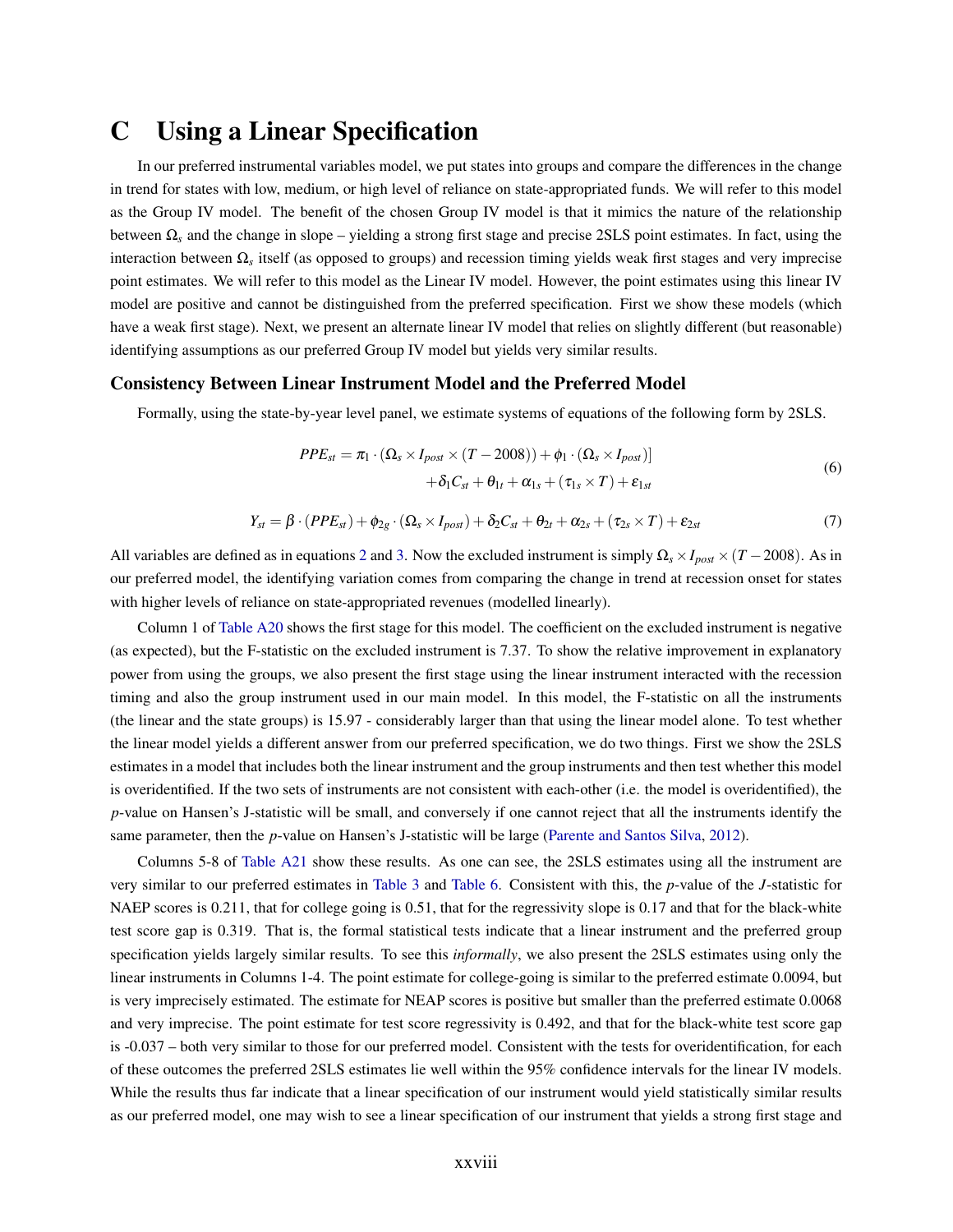is similar to the preferred estimates.

#### C.1 An Alternate Linear Instrument

The models thus far rely only on the differential change in the linear trend after recession onset by controlling for all common time effects with individual year fixed effects. While this makes for a compelling empirical design, the similarity of the estimates in [Table 3](#page--1-3) that included Bartik predictors for economic condition with and without the individual year fixed effects suggest that the this is not necessary for identification. Specifically, we show that the 2SLS estimates with and without year fixed effects are similar. As such, we relax the set of controls to allow for identification not only based on the differential time trend for high versus low reliant states, but also based on the linear change in the national trend (while controlling for common time shocks associated recessing timing itself).

Specifically, in lieu of individual year fixed effects to account for common time shocks, we include year group indicators to put individual calendar years into groups. In principle, the *Ipost* indicator would control for changes in outcomes that occur after the recession. However, the recession was not a permanent shift, but rather a period of elevated unemployment between 2008 and 2011. To account for this transitory pattern, we also include year-group indicators *I<sub>pre</sub>* for years 2007 and before, *I<sub>during</sub>* for years 2009 and 2011, *I<sub>after</sub>* for years 2013 and 205, and *I<sub>longafter*</sub> for 2017. As before, while these timing indicators account for national economic conditions, we follow convention in the urban and regional economics (see [Baum-Snow and Ferreira](#page--1-11) [\(2015\)](#page--1-11)) and also account for *state-specific recessionary shocks* by including Bartik predictors of each state's unemployment rate *and* average income level in the state in *Cst*. As we show below, these controls remove systematic correlation between our instrument and economic conditions that predict our outcomes. We estimate equations as below by two-stage-least-squares (2SLS).

$$
PPE_{st} = \pi_1 (\Omega_s \times I_{post} \times [T - 2008]) + \pi_2 (I_{post} \times [T - 2008]) + \rho_{11} (\Omega_s \times I_{post}) + \rho_{12} (I_{post}) +
$$
  

$$
\eta_{11} I_{pre} + \eta_{12} I_{during} + \eta_{13} I_{after} + \eta_{14} I_{longafter} + \delta_1 C_{st} + \alpha_{1s} + (\tau_{1s} \times T) + \epsilon_{1st}
$$
(8)

$$
Y_{st} = \beta \cdot (PPE_{st}) + \rho_{21}(\Omega_s \times I_{post}) + \rho_{22}(I_{post}) +
$$
  

$$
\eta_{21}I_{pre} + \eta_{22}I_{during} + \eta_{23}I_{after} + \eta_{24}I_{longafter} + \delta_2 C_{st} + \alpha_{2s} + (\tau_{2s} \times T) + \epsilon_{2st}
$$
  
(9)

As before, the endogenous treatment, *PPEst*, is per-pupil school spending in state *s* during year *t*. To capture the roughly linear-in-time decline in spending after the recession, which is most pronounced for more reliant states, we rely on *two* excluded instruments: the interaction between reliance on state funding in 2008 and the post-recession change in linear time trend,  $\Omega_s \times R \times I_{post}$ , and the overall linear change in trend after recession onset  $I_{post} \times [T - 2008]$ . Importantly, because we use  $I_{post} \times [T - 2008]$  for identification, this linear IV model does not *solely* rely on the differential change in trend for high and low-reliance states. Instead, this model also uses the change in the linear trend for all states for identification, while controlling for the recession timing itself. Specifically, the school spending effect (in this model) is identified off the fact that the recession was a temporary decline in economic activity that recovered a few years later, while the decline of K12 spending for high-reliant states was roughly linear over time and continued well after the economy recovered (likely due to in part to the crowd-out effect documented in [Figure 2.](#page--1-12)

The idea is that any change that is due to the recession should have peaked in 2009 and 2011, but should have dissipated by 2015 and certainly by 2017. In contrast, because the school spending declines associated with high reliance on state funds was linear over time and persisted well past the recession, a secular decline in outcomes after the recession onset (that is most pronounced in the most reliant states) and continues well after the recession ends can be attributed to school spending. Importantly, we will show that this identification strategy (so long as key control for economic conditions are included) yields similar results to our preferred model.

*Results:* The first stage using this alternate linear IV is presented in [Table A22.](#page-33-0) In models both with and without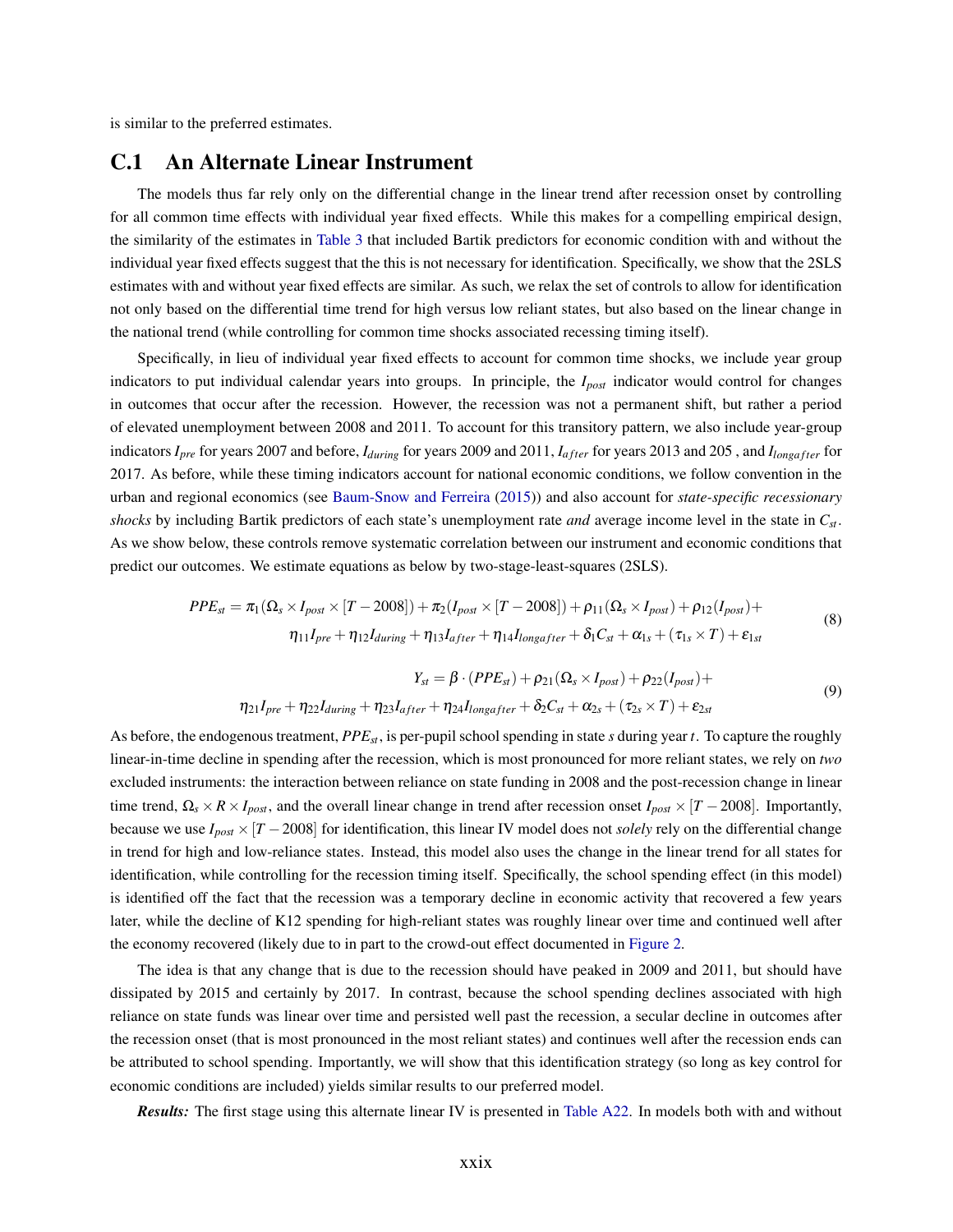the Bartik controls or the year groups indicators, there is post recession trend increase for states that are not heavily reliant on state procured funding and negative slope for those that are highly reliant (consistent with the patterns in [Table 2](#page--1-2) without year fixed effects). The F-statistic on the excluded instruments with all controls (the Bartik controls and the year groups fixed effects) is 41.61.

[Table A23](#page-34-0) presents the effects using the alternative linear instrumental variables model with various sets of controls. Looking at NAEP scores, the point estimates are very similar to those in [Table 3,](#page--1-3) while those for college-going are similar, but somewhat larger. Indeed, formal statistical tests fail to reject that the effects are the same at the 5 percent significance level for either outcome. Also note that in the preferred linear model (with Bartik controls and the year group effects) instrumented school spending is unrelated to predicted outcomes – further evidence that this alternative linear IV identification strategy is valid. Finally, [Table A24](#page-35-0) shows the distributional effects of school spending cuts using the linear IV. As one can see, the point estimate are very similar to those from the preferred models and also those from the model that uses both the linear IV and the group IV (while controlling for year fixed effects). In sum, the alternative linear IV models yield estimates that are statistically indistinguishable from our preferred models. As such, our results are robust across different modelling assumptions and somewhat different sources of identification.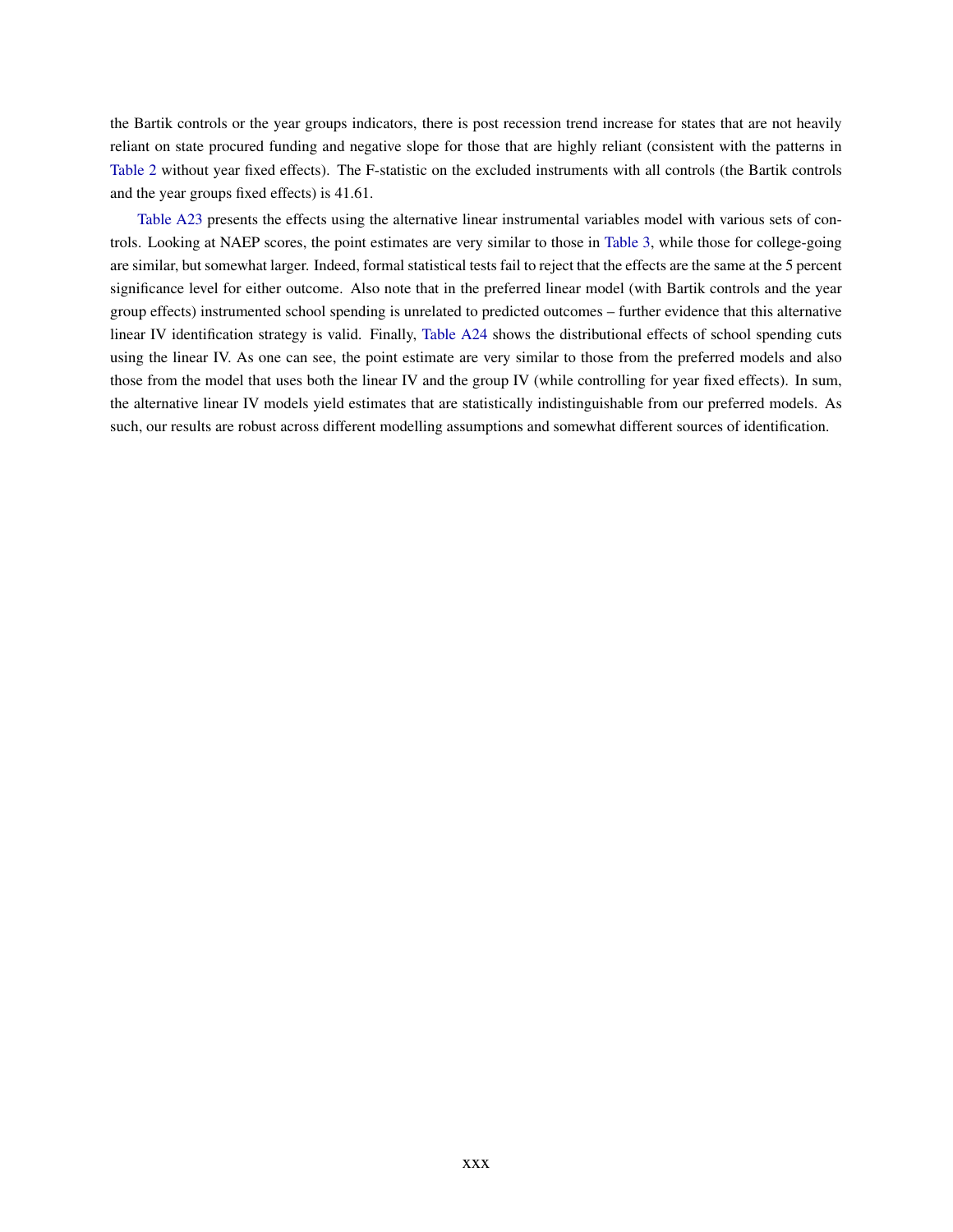#### C.2 Linear Instrument Tables

<span id="page-31-0"></span>

|                                                            | (1)      | (2)                            |
|------------------------------------------------------------|----------|--------------------------------|
|                                                            |          | Per-Pupil Spending (thousands) |
| $I_{post} \times \Omega_s$                                 | $-3.428$ | $-0.498$                       |
| $I_{post} \times (.33 < \Omega_s < .66)$                   | [2.596]  | [3.430]<br>$-1.773$            |
| $I_{post} \times (\Omega_s > .66)$                         |          | [0.811]<br>$-2.883$            |
| $I_{post} \times (T - 2008) \times \Omega_s$               | $-0.943$ | [1.827]<br>$-0.0985$           |
| $I_{post} \times (T - 2008) \times (.33 < \Omega_s < .66)$ | [0.347]  | [0.418]<br>$-0.643$            |
| $I_{post} \times (T - 2008) \times (\Omega_s > .66)$       |          | [0.168]<br>$-0.887$            |
|                                                            |          | [0.254]                        |
| F(slope)                                                   | 7.373    | 15.97                          |
| <b>Observations</b>                                        | 459      | 459                            |
| <b>State Trends</b>                                        | X        | X                              |
| <b>State Fixed Effects</b>                                 | X        | X                              |
| $I_{post}$                                                 | $X^{s}$  | $X^{s}$                        |
| <b>Bartiks</b>                                             | X        | X                              |
| <b>Year Fixed Effects</b>                                  | X        | X                              |

Table A20: First Stage, Linear and Linear + Group IV's

*Notes:* Robust standard errors in brackets cluster by state. This table reports the first stage of models including linear specifications of the instrument. Column (1) regresses per-pupil spending (in 2015 dollars) on  $I_{post} \times \Omega_s$  and  $I_{post} \times (T - 2008) \Omega_s$ , as well as state fixed effects, state trends, Bartik instruments, and year fixed effects. This model corresponds to equation (6). Column (2) adds additional variables that correspond to our group-level identification of the instrument. F(slope) reports the F-statistic for the variables indicating differences in post-trends of  $\Omega_s$  (  $I_{post} \times (T - 2008) \times \Omega_s$  for column (1) and  $I_{post} \times (T - 2008) \times \Omega_s$  $I_{post} \times (T - 2008) \times (0.33 < \Omega_s < 0.66)$ , and  $I_{post} \times (T - 2008) \times (\Omega_s > 0.66)$ for column (2)).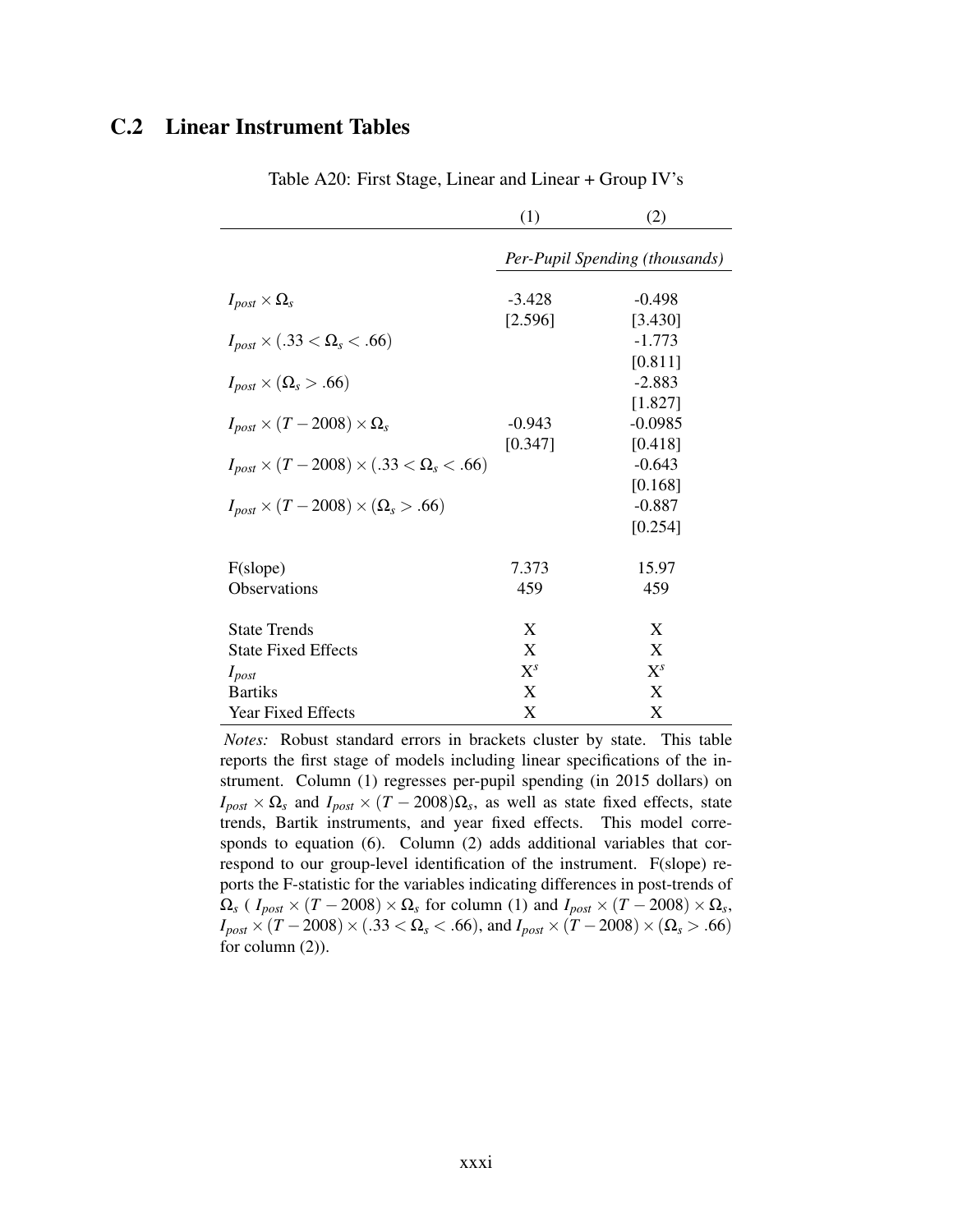|                                                                      | (1)                          | (2)                           | (3)                      | (4)                        | (5)                                | (6)                           | (7)                        | (8)                       |
|----------------------------------------------------------------------|------------------------------|-------------------------------|--------------------------|----------------------------|------------------------------------|-------------------------------|----------------------------|---------------------------|
|                                                                      |                              |                               | <b>Linear Instrument</b> |                            | <b>Linear + Group Instruments</b>  |                               |                            |                           |
|                                                                      | Average<br><b>NAEP</b> Score | College<br>Enrollment<br>Rate | Slope                    | <b>Black-White</b><br>Gap  | Average<br><b>NAEP</b> Score       | College<br>Enrollment<br>Rate | Slope                      | <b>Black-White</b><br>Gap |
| Per-Pupil Spending (thousands)                                       | 0.00681<br>[0.0305]          | 0.00945<br>[0.00867]          | 0.492<br>[0.551]         | $-0.0381$<br>[0.0275]      | 0.037<br>[0.0114]                  | 0.0125<br>[0.00404]           | 0.383<br>[0.160]           | $-0.0607$<br>[0.0343]     |
| Weak Identification F-stat<br>Hansen J Statistic<br>Hansen J p-value | 7.373                        | 10.39                         | 1.584                    | 6.958                      | 15.97<br>3.107<br>0.211            | 24.58<br>1.352<br>0.509       | 10.49<br>3.45<br>0.178     | 17.33<br>2.284<br>0.319   |
| <b>ZObservations</b>                                                 | 459                          | 459                           | 390                      | 392                        | 459                                | 459                           | 390                        | 392                       |
| <b>State Trends</b><br><b>State Fixed Effects</b>                    | X<br>X                       | X<br>X                        | $\mathbf X$<br>X         | X<br>X                     | X<br>X                             | $\mathbf X$<br>$\mathbf X$    | $\mathbf X$<br>X           | X<br>X                    |
| $I_{post}$<br>$I_{post} \times I_{gs}$                               | $X^s$<br>Χ                   | $X^s$<br>Χ                    | $X^s$<br>$\mathbf X$     | $\mathbf{X}^s$<br>X        | $\mathbf{X}^s$<br>X<br>$\mathbf X$ | $X^s$<br>X<br>$\mathbf X$     | $X^s$<br>X<br>$\mathbf X$  | $\mathbf{X}^s$<br>X<br>X  |
| $I_{post} \times \Omega_s$<br><b>Bartiks</b><br>Year Fixed Effects   | X<br>X                       | $\mathbf X$<br>X              | $\mathbf X$<br>X         | $\mathbf X$<br>$\mathbf X$ | $\mathbf X$<br>$\mathbf X$         | $\mathbf X$<br>$\mathbf X$    | $\mathbf X$<br>$\mathbf X$ | X<br>X                    |
| Weight                                                               |                              |                               | <b>Test Count</b>        |                            |                                    |                               | Test Count                 |                           |

<span id="page-32-0"></span>Table A21: Linear and Linear <sup>+</sup> Group Instruments (2SLS)

*Notes:* Robust standard errors in brackets cluster by state. This table reports the results of 2SLS analyses that regress outcomes on instrumnted per-pupil spending. Columns (1)-(4) instrument for spending using the linear instrument  $I_{post} \times (T - 2008) \times \Omega_s$ , while columns (4)-(8) instrument for spending using the group instruments,  $I_{post} \times (T - 2008) \times (0.33 \times 10^{-10})$  $\Omega_s$  < .66), in addition to the linear instrument. *I<sub>post</sub>* is a dummy variable equal to 1 if the observation is after 2008,  $\Omega_s$  represents the share of the state's education funding from state sources in 2008, and  $(T - 2008)$  represents years relative to the 2008-09 school year. *I<sub>gs</sub>* is an indicator variable for whether the state's value of  $\Omega_s$  is in the low, middle, or high group. The outcome variables examined here include Average NAEP Scores and College Enrollment Rates, as examined in [Table](#page--1-4) 3, and Slope (a measure of test score regressivity) and the Black-White test score gap, as examined in [Table](#page--1-13) 6. Models (3) and (4) also weight by the total count of test scores used to calculate the slope coefficient.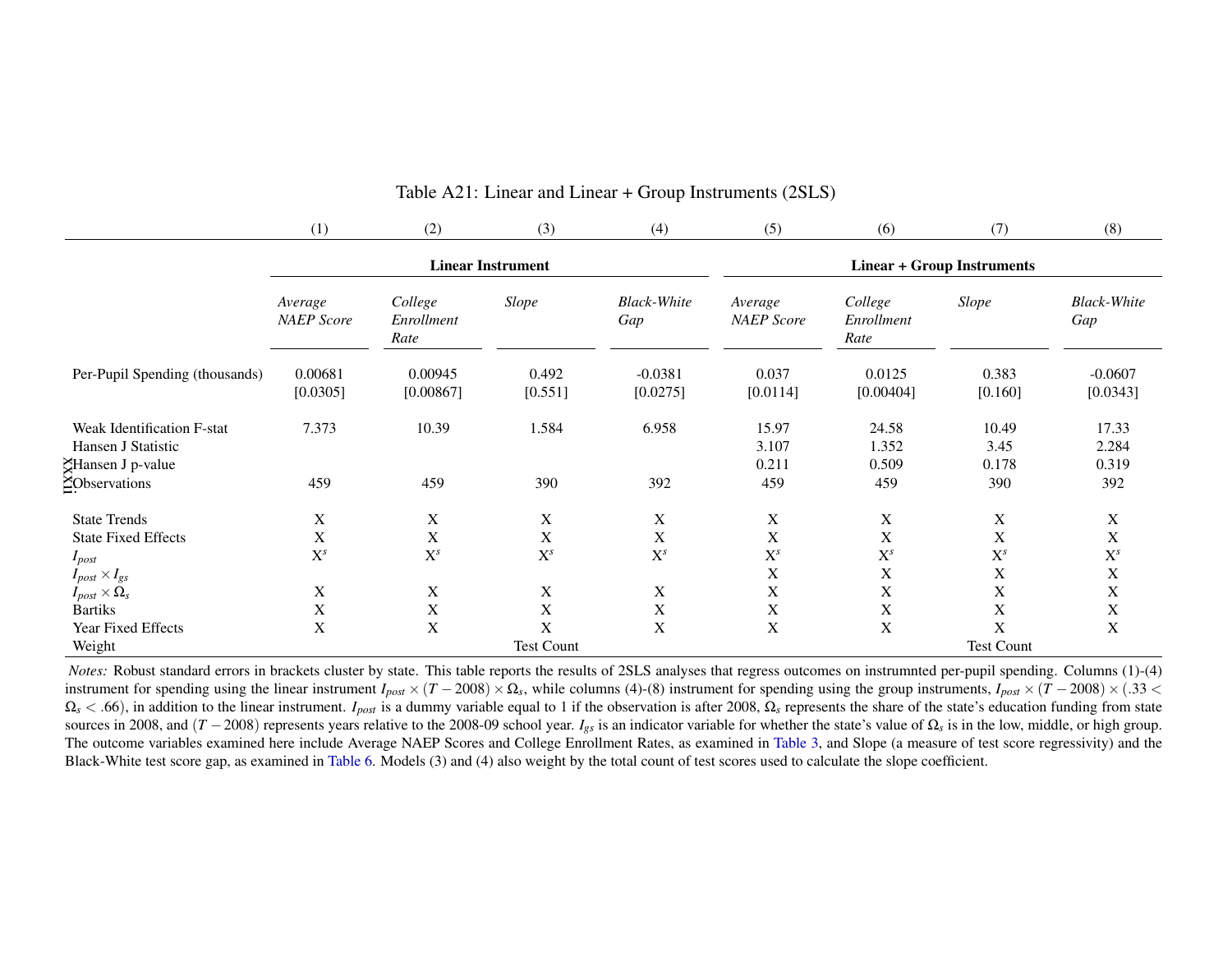<span id="page-33-0"></span>

|                                              | (1)                            | (2)      | (3)      | (4)      |  |  |  |  |  |
|----------------------------------------------|--------------------------------|----------|----------|----------|--|--|--|--|--|
|                                              | Per-Pupil Spending (thousands) |          |          |          |  |  |  |  |  |
| $I_{post}$                                   | 0.875                          | 1.453    |          |          |  |  |  |  |  |
|                                              | [0.595]                        | [1.631]  |          |          |  |  |  |  |  |
| $I_{post} \times (T - 2008)$                 | 0.264                          | 0.107    | 0.275    | 0.112    |  |  |  |  |  |
|                                              | [0.209]                        | [0.315]  | [0.242]  | [0.337]  |  |  |  |  |  |
| $I_{post} \times \Omega_s$                   | $-1.954$                       | $-1.689$ | $-1.954$ | $-1.613$ |  |  |  |  |  |
|                                              | [1.314]                        | [1.396]  | [1.319]  | [1.406]  |  |  |  |  |  |
| $I_{post} \times (T - 2008) \times \Omega_s$ | $-1.012$                       | $-1.045$ | $-1.012$ | $-1.039$ |  |  |  |  |  |
|                                              | [0.392]                        | [0.402]  | [0.393]  | [0.400]  |  |  |  |  |  |
| F(Slopes)                                    | 25.61                          | 44.8     | 28.24    | 41.61    |  |  |  |  |  |
| Observations                                 | 459                            | 459      | 459      | 459      |  |  |  |  |  |
| <b>State Trends</b>                          | X                              | X        | X        | X        |  |  |  |  |  |
| <b>State Fixed Effects</b>                   | X                              | X        | X        | X        |  |  |  |  |  |
| <b>Bartiks</b>                               |                                | X        |          | X        |  |  |  |  |  |
| <b>Year Group Fixed Effects</b>              |                                |          | X        | X        |  |  |  |  |  |

<span id="page-33-1"></span>Table A22: First Stage: Alternative Linear Instrument

*Notes:* Robust standard errors in brackets cluster by state. This table reports the first stage of models of an alternative linear specification of the instrument corresponding to Equation (8). *Ipost* is a dummy variable equal to 1 if the observation is after 2008, Ω*<sup>s</sup>* represents the share of the state's education funding from state sources in 2008, and  $(T - 2008)$  represents years relative to the 2008-09 school year. All models include state trends and state fixed effects. Models (2) and (4) also include Bartik instruments, while (3) and (4) also include year group fixed effects (indicators for time being before, during, or after the recession, or 2017). F(slope) reports the F-statistic for the variables indicating differences in post-trends,  $I_{post} \times (T - 2008)$  and  $I_{post} \times (T - 2008) \times \Omega_s$ .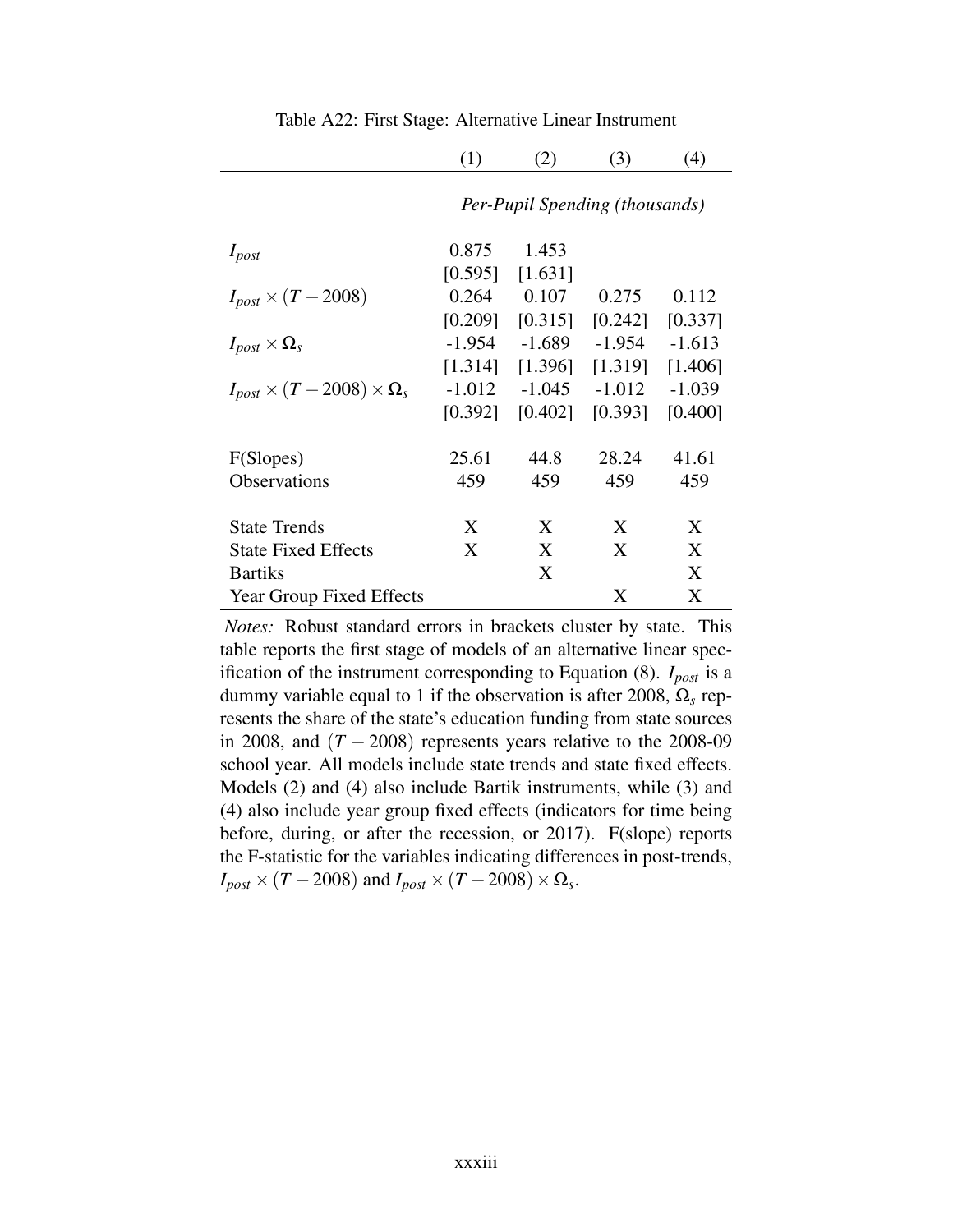|                                   | (1)                  | (2)                  | (3)                         | (4)                  | (5)                                      | (6)                  | (7)                  | (8)                  |  |
|-----------------------------------|----------------------|----------------------|-----------------------------|----------------------|------------------------------------------|----------------------|----------------------|----------------------|--|
|                                   |                      |                      | Average NAEP Score          |                      | College Enrollment Rate                  |                      |                      |                      |  |
| Per-Pupil Spending (thousands)    | 0.0434<br>[0.0101]   | 0.0281<br>[0.0110]   | 0.0335<br>[0.0115]          | 0.0316<br>[0.0127]   | 0.0267<br>[0.00422]                      | 0.0299<br>[0.00666]  | 0.0216<br>[0.00464]  | 0.024<br>[0.00621]   |  |
| <b>Weak Identification F-stat</b> | 25.61                | 44.8                 | 28.24                       | 41.61                | 38.76                                    | 33.08                | 40.03                | 34.13                |  |
|                                   |                      |                      | <b>Predicted NAEP Score</b> |                      | <b>Predicted College Enrollment Rate</b> |                      |                      |                      |  |
| Per-Pupil Spending (thousands)    | 0.00285<br>[0.00227] | 0.00392<br>[0.00286] | 0.00346<br>[0.00290]        | 0.00466<br>[0.00303] | 0.00542<br>[0.00141]                     | 0.00555<br>[0.00256] | 0.00396<br>[0.00247] | 0.00486<br>[0.00316] |  |
| Observations                      | 459                  | 459                  | 459                         | 459                  | 459                                      | 459                  | 459                  | 459                  |  |
| <b>State Trends</b>               | X                    | X                    | X                           | X                    | X                                        | X                    | X                    | X                    |  |
| <b>State Fixed Effects</b>        | X                    | X                    | X                           | X                    | X                                        | X                    | X                    | X                    |  |
| $I_{post}$                        | X                    | X                    | $X^{s}$                     | $X^{s}$              | X                                        | X                    | $X^{s}$              | $X^{s}$              |  |
| $I_{post} \times \Omega_s$        | X                    | X                    | X                           | X                    | X                                        | X                    | X                    | X                    |  |
| <b>Bartiks</b>                    |                      | X                    |                             | X                    |                                          | X                    |                      | X                    |  |
| Year Group Fixed Effects          |                      |                      | X                           | X                    |                                          |                      | X                    | X                    |  |

<span id="page-34-0"></span>Table A23: Alternative Linear Instrument (2SLS)

 *Notes:* Robust standard errors in brackets cluster by state. This table reports the results of 2SLS analyses that regress outcomes on instrumented per-pupil spending using the linear instruments outlined in equation (8) and [Table](#page-33-1) A22. The excluded instruments are  $I_{post} \times (T - 2008)$  and  $I_{post} \times (T - 2008) \times \Omega_s$ , where  $I_{post}$  is a dummy variable equal to 1 if the observation is after 2008,  $\Omega_s$  represents the share of the state's education funding from state sources in 2008, and (*T* − 2008) represents years relative to the 2008-09 school year. All models control for state trends, state fixed effects,  $I_{post}$  and  $I_{post} \times \Omega_s$ . Additional models also include Bartik instruments and/or year group fixed effects (indicators for time being before, during, or after the recession, or 2017). The top panel regresses actualoutcomes (NAEP scores and College Enrollment Rates) on instrumented spending, while the bottom panel regresses predicted outcomeson instrumented spending.